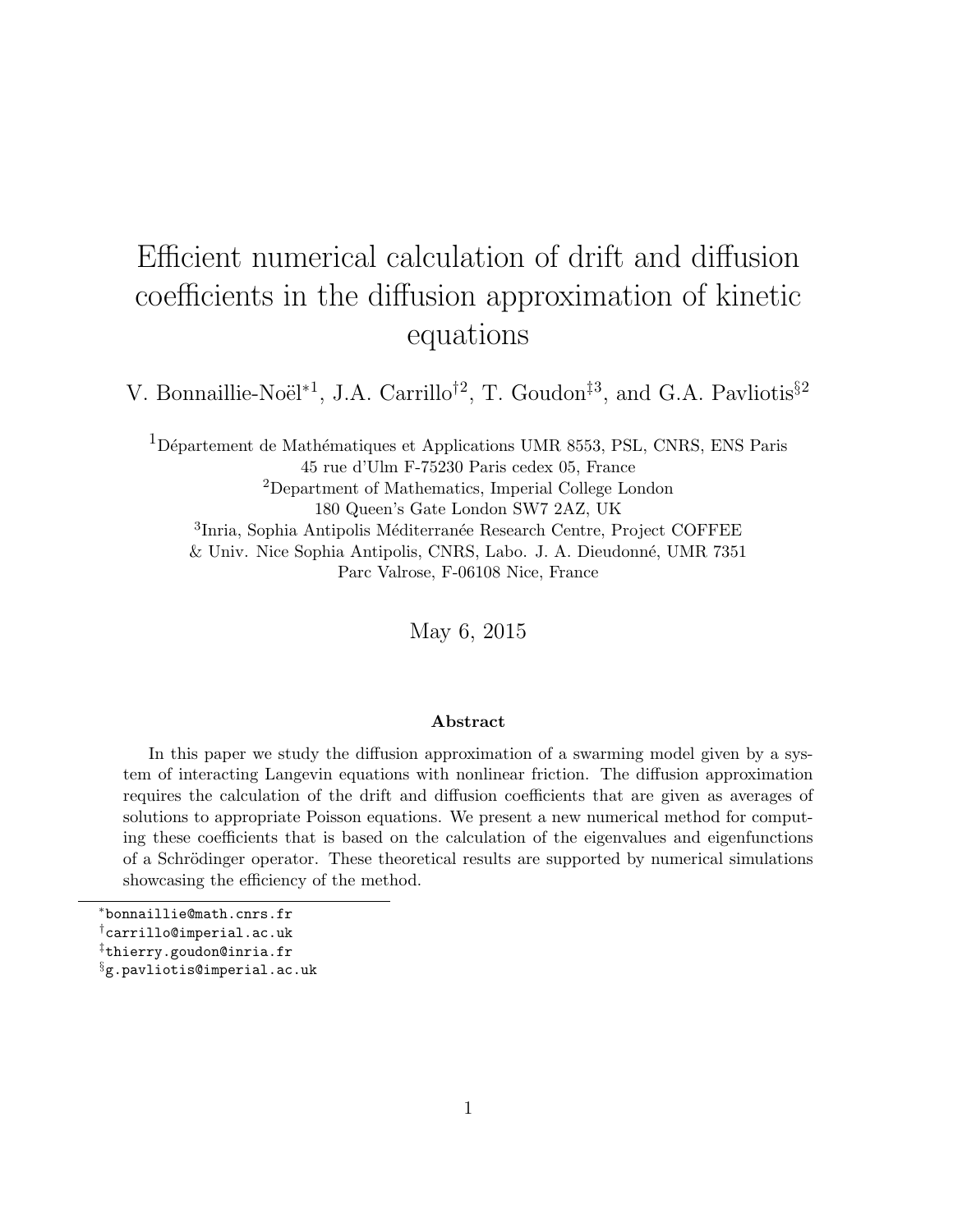# 1 Introduction

In this paper we consider models from statistical physics that have the general form

$$
\partial_t f^\varepsilon + \frac{1}{\sqrt{\varepsilon}} (v \cdot \nabla_r f^\varepsilon - \nabla_r \Phi \cdot \nabla_v f^\varepsilon) = \frac{1}{\varepsilon} Q(f^\varepsilon). \tag{1.1}
$$

Here,  $f^{\varepsilon}(t, r, v)$  denotes the distribution in phase space of a certain population (of particles, individuals...):  $r \in \mathbb{R}^d$ ,  $v \in \mathbb{R}^d$  stand for the space and velocity variables, respectively. Equation (1.1) is written in dimensionless form and we consider the regime where the parameter  $\varepsilon > 0$ , which depends on the typical length and time scales of the phenomena under consideration, is small. The potential  $(t, r) \mapsto \Phi(t, r)$  can be defined self–consistently, typically by a convolution with the macroscopic density  $\int f_{\varepsilon} dv$ . On the right hand side, Q is a linear operator, which can be either integral or differential operator with respect to the variable  $v$ ; it is intended to describe some collision or friction–dissipation mechanisms. Of course, the asymptotics is driven by the properties of the leading operator Q:

• We assume that  $Q$  is conservative in the sense that

$$
\int Q(f^\varepsilon)\,\mathrm{d} v=0
$$

holds. Consequently, integrating (1.1) with respect to the velocity variable, we obtain the following local conservation law

$$
\partial_t \rho^\varepsilon + \nabla_r \cdot J^\varepsilon = 0
$$

where we denote

$$
\rho^{\varepsilon}(t,r) = \int f^{\varepsilon}(t,r,v) dv, \qquad J^{\varepsilon} = \int \frac{v}{\sqrt{\varepsilon}} f^{\varepsilon}(t,r,v) dv.
$$

• We also suppose that the kernel of Q is spanned by a positive normalized function  $v \mapsto F(v)$ . As we shall detail below on specific examples, Q also satisfies some dissipation properties: roughly speaking these properties encode the fact that Q forces the distribution function to become proportional to the equilibrium  $F$ . In turn, the dissipation permits us to establish become proportional to the equilibrium r. In turn, the dissipation permits us to establish<br>estimates which lead to the ansatz  $f^{\epsilon}(t,r,v) = \rho^{\epsilon}(t,r)F(v) + \sqrt{\epsilon}g^{\epsilon}(t,r,v)$ . In order to have a current of order 1, we should assume  $\int v F dv = 0$ , so that  $J^{\varepsilon} = \int g^{\varepsilon} dv$ .

Finally, let us suppose that  $\rho^{\varepsilon}, J^{\varepsilon}$  and  $g^{\varepsilon}$  have well defined limits as  $\varepsilon \to 0$ , denoted  $\rho, J$ , and g Finally, let us suppose that  $\rho$ ,  $\bar{J}$  and  $\bar{g}$  have well defined finite<br>respectively. Multiplying (1.1) by  $\sqrt{\varepsilon}$  and letting  $\varepsilon$  go to 0 yields

$$
Q(g) = (v \cdot \nabla_r \rho)F - (\nabla_r \Phi \cdot \nabla_v F)\rho,
$$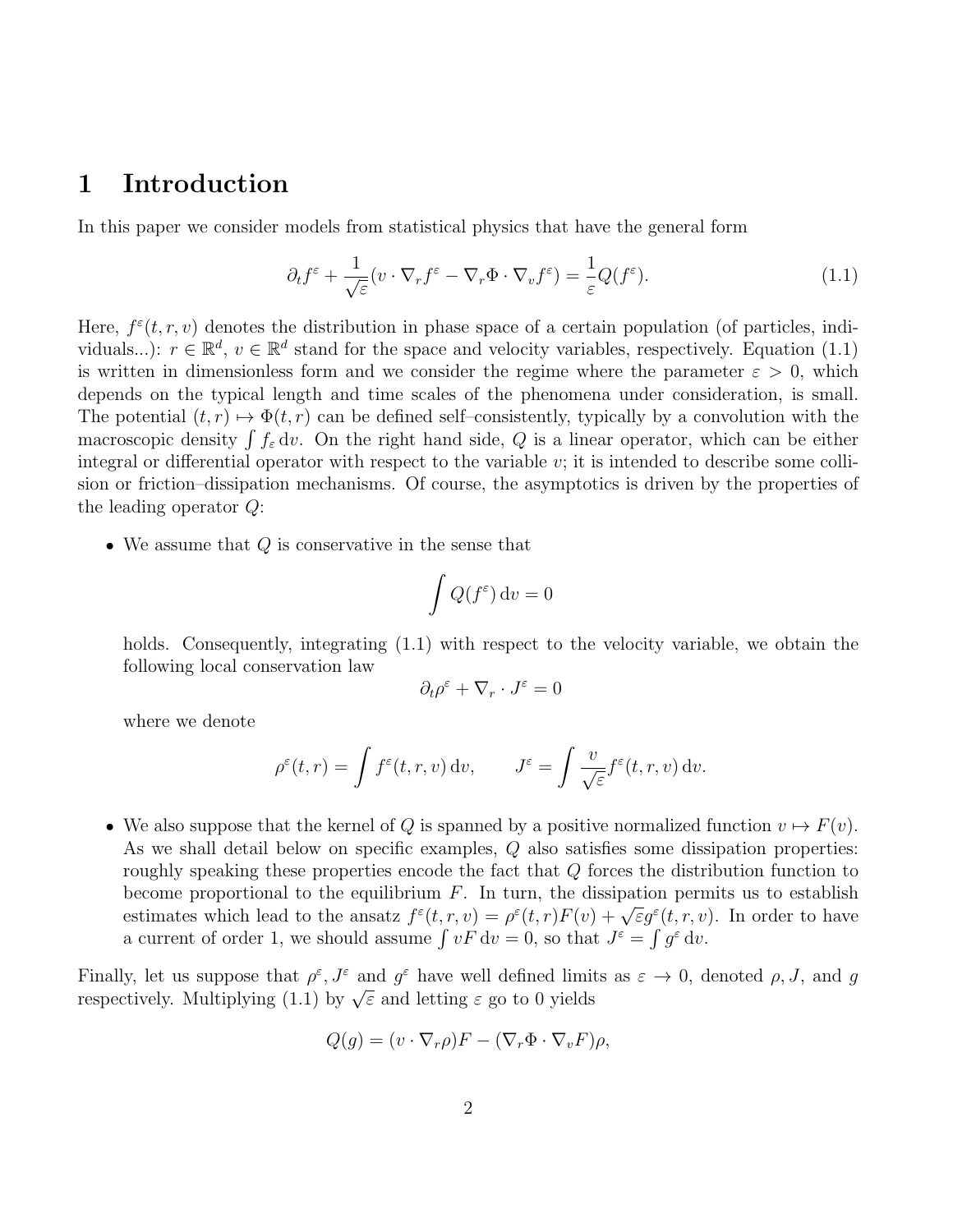which provides us with a closure for the equation obtained by passing to the limit in the conservation law

$$
\partial_t \rho + \nabla_r \cdot \left( \int v g \, \mathrm{d}v \right) = 0.
$$

Owing to the linearity of  $Q$ , we rewrite this as a convection–diffusion equation:

$$
\partial_t \rho - \nabla_r (\mathcal{D} \nabla_r \rho + \mathcal{K} \nabla_r \Phi \rho) = 0, \qquad (1.2)
$$

where the coefficients are defined by the following matrices

$$
\mathcal{D} = -\int v \otimes Q^{-1}(vF) dv, \qquad \mathcal{K} = \int v \otimes Q^{-1}(\nabla_v F) dv,
$$

with  $Q^{-1}$  the pseudo-inverse of Q, which has to be properly defined on the orthogonal of Span $\{F\}$ . In particular, the dissipative nature of  $Q$  implies that  $D$  is nonnegative.

There is a huge literature on the analysis of such asymptotic problems, motivated by various application fields (radiative transfer theory, neutron transport, the modelling of semiconductors, population dynamics, etc): we refer the reader for instance to  $(9, 13, 17, 21, 23, 39, 47)$  for an overview of results and mathematical techniques used to handle this question, and for further references. The asymptotic analysis of (1.1) is of great practical interest: it is clear that the numerical simulation of an equation like  $(1.2)$  is by far less costly than the one of  $(1.1)$ : on the one hand, we have eliminated the velocity variable, on the other hand, when  $\varepsilon \to 0$ , (1.1) contains stiff terms that induce prohibitive stability conditions. However, we are left with the difficulty of calculating the effective diffusion and drift coefficients  $\mathcal D$  and  $\mathcal K$  which relies on being able to calculate the inverse of the operator Q, i.e. on solving equations of the form  $Q\phi = h$ .

We address these questions in the specific case of kinetic models for swarming for which the auxiliary equations that determine  $\mathcal D$  and  $\mathcal K$  do not have explicit solutions. In recent years, increasing efforts have been devoted to the development of mathematical models able to describe the self–organization of a large set of living organisms (fish, birds, bacteria...), after the pioneering work of Vicsek et al. [58]. Based on simple rules of information exchange between the individuals about their close environment, the whole population organizes itself in remarkable patterns. Starting from individual-based description, kinetic equations can be derived by means of mean–field regimes, as it is usual in statistical physics  $[14, 19, 55, 56]$ : we refer the reader to  $[5, 10, 12, 25, 57]$  for a thorough study of such models. For the models we are interested in, the interaction operator Q has the form  $Q(f) = \text{div}_v(\nabla_v W(v)f + \nabla_v f)$ , that involves a quite complicated potential function  $v \mapsto W(v)$ . The equilibrium function simply reads  $F(v) = \frac{1}{Z}e^{-W(v)}$ , where Z denotes the normalization constant, but inverting Q is not that simple. In contrast to the standard Fokker–Planck operator corresponding to the Langevin dynamics with linear friction, i.e. when  $W(v) = v^2/2$ , in general  $v \mapsto vF(v)$  is not an eigenfunction of Q, and we do not have explicit formulas for the effective coefficients. Our approach for computing the coefficients is based on the spectral properties of the operator. In fact, a unitary transformation enables us to reformulate the Poisson equation  $Q\phi = h$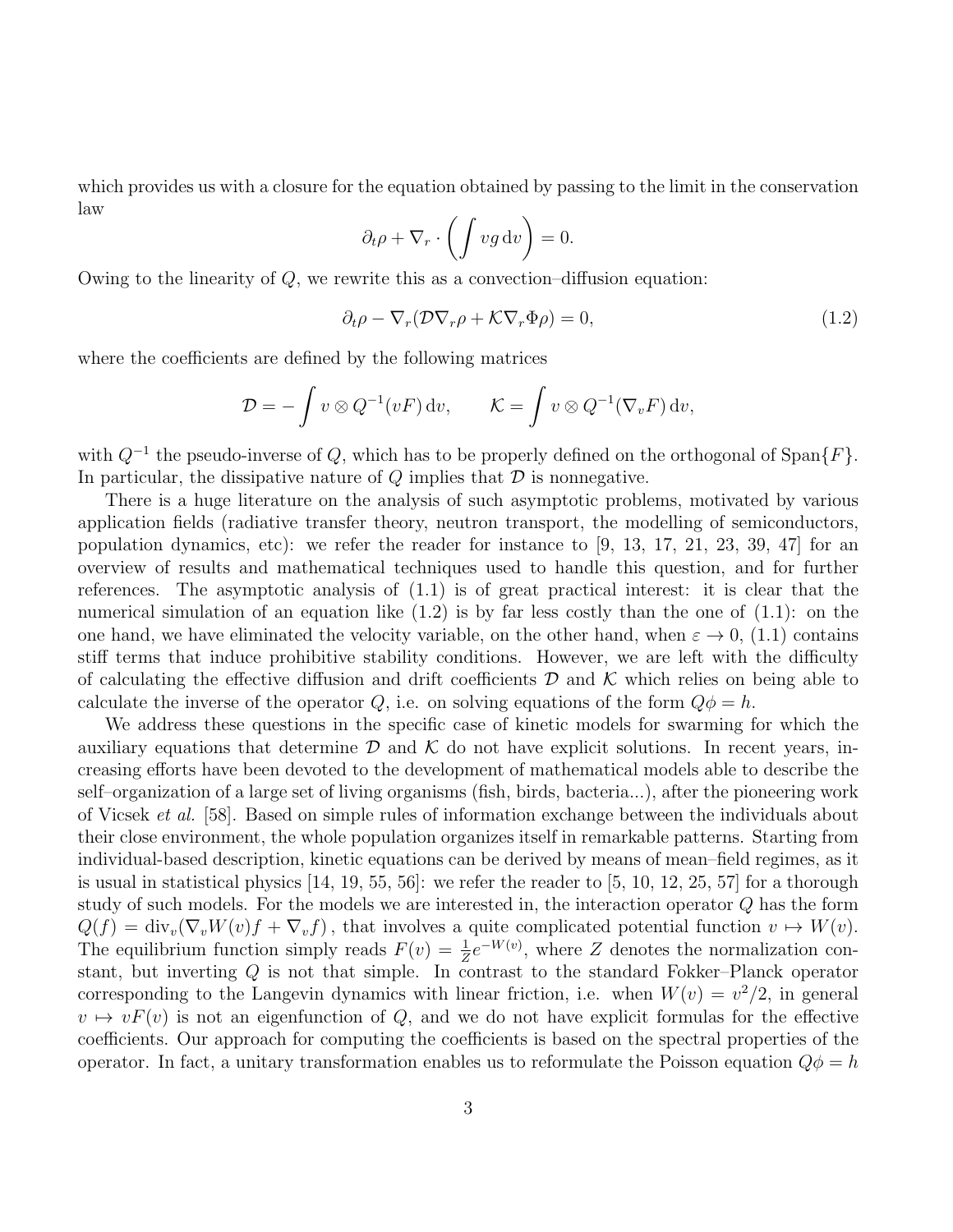in the form  $\mathcal{H}u = \mu$ , where H is a Schrödinger operator associated to a certain potential  $\Phi$ , that depends on  $W$ ; see Equation  $(3.1)$  below. In turn, the operator admits a spectral decomposition. Then, our method is based on expanding the functions on the eigenbasis, and then computing the coefficients of  $\phi$  in this basis. The latter step does not present any difficulty and the computational effort is concentrated on the determination of the eigenelements. In practice, we work on the discrete form of the equations, and we expect that only a few eigenmodes are necessary to capture the effective coefficients. This is the strategy we shall discuss, adopting high–order Finite Elements discretizations of the Schrödinger equations, which allows us to make use of performing computational tools [38].

We mention now some related problems, to which the numerical method developed in this paper can also be applied, and alternative approaches for the calculation of the coefficients that appear in macroscopic equations. First, it should be noted that a similar formalism, based on the calculation of the eigenfunctions and eigenvalues of the linearized collision operator, has been developed for the calculation of transport coefficients using the linearized Boltzmann equation [49]. Second, the method can be adapted to compute the effective, possibly space–dependent, coefficients that come from the homogenization process of advection-diffusion equations with periodic coefficients, see e. g. [4, 24], the diffusion approximation for fast/slow systems of stochastic differential equations [40, 41, 42], and in connection to functional central limit theorems for additive functionals of Markov processes [32]. In all these problems, the drift and diffusion coefficients that appear in the macroscopic equation can be expressed in terms of the solution of an appropriate Poisson equation. These effective coefficients can be alternatively calculated using either Monte Carlo simulations, e.g. [45, 8], the heterogeneous multiscale method [16], numerical solution of the Poisson equation using spectral methods, e.g. [37, 44]. Other numerical approaches include the use of linear response theory and of the Green-Kubo theory [30] and the expansion of the solution to the Poisson equation in appropriate orthonormal basis functions, e.g. Hermite polynomials. This technique, which is related to the continued fraction expansion [50] has been applied to the calculation of the diffusion coefficient for the Langevin dynamics in a periodic potential [46] and to simple models for Brownian motors [33].

The rest of the paper is organized as follows. In Section 2, we introduce the kinetic model for swarming we are interested in. By using the Hilbert expansion, we detail the diffusion asymptotics, and we discuss some properties of the effective coefficients. The convergence can be rigorously justified, and a complete proof is given in the Appendix. In Section 3, we switch to the formalism of Schrödinger equations and we explain in detail our numerical strategy. We also provide estimates to justify the approximation by truncating the Fourier series. Section 4 is devoted to the numerical illustration of the approach, dealing with a relevant set of potentials W. In particular we bring out the role of the scaling coefficients that appear in the potential, with difficulties related to the so– called "tunnelling effect" [51, 28]. Section 5 is reserved for conclusions. The proof of Theorem 2.1 on the mean field limit approximation can be found in the appendix.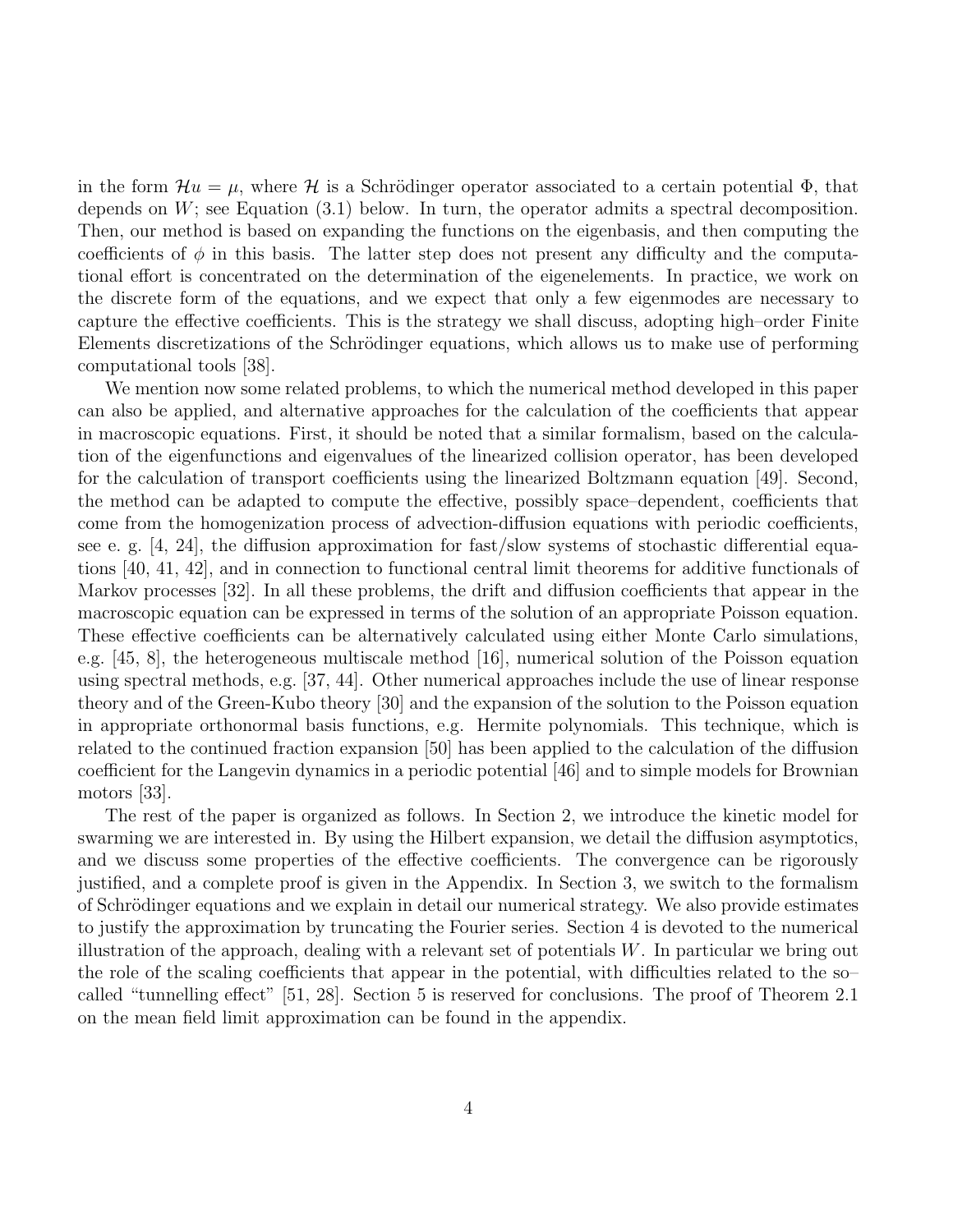# 2 Motivation: Swarming Models

The analysis of interacting particle systems with random noise finds applications in collective behavior and self-organization of large individuals ensembles. These models lead typically to systems with non-standard friction terms. In particular, the following example was proposed in the literature in [15], which includes the effect of self-propulsion and a Rayleigh type friction to impose an asymptotic cruising speed for individuals. This system with noise and linear Stokes friction was considered in [11]. For  $\mathcal N$  particles, it reads

$$
\begin{cases} d r_i = v_i dt, \\ d v_i = \left[ (\alpha - \beta |v_i|^2) v_i - \frac{1}{\mathcal{N}} \nabla_{r_i} \sum_{j \neq i} U(|r_i - r_j|) \right] dt + \sqrt{2\sigma} d\Gamma_i(t), \end{cases}
$$
(2.1)

where  $\Gamma_i(t)$  are  $\mathcal N$  independent Brownian motions with values in  $\mathbb R^d$  and  $\sigma > 0$  is the noise strength. Here,  $\alpha > 0$  is the self-propulsion strength generated by the organisms,  $\beta$  is the friction coefficient, and  $\gamma = \alpha/\beta$  is the squared asymptotic cruise speed of the individuals. Notice that  $(\alpha - \beta |v|^2)v =$  $-\alpha \nabla_v W(v)$  with  $W(v) = \frac{1}{4\gamma} |v|^4 - \frac{1}{2}$  $\frac{1}{2}|v|^2$ . Different models for friction can lead to asymptotic fixed speeds for individuals, see for instance [35]. It is interesting, therefore, to study properties of more general potentials in velocity  $W(v)$ , with the basic behavior of having a confinement when the speed is large and that zero speed is a source fixed point of the speed dynamics. The class of potentials for the velocity that we will consider in this paper includes, for instance, potentials of the form  $W(v) = \frac{1}{a\gamma}|v|^a - \frac{1}{b}$  $\frac{1}{b}|v|^b$ , with  $a > b \ge 1$ .

The mean-field limit of the stochastic particle system (2.1) above under suitable assumptions on the interaction potential U is given by the following kinetic Fokker-Planck equation, see [5]:

$$
\frac{\partial f}{\partial t} + v \cdot \nabla_r f - \text{div}_v [(\nabla_r U \star \rho) f] = \text{div}_v [\alpha \nabla_v W(v) f + \sigma \nabla_v f],
$$

where

$$
\rho(t,r) = \int f(t,r,v) \, \mathrm{d}v,
$$

and  $\star$  stands for the usual convolution product with respect to the space variable.

Let us first remark that  $\mathcal{T}_F = \frac{1}{\alpha}$  $\frac{1}{\alpha}$  is the natural relaxation time for particles to travel at asymptotic speed  $\sqrt{\alpha/\beta}$ . We introduce the time and length scales T and L, which are determined by the time/length scales of observation. They define the speed unit  $U = L/T$  that will be compared to V, the typical particle speed and  $V_{th} = \sqrt{\sigma/\alpha}$ , the typical value of fluctuations in particle velocity, called the thermal speed. Then we can define dimensionless variables, denoted by primed quantities, as

$$
t = T t', \t r = L r', \t v = V v',
$$
  
 $f'(t', r', v') = L^d V^d f(Tt', Lr', Vv'), \t and \t U'(r') = C^2 U(Lr').$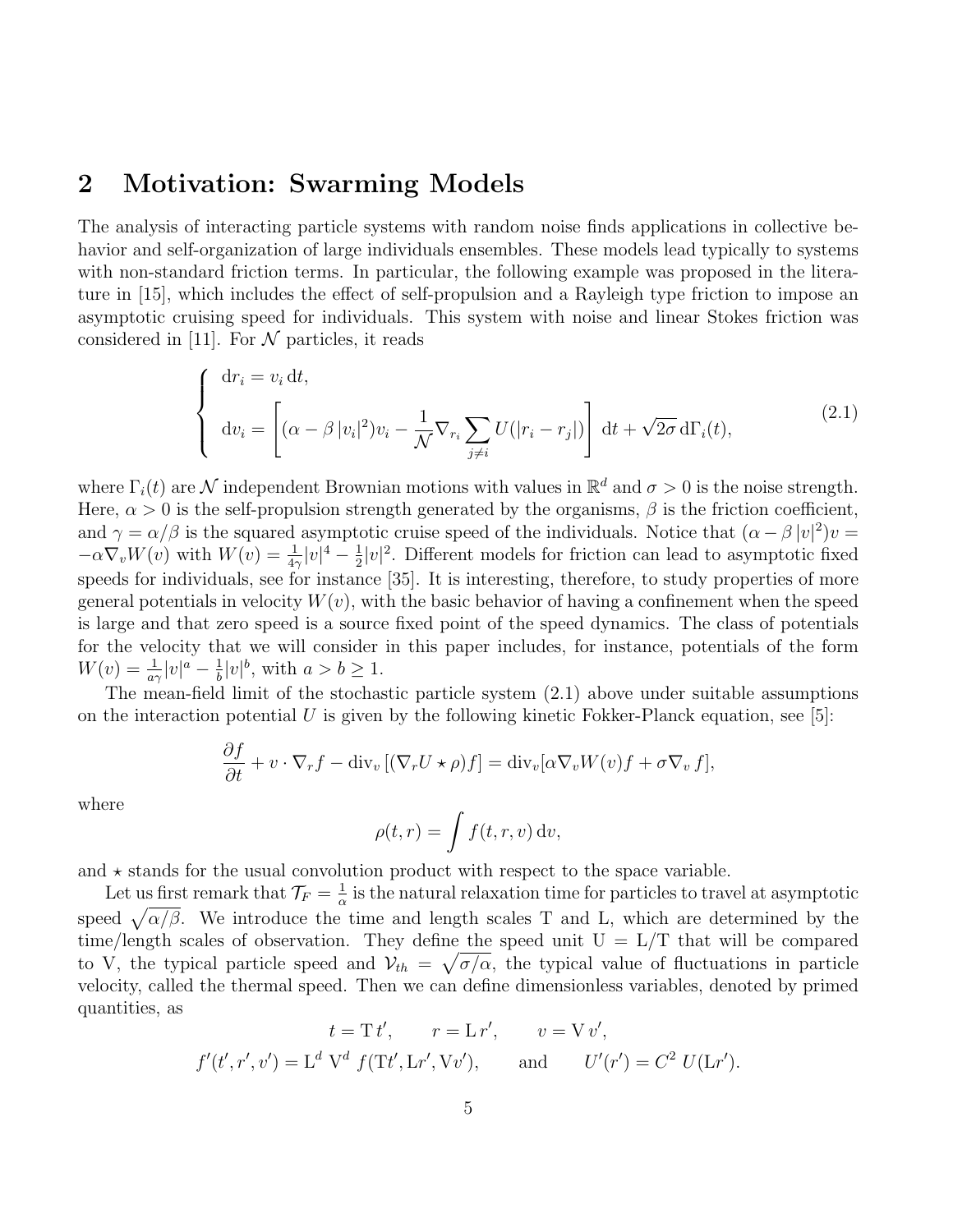Note that C has the dimension of velocity. With this rescaling, we obtain the following dimensionless kinetic equation

$$
\frac{\partial f}{\partial t} + \eta_1 v \cdot \nabla_r f - \eta_2 \text{div}_v \left[ (\nabla_r U \star \rho) f \right] = \frac{1}{\varepsilon} Q(f),\tag{2.2}
$$

where primes have been eliminated for notational simplicity and where the operator Q is defined as

$$
Q(f) \equiv \text{div}_{v}[\nabla_{v}W(v)f + \theta \nabla_{v}f],
$$
\n(2.3)

with  $W(v) = \frac{1}{4\gamma}|v|^4 - \frac{1}{2}$  $\frac{1}{2}|v|^2$  for the problem corresponding to (2.1). Here,  $\eta_1$ ,  $\eta_2$ ,  $\gamma$ ,  $\theta$  and  $\varepsilon$  are dimensionless parameters given by

$$
\eta_1 = \frac{V}{U},
$$
\n $\eta_2 = \frac{C^2}{UV},$ \n $\gamma = \frac{\alpha}{\beta V^2},$ \n $\theta = \left(\frac{\mathcal{V}_{th}}{V}\right)^2,$ \nand\n $\varepsilon = \frac{\tau_F}{T} = \frac{1}{T\alpha}.$ 

The operator Q defined in (2.3) is the Fokker-Planck operator corresponding to the stochastic differential equation √

$$
dv(t) = -\nabla_v W(v(t)) dt + \sqrt{2\theta} d\Gamma(t),
$$
\n(2.4)

where  $\Gamma(t)$  denotes standard d-dimensional Brownian motion. The generator of this diffusion process is

$$
\mathcal{L} = -\nabla_v W(v) \cdot \nabla_v + \theta \Delta_v.
$$
\n(2.5)

Now, assume the following relation between the dimensionless parameters, with a finite asymptotic dimensionless speed,

$$
\eta_1 \simeq \eta_2 \simeq \varepsilon^{-1/2}, \qquad \gamma, \theta \simeq O(1).
$$

With these assumptions, Equation (2.2) becomes

$$
\frac{\partial f}{\partial t} + \frac{1}{\sqrt{\varepsilon}} \Big( v \cdot \nabla_r f - \text{div}_v \left[ (\nabla_r U \star \rho) f \right] \Big) = \frac{1}{\varepsilon} Q(f). \tag{2.6}
$$

In this regime, the dominant mechanisms are the noise and the nonlinear friction. This scaling is the so-called diffusion scaling for kinetic equations, see [9, 13] and the references therein. We remark that for the particular application of swarming, other distinguished limits can also be considered, see [11] for details. Different interesting features of the model arise, depending on the relative magnitudes of the scaling parameters  $\gamma$ ,  $\theta$ .

In order to obtain a closed macroscopic equation for the density  $\rho$  in the limit  $\varepsilon \to 0$ , we use the standard Hilbert expansion method. Inserting the following Hilbert expansion

$$
f^{\varepsilon} = f^{(0)} + \sqrt{\varepsilon} f^{(1)} + \varepsilon f^{(2)} + \dots
$$
 and  $\rho^{\varepsilon} = \rho + \sqrt{\varepsilon} \rho^{(1)} + \dots$ 

into (2.2) and identifying terms with equal power of  $\sqrt{\varepsilon}$ , we get: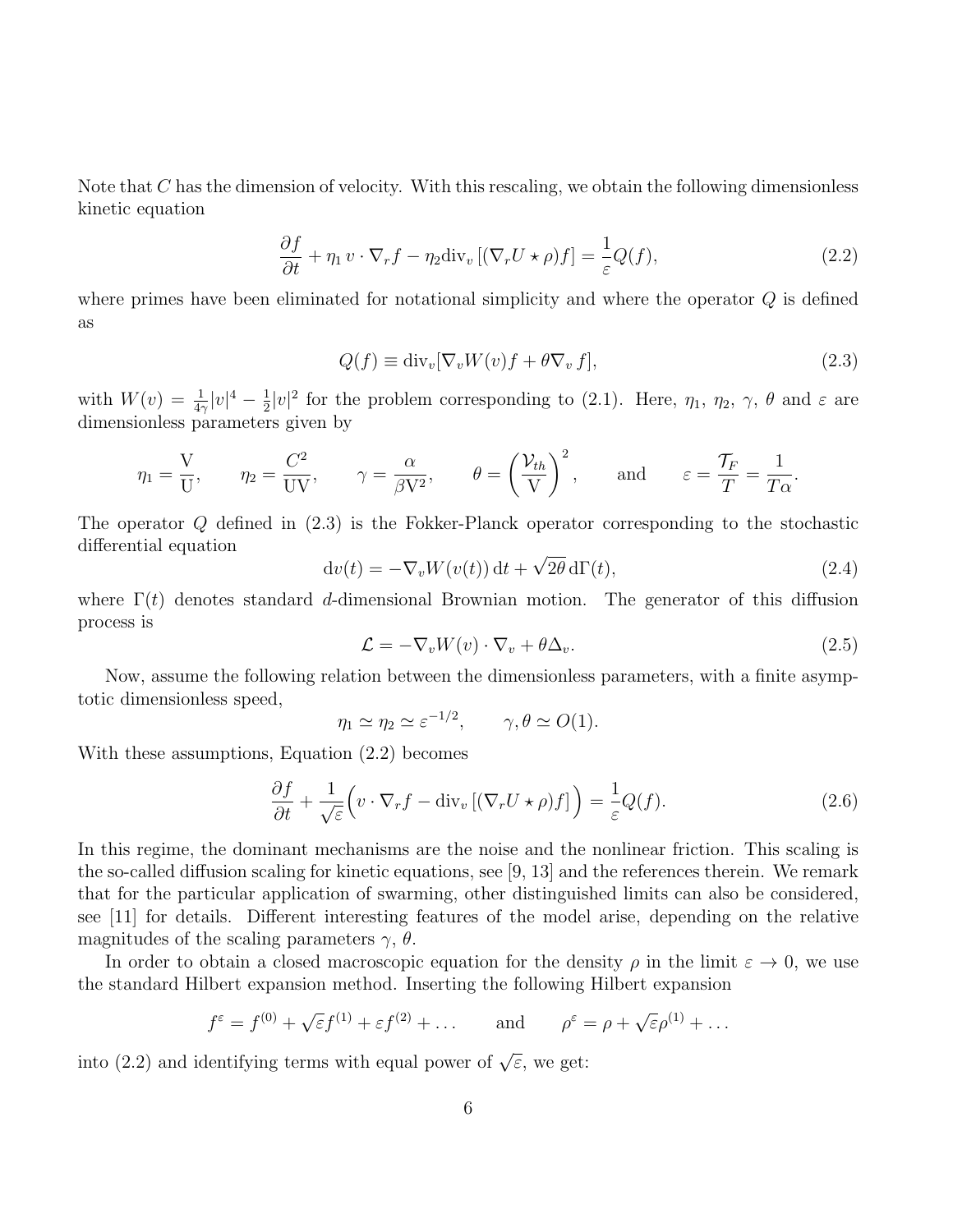•  $\varepsilon^{-1}$  terms:  $Q(f^{(0)}) = 0$  which implies that  $f^{(0)}(t,r,v) = \rho(t,r) M(v)$ , where

$$
M(v) = Z^{-1}e^{-W(v)/\theta}, \qquad Z = \int e^{-W(v)/\theta} dv,
$$

is the Maxwellian distribution associated to the Fokker-Planck operator Q and Z denotes the normalization constant. This is particularly clear by rewriting the Fokker-Planck operator Q as

$$
Q(f) = \theta \nabla_v \cdot \left[ M \nabla_v \left( \frac{f}{M} \right) \right]. \tag{2.7}
$$

•  $\varepsilon^{-1/2}$  terms:

$$
Q(f^{(1)}) = v \cdot \nabla_r f^{(0)} - \text{div}_v \left[ (\nabla_r U \star \rho) f^{(0)} \right]
$$
  
= 
$$
\left[ v \cdot \nabla_r \rho + \frac{1}{\theta} \nabla_v W(v) \cdot (\nabla_r U \star \rho) \rho \right] M(v).
$$

To invert this equation, we need to solve the following problems:

$$
Q(\chi_i) = v_i M(v) \t{,} \t(2.8a)
$$

$$
Q(\kappa_i) = \frac{1}{\theta} \frac{\partial W}{\partial v_i}(v) M(v).
$$
 (2.8b)

Note that  $\int h dv = 0$  is clearly a necessary condition for the problem  $Q(f) = h$  to admit a solution. Assuming that the potential W increases sufficiently fast as  $|v| \to +\infty$  and given that the righthand side of (2.8b) is equal to  $-\frac{\partial M(v)}{\partial w}$  $\frac{\partial u(v)}{\partial v_i}$ , from the divergence theorem we deduce that the solvability condition is satisfied for  $(2.\dot{8}b)$ . The solvability condition is satisfied for  $(2.8a)$  under, for example, the assumption that the velocity potential W is spherically symmetric. In Section 4.3, we will see how the case of nonsymmetric potentials where the compatibility condition (2.8a) is not fulfilled can be dealt with.

Existence of a solution for equations of the form  $Q(f) = h$  relies on the possibility to apply the Fredholm alternative. For this it is sufficient to show that  $Q$  has compact resolvent in the space  $L^2(\mathbb{R}^d; M^{-1}(v))$ . This follows, for example, by assuming that the potential satisfies

$$
\lim_{|v| \to +\infty} \left( \frac{1}{2} |\nabla_v W(v)|^2 - \Delta_v W(v) \right) = +\infty.
$$
\n(2.9)

See, for example, [59, Thm. A.19]. Under this assumption we can apply the Fredholm alternative to obtain  $f^{(1)}(t,r,v) = \chi \cdot \nabla_r \rho + \kappa \cdot (\nabla_r U \star \rho) \rho$  with  $\chi = (\chi_1, \ldots, \chi_d)$  and  $\kappa = (\kappa_1, \ldots, \kappa_d)$ .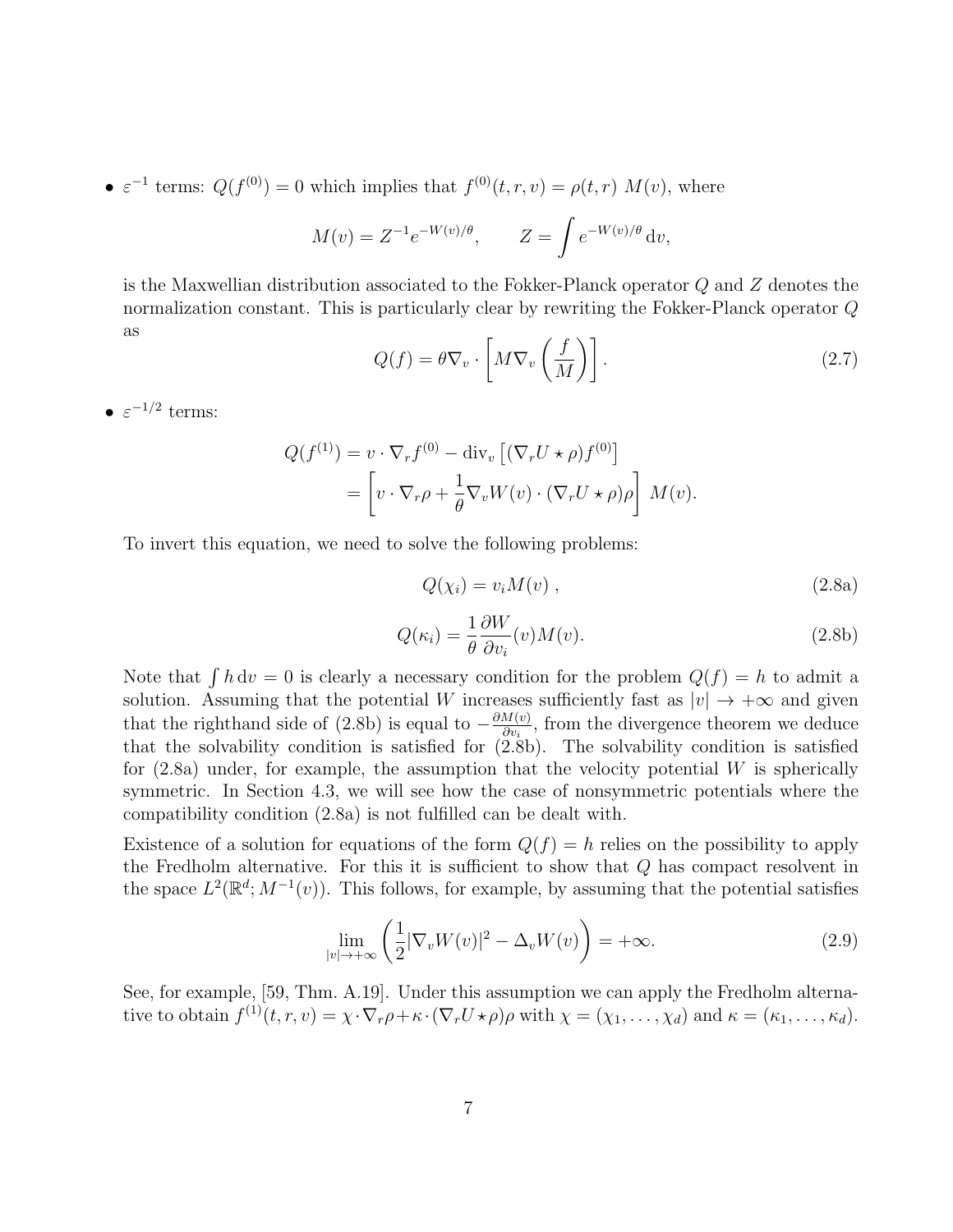•  $\varepsilon^0$  terms:

$$
Q(f^{(2)}) = \partial_t f^{(0)} + v \cdot \nabla_r f^{(1)} - \text{div}_v \left[ (\nabla_r U \star \rho) f^{(1)} \right] - \text{div}_v \left[ (\nabla_r U \star \rho^{(1)}) f^{(0)} \right],
$$

with  $\rho^{(1)} = \int f^{(1)} dv$ . However, using again the compatibility condition, we conclude that

$$
\partial_t \rho - \nabla_r \cdot \left( \mathcal{D} \nabla_r \rho + \mathcal{K} (\nabla_r U \star \rho) \rho \right) = 0, \qquad (2.10)
$$

where the diffusion and drift matrices are given by:

$$
\mathcal{D} = -\int_{\mathbb{R}^d} v \otimes \chi \, \mathrm{d}v \qquad \text{and} \qquad \mathcal{K} = -\int_{\mathbb{R}^d} v \otimes \kappa \, \mathrm{d}v \,.
$$
 (2.11)

Therefore, in the  $\varepsilon \to 0$  limit regime we expect the macroscopic density to be well approximated by the solution to the aggregation-diffusion equation (2.10). We remark that by setting  $\hat{\chi} = \chi M$ and  $\hat{\kappa} = \kappa M$ , the Poisson equations (2.8) become

$$
\mathcal{L}(\widehat{\chi}_i) = v_i
$$
, and  $\mathcal{L}(\widehat{\kappa}_i) = \frac{1}{\theta} \frac{\partial W}{\partial v_i}(v)$ , (2.12)

where L, defined by (2.5), denotes the generator of the diffusion process  $t \mapsto v(t)$  defined in (2.4). The drift and diffusion coefficients (2.11) are also given by the formulas

$$
\mathcal{D} = -\int_{\mathbb{R}^d} v \otimes \widehat{\chi} M \, \mathrm{d}v \qquad \text{and} \qquad \mathcal{K} = -\int_{\mathbb{R}^d} v \otimes \widehat{\kappa} M \, \mathrm{d}v \, .
$$

This is the form of the Poisson equation that appears in functional central limit theorems and in the diffusion approximation for fast/slow systems of stochastic differential equations [18, 32].

Furthermore, we note that the diffusion matrix is positive definite and thus, we can talk properly about a diffusion matrix. To show this, we use (2.7) to deduce

$$
-\int_{\mathbb{R}^d} Q(f) \frac{g}{M} dv = \theta \int_{\mathbb{R}^d} M \nabla_v \left( \frac{f}{M(v)} \right) \cdot \nabla_v \left( \frac{g}{M(v)} \right) dv.
$$
 (2.13)

Now, given any vector  $\xi \in \mathbb{R}^d \setminus \{0\}$ , we can compute

$$
\mathcal{D}\xi \cdot \xi = -\int_{\mathbb{R}^d} \left( \left[ v M(v) \right] \cdot \xi \right) (\chi \cdot \xi) \frac{1}{M(v)} dv
$$
  
= 
$$
- \int_{\mathbb{R}^d} Q(\chi \cdot \xi) \frac{\chi \cdot \xi}{M(v)} dv = \theta \int_{\mathbb{R}^d} M \left| \nabla_v \left( \frac{\chi \cdot \xi}{M(v)} \right) \right|^2 dv > 0.
$$

The strict equality follows from the fact that  $\chi \cdot \xi/M \neq \text{const}$ , as we can immediately deduce from (2.8a).

The analysis of the asymptotic regime remains technically close to the derivation of the diffusion regimes for the Vlasov-Poisson-Fokker-Planck equation [17, 21, 47, 39]. We detail in the Appendix the proof of the following statement.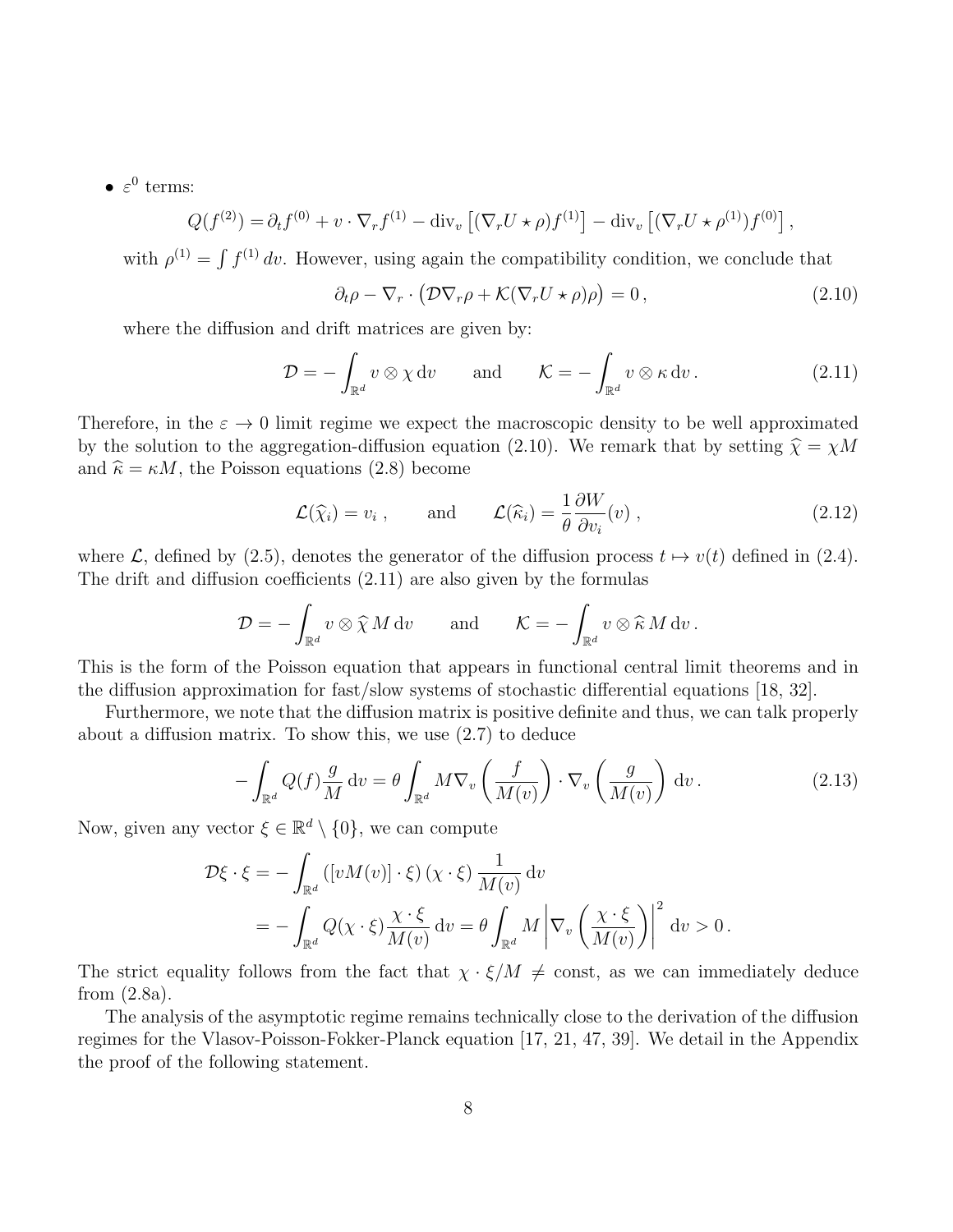**Theorem 2.1** Let us consider a sequence of initial data  $f_{\text{Init}}^{\varepsilon} \geq 0$  that satisfies

$$
\sup_{\varepsilon>0}\iint \left(1+|r|+W+|\ln(f_{\text{Init}}^{\varepsilon}|)\right)f_{\text{Init}}^{\varepsilon}\,\mathrm{d}v\,\mathrm{d}r=M_0<0.
$$

We suppose that the potentials U and W satisfy the technical requirements listed in Appendix A. Let  $0 < T < \infty$ . Then up to a subsequence, still labelled by  $\varepsilon$ , the associated solution  $f^{\varepsilon}$  to (2.6) converges weakly in  $L^1((0,T)\times\mathbb{R}^d\times\mathbb{R}^d)$  to  $\rho(t,r)M(v)$ ,  $\rho^{\varepsilon}$  converges to  $\rho$  in  $C^0([0,T];L^1(\mathbb{R}^d)$  weak), with  $\rho$  being the solution to (2.10) and initial data  $\rho(t = 0, r)$  given by the weak limit in  $L^1(\mathbb{R}^d)$  of  $\int f_{\text{Init}}^{\varepsilon} \, \mathrm{d}v$ .

For the time being, let us discuss the numerical evaluation of the effective coefficient matrices  $\mathcal{D}, \mathcal{K}$ . In the particular case considered here, the right hand side of both equations in (2.8) (or equivalently  $(2.12)$  is of the form v times a radial function, then we can simplify the diffusion and drift matrices by taking into account the symmetries of the problem. We leave the reader to check the following result.

**Lemma 2.1** Given  $v \in \mathbb{R}^d$ , let us define for any indices i, j the linear operators

$$
\mathcal{T}_{ij}(v) : v_i \leftrightarrows v_j \qquad and \qquad \hat{\mathcal{T}}_i(v) : v_i \leftrightarrows -v_i
$$

that exchange  $v_i$  and  $v_j$  and change  $v_i$  by  $-v_i$  respectively. Then, the following relations hold:

$$
\chi_i(\mathcal{T}_{ij}(v)) = \chi_j(v) \quad \text{and} \quad \chi_i(\hat{\mathcal{T}}_i(v)) = -\chi_i(v) \,,
$$

and

$$
\kappa_i(\mathcal{T}_{ij}(v)) = \kappa_j(v)
$$
 and  $\kappa_i(\hat{\mathcal{T}}_i(v)) = -\kappa_i(v)$ .

As a consequence, we deduce that there exist reals  $D > 0$  and  $\kappa$  such that

$$
\mathcal{D}_{ij} = -\int_{\mathbb{R}^d} v_i \chi_j(v) dv = D\delta_{ij} \quad \text{and} \quad \mathcal{K}_{ij} = -\int_{\mathbb{R}^d} v_i \kappa_j(v) dv = \kappa \delta_{ij},
$$

and the macroscopic aggregation-diffusion equation (2.10) becomes

$$
\partial_t \rho = D\Delta_r \rho + \kappa \nabla_r \cdot ((\nabla_r U \star \rho) \rho). \tag{2.14}
$$

Therefore, in order to compute the effective macroscopic equation (2.14), we need to find the solutions to one component of  $(2.8)$  (or  $(2.12)$ ). They are given by explicit formulae in very few cases. A particular example is given by the quadratic potential  $W(v) = \frac{|v|^2}{2}$  $\frac{\partial \Gamma}{2}$ : then  $\chi(v) = \theta \kappa(v) =$  $-vM(v)$ . This is due to the fact that  $-vM(v)$  is an eigenfunction of the Fokker-Planck operator Q with quadratic potential. However, for more general, non-quadratic potentials such as the one used in the swarming model, it is not possible to obtain explicit formulas for the coefficients of the limiting equation (2.14). In the next section we will study this problem by eigenfunction expansion of the Fokker-Planck operator and we will discuss how to accurately approximate those coefficients.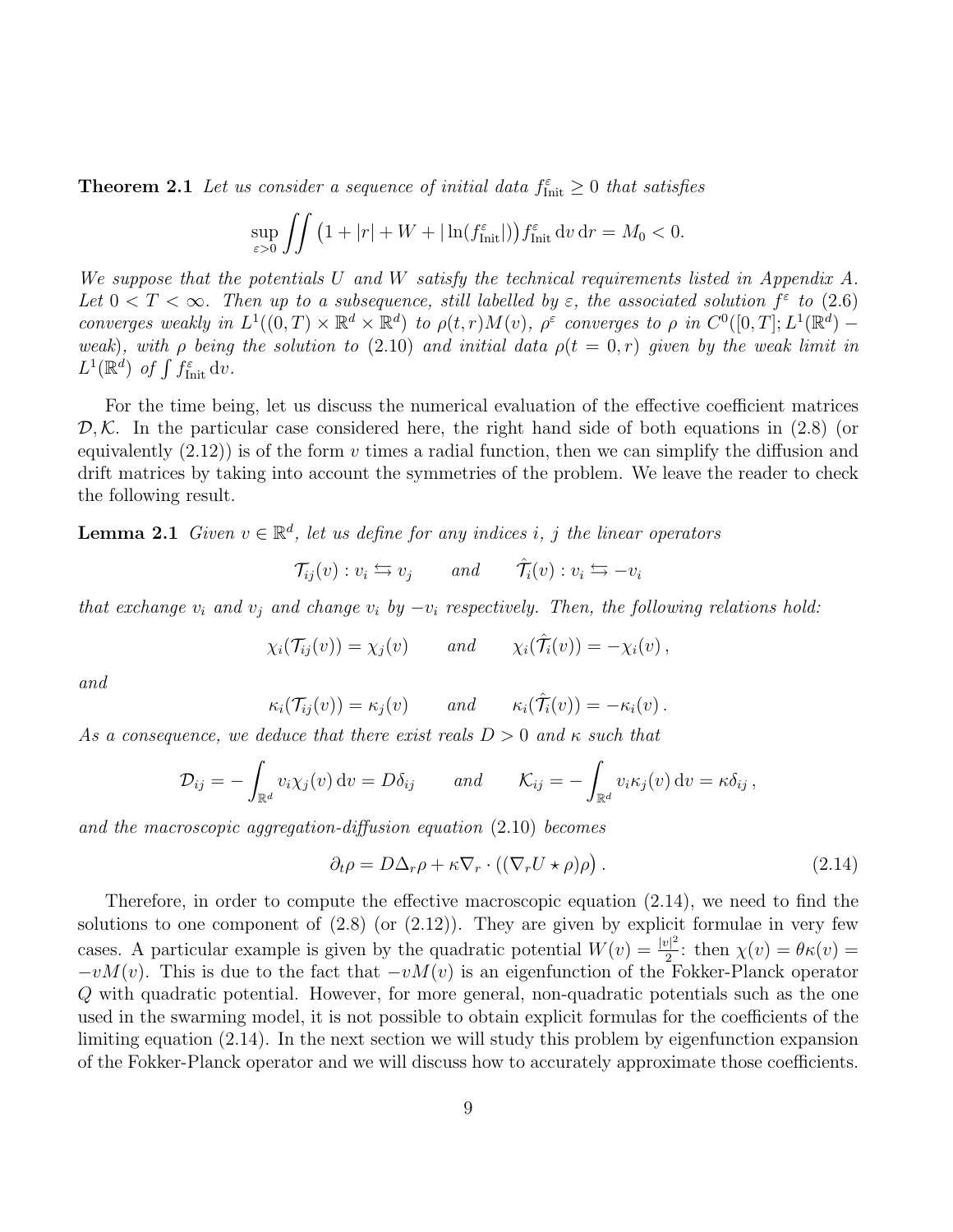# 3 Approximation of the Diffusion and Drift Coefficients

We start by recalling a well-known (unitary) equivalence between Fokker-Planck (in  $L^2(\mathbb{R}^d; M^{-1} dv)$ ) and Schrödinger operators (in  $L^2(\mathbb{R}^d)$ ). By setting

$$
\mathcal{H}(u) = -\frac{\theta}{\sqrt{M}} \nabla_v \cdot \left( M \nabla_v \left( \frac{u}{\sqrt{M}} \right) \right) = -\frac{1}{\sqrt{M}} Q\left( u \sqrt{M} \right), \qquad u = \frac{f}{\sqrt{M}}
$$

it is easy to check that  $H$  reduces to the Schrödinger operator

$$
\mathcal{H}(u) = -\theta \Delta u + \Phi(v)u,
$$

with the potential

$$
\Phi(v) = -\frac{1}{2}\Delta_v W(v) + \frac{1}{4\theta} |\nabla_v W(v)|^2.
$$
\n(3.1)

,

We remark that  $\Phi$  is precisely the potential that appears in Assumption 2.9. The operator  $\mathcal{H} =$  $-\theta\Delta + \Phi(v)$  is defined on the domain

$$
D(\mathcal{H}) = \{ u \in L^2(\mathbb{R}^d), \ \Phi u \in L^2(\mathbb{R}^d), \ \Delta u \in L^2(\mathbb{R}^d) \}.
$$

We point out that this also defines the domain of the operator  $Q$ . When working with the operator H, the Lebesgue space  $L^2(\mathbb{R}^d)$  is a natural framework; it what follows, we shall denote by  $\overline{(\cdot)}$  the standard inner product in  $L^2(\mathbb{R}^d)$ . Using classical results for Schrödinger operators, see for instance [48, Theorem XIII.67], we have a spectral decomposition of the operator  $\mathcal{H}$  under suitable confining assumptions.

**Lemma 3.1** We suppose that  $\Phi \in L^1_{loc}(\mathbb{R}^d)$  is bounded from below, and satisfies  $\Phi(v) \to +\infty$ as  $|v| \to \infty$ . Then,  $\mathcal{H}^{-1}$  is a self-adjoint compact operator in  $L^2(\mathbb{R}^d)$  and H admits a spectral decomposition: there exist a non decreasing sequence of real numbers  $\{\lambda_n\}_{n\in\mathbb{N}}\to\infty$ , and a  $L^2(\mathbb{R}^d)$ orthonormal basis  $\{\Psi_n\}_{n\in\mathbb{N}}$  such that  $\mathcal{H}(\Psi_n) = \lambda_n \Psi_n$ ,  $\lambda_0 = 0$ ,  $\lambda_1 \geq \Lambda > 0$ .

We remark that the spectral gap  $\Lambda$  of the Schrödinger operator H is the Poincaré constant in the Poincaré inequality associated to the Fokker-Planck operator  $Q$ , i.e. the Poincaré inequality for the probability measure  $M(v) dv = Z^{-1}e^{-W(v)/\theta} dv$ .

Notice that the property (2.13) implies that the operator  $\mathcal H$  is positive and that the kernel is Notice that the property  $(2.13)$  implies that the spanned by  $\sqrt{M}$ . We wish to solve the equations

$$
Q(\chi) = vM
$$
 and  $Q(\kappa) = \frac{1}{\theta} \nabla_v W M$ ,

or equivalently,

$$
\mathcal{H}(u_{\chi}) = -v\sqrt{M} \text{ with } u_{\chi} = \frac{\chi}{\sqrt{M}} \quad \text{and} \quad \mathcal{H}(u_{\kappa}) = -\frac{1}{\theta} \nabla_v W \sqrt{M} \text{ with } u_{\kappa} = \frac{\kappa}{\sqrt{M}}.
$$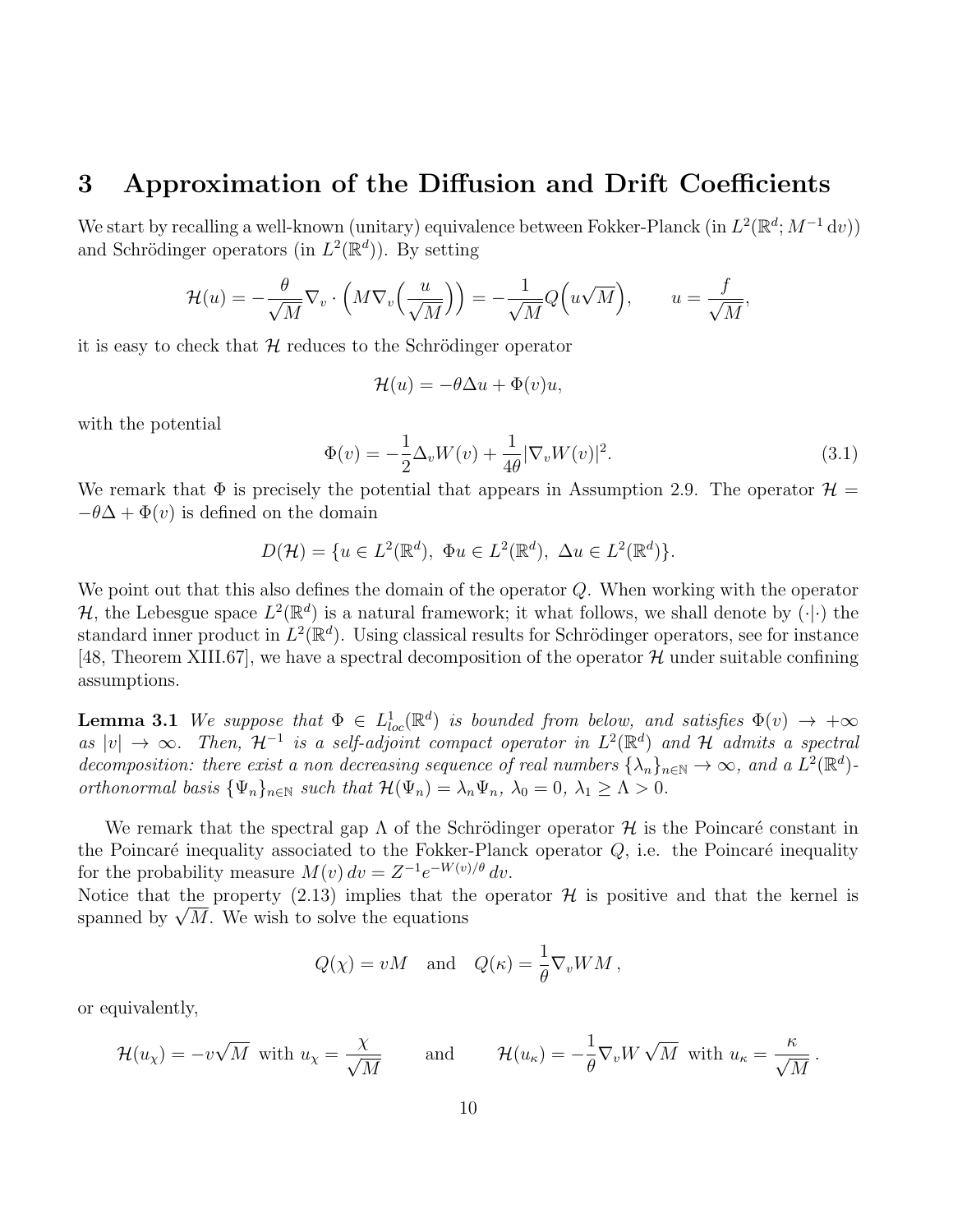The diffusion and drift coefficients are defined by the quadratic quantities

$$
\mathcal{D} = -\int v \otimes \chi dv = \int \mathcal{H}(u_{\chi}) \otimes u_{\chi} dv \qquad (3.2)
$$

and

$$
\mathcal{K} = -\int v \otimes \kappa \, dv = \int \mathcal{H}(u_{\chi}) \otimes u_{\kappa} \, dv. \tag{3.3}
$$

The Schrödinger operator is selfadjoint in  $L^2(\mathbb{R}^d)$  and under Assumption (2.9) it has compact resolvent. We denote its eigenvalues and eigenfunctions by  $\{\lambda_n, \Psi_n\}_{n=1}^{+\infty}$ . A lot of information on the properties of the eigenvalues and eigenfunctions of Schrödinger operators is available [48]. Using the spectral decomposition of  $\mathcal H$  we can obtain a formula for the effective drift and diffusion coefficients. These formulas are similar to the Kipnis-Varadhan formula for the diffusion coefficient in the functional central limit theorem for additive functionals of reversible Markov processes [31]. We can use these formulas to develop a numerical scheme for the approximate calculation of the drift and diffusion coefficients. Indeed, if we develop  $\mathcal{H}(u_\chi)$ ,  $u_\chi$ ,  $\mathcal{H}(u_\kappa)$  and  $u_\kappa$  in the eigenbasis, we get

$$
\mathcal{H}(u_{\chi}) = \sum_{k=1}^{\infty} \eta_k \Psi_k, \quad u_{\chi} = (u_{\chi}|\Psi_0)\Psi_0 + \sum_{k=1}^{\infty} \frac{\eta_k}{\lambda_k} \Psi_k,
$$

and

$$
\mathcal{H}(u_{\kappa}) = \sum_{k=1}^{\infty} \omega_k \Psi_k, \quad u_{\kappa} = (u_{\kappa}|\Psi_0)\Psi_0 + \sum_{k=1}^{\infty} \frac{\omega_k}{\lambda_k} \Psi_k,
$$

with

$$
\eta_k = \int \mathcal{H}(u_\chi)\Psi_k \, \mathrm{d}v \quad \text{and} \quad \omega_k = \int \mathcal{H}(u_\kappa)\Psi_k \, \mathrm{d}v \,, \quad \text{for all } k \in \mathbb{N}.
$$

Substituting in (3.2) and (3.3), we obtain the following formulas for the diffusion and drift matrices:

$$
\mathcal{D} = \sum_{k=1}^{\infty} \frac{\eta_k \otimes \eta_k}{\lambda_k} \quad \text{and} \quad \mathcal{K} = \sum_{k=1}^{\infty} \frac{\eta_k \otimes \omega_k}{\lambda_k} \,. \tag{3.4}
$$

We can obtain approximate formulas for the drift and diffusion coefficients by truncating the data: given  $h \in L^2(\mathbb{R}^d)$  and denoting

$$
h = \sum_{k=0}^{\infty} \zeta_k \Psi_k, \qquad \zeta_k = \int h \Psi_k \, \mathrm{d}v \,, \quad \text{for all } k \in \mathbb{N} \,,
$$

we set

$$
h^N = \sum_{k=0}^N \zeta_k \Psi_k.
$$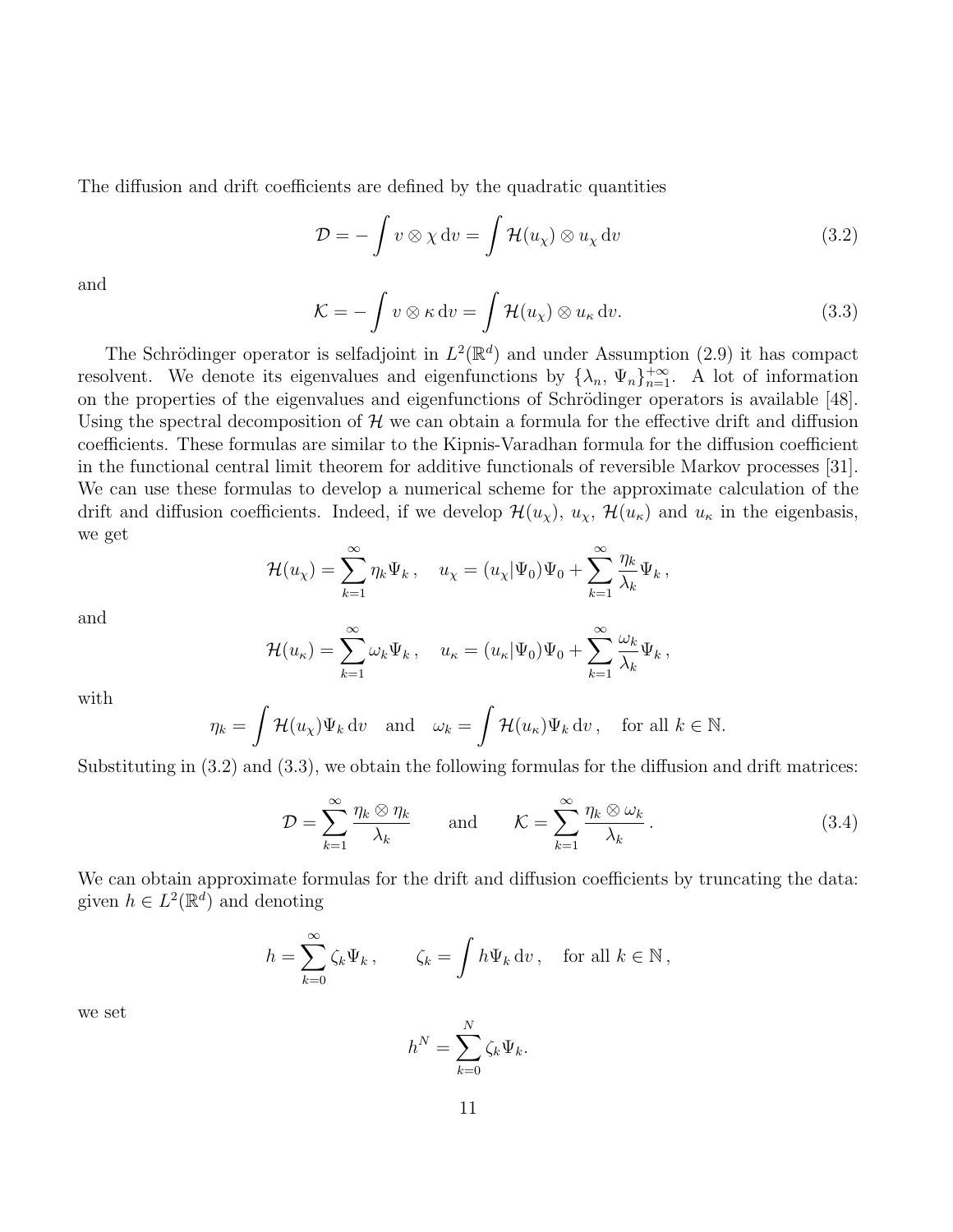We denote by  $u^N$  the solution of  $\mathcal{H}(u^N) = h^N$ , and compare it to u, the solution of  $\mathcal{H}(u) = h$ . We use the Sobolev and Cauchy-Schwarz inequalities as follows

$$
\Lambda \|u - u^N\|_{L^2}^2 \le \left(\mathcal{H}(u - u^N)|u - u^N\right) = (h - h^N|u - u^N) \le \|h - h^N\|_{L^2} \|u - u^N\|_{L^2}.
$$

Hence, we get

$$
||u - u^N||_{L^2} \leq \frac{1}{\Lambda} ||h - h^N||_{L^2}.
$$

The accuracy of the approximation is therefore driven by the accuracy of the approximation of the data h by its truncated Fourier series: we need information on the behavior of the eigenvalues  $\lambda_n$ for large n and on the accuracy of the spectral projection of h. We proceed by analogy to the standard theory of Fourier series, where the behavior of the Fourier coefficients is related to the regularity of the function. More precisely, the estimate

$$
||h - h^N||_{L^2} \le C\lambda_{N+1}^{-k} \tag{3.5}
$$

holds for some  $k > 0$ . Assume  $\mathcal{H}^k(h) \in L^2(\mathbb{R}^d)$ ; by the spectral decomposition, we obtain

$$
\mathcal{H}^k(h) = \sum_{n=0}^{\infty} (\mathcal{H}^k(h)|\Psi_n)\Psi_n \quad \text{with } \sum_{n=0}^{\infty} |(\mathcal{H}^k(h)|\Psi_n)|^2 < \infty.
$$

Now, we estimate the difference as

$$
||h - h^N||_{L^2}^2 = \sum_{n > N} |(h|\Psi_n)|^2 = \sum_{n > N} \frac{1}{\lambda_n^{2k}} |(\mathcal{H}^k(h)|\Psi_n)|^2,
$$

where we used that  $\mathcal{H}(\Psi_n) = \lambda_n \Psi_n$  and the fact that  $\mathcal H$  is self-adjoint. Therefore, we deduce that

$$
||h - h^N||_{L^2}^2 \le \frac{1}{\lambda_{N+1}^{2k}} \sum_{n > N} |(\mathcal{H}^k(h)|\Psi_n)|^2 \le \frac{1}{\lambda_{N+1}^{2k}} \|\mathcal{H}^k(h)\|_{L^2}^2,
$$

since the eigenvalues are in increasing order, leading to the desired estimate (3.5). A similar argument shows that if  $\mathcal{H}^{k+1}(h) \in L^2(\mathbb{R}^d)$ , then

$$
\|\mathcal{H}(h-h^N)\|_{L^2}\leq \frac{1}{\lambda_{N+1}^k}\|\mathcal{H}^{k+1}(h)\|_{L^2}.
$$

A direct application of the strategy above to

$$
v \mapsto h(v) = -v\sqrt{M(v)}
$$
 and to  $v \mapsto h(v) = -\frac{1}{\theta} \nabla_v M \sqrt{M(v)}$ ,

which satisfy  $\mathcal{H}^k(h) \in L^2(\mathbb{R}^d)$  for all  $k > 0$ , together with the symmetry of the potential in Lemma (2.1) leads to the main result of this section estimating the error due to the truncation in (3.4).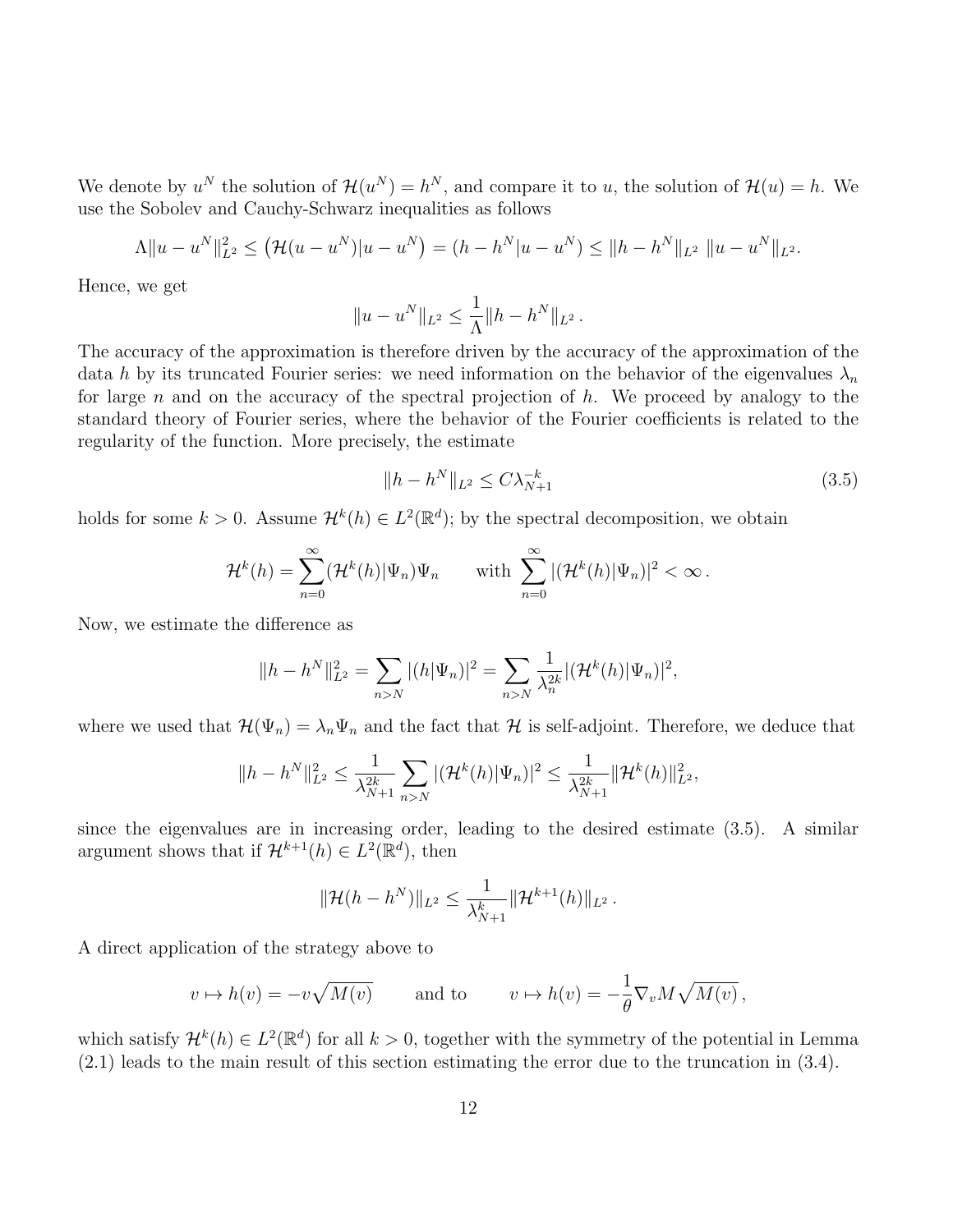**Theorem 3.1** Given  $\mathcal{D}^N$  and  $\mathcal{K}^N$  the truncated diffusion and drift coefficients defined by

$$
\mathcal{D}^{N} = \int \mathcal{H}(u_{\chi}^{N}) \otimes u_{\chi}^{N} dv = D^{N} \mathbb{I}, \quad \text{and} \quad \mathcal{K}^{N} = \int \mathcal{H}(u_{\chi}^{N}) \otimes u_{\kappa}^{N} dv = K^{N} \mathbb{I},
$$
  
with  $\mathcal{H}(u_{\chi}^{N})(v) = (-v\sqrt{M(v)})^{N}$  and  $\mathcal{H}(u_{\kappa}^{N})(v) = (-\frac{1}{\theta}\nabla_{v}M\sqrt{M(v)})^{N}$ , or equivalently  

$$
D^{N} = \frac{1}{d} \sum_{k=1}^{N} \frac{|\eta_{k}|^{2}}{\lambda_{k}} \quad \text{and} \quad K^{N} = \frac{1}{d} \sum_{k=1}^{N} \frac{\eta_{k} \cdot \omega_{k}}{\lambda_{k}}, \quad (3.6)
$$

then the following error estimate holds: for all  $k > 0$  and all  $N \in \mathbb{N}$ , there exists  $C_k > 0$  (depending on k but not on N) such that

$$
|D - D^N| + |K - K^N| \le C_k \lambda_{N+1}^{-k}.
$$

## 4 Numerical Approximation and Simulations

The numerical method in practice works as follows:

- Step 1.-  $\mathcal{H} \to \mathcal{H}^R$ : We consider the problem set on  $[-R, +R]^d$ , with  $R \gg 1$  and completed with homogeneous Dirichlet boundary conditions: owing to the functional framework, we expect that the eigenfunctions are localized around the origin and are exponentially decreasing far away the wells of the potential, see [1]. In particular, it holds under our assumptions on the behavior of the potential as  $|v| \to +\infty$ , from [29, Thm. 3.4, Thm. 3.10]. Then, we choose R large enough to reduce the truncation error. In our examples, we fix  $R = 10$ .
- Step 2.-  $\mathcal{H}^R \to \mathcal{H}^{R,\mu}$ : We use Finite Elements methods to discretize the operator  $\mathcal{H}^R$ . In practice, we use the library MELINA [38], a uniform mesh of  $[-R, R]$  with 1000 uniform  $\mathbb{P}_{10}$  elements and a quadrature of degree 21. We have chosen this method since we need an approximation of the solution of the PDE with high order accuracy, see Remark 4.2. Here and in what follows we denote by  $\mu > 0$  a measure of the accuracy of the underlying discretization method. It thus contains the information both on the refinement of the mesh, and the degree of the piecewise reconstruction.
- Step 3.-  $(\lambda_n, \Psi_n) \to (\lambda_n^{R,\mu}, \Psi_n^{R,\mu})$ : Having at hand the discrete operator on the truncated domain, denoted  $\mathcal{H}^{R,\mu}$ , we determine its first N eigenelements  $((\lambda_1^{R,\mu},$  $_{1}^{R,\mu},\Psi_{1}^{R,\mu}$  $\binom{R,\mu}{1},...,\left(\lambda_{N}^{R,\mu},\Psi_{N}^{R,\mu}\right).$ In the Finite Elements framework, the eigenvectors  $\Psi_n^{R,\mu}$  are piecewise polynomials functions approximating the nth eigenfunctions. We recall that the eigenvectors form an orthonormal family.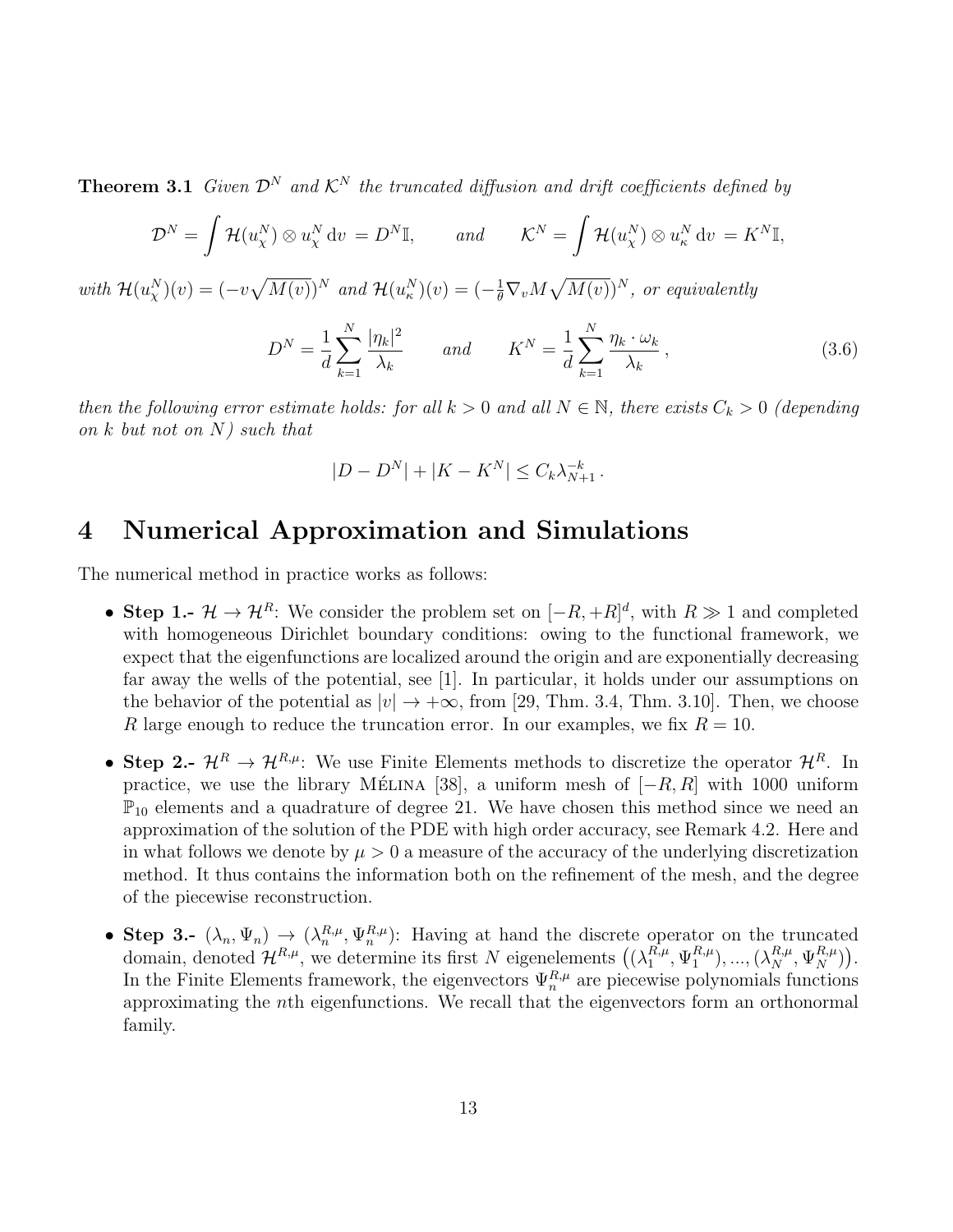• Step 4.-  $(\eta_n, \omega_n) \to (\eta_n^{R,\mu}, \omega_n^{R,\mu})$ : Given the data

$$
\mathcal{H}(u_{\chi})(v) = -v\sqrt{M(v)} \quad \text{and} \quad \mathcal{H}(u_{\kappa})(v) = -\frac{1}{\theta}\nabla_v W(v)\sqrt{M(v)},
$$

we compute the corresponding  $N$  Fourier coefficients by using an appropriate quadrature formula, depending on the approximation framework, for the discrete analogue  $(\eta_n^{R,\mu}, \omega_n^{R,\mu})$  of

$$
\eta_n = \int \mathcal{H}(u_\chi)(v)\Psi_n(v) dv, \qquad \omega_n = \int \mathcal{H}(u_\kappa)(v)\Psi_n(v) dv.
$$

Our results here are computed using a simple composite rectangular rule.

• Step 5.-  $(D, K) \rightarrow (D^{R,\mu,N}, K^{R,\mu,N})$ : We now approximate the diffusion and drift coefficients using (3.6) to conclude

$$
D^{R,\mu,N} = \frac{1}{d} \sum_{n=1}^{N} \frac{|\eta_n^{R,\mu}|^2}{\lambda_n^{R,\mu}} \quad \text{and} \quad K^{R,\mu,N} = \frac{1}{d} \sum_{n=1}^{N} \frac{\eta_n^{R,\mu} \cdot \rho_n^{R,\mu}}{\lambda_n^{R,\mu}}.
$$
(4.1)

Once the eigenelements are known, the computational cost of the evaluation of the coefficients  $(\eta_n^{R,\mu}, \omega_n^{R,\mu})$  is linear with respect to the size of the linear problem to be solved (that depends directly on  $\mu$ ). Hence, the main source of the computational cost relies on the determination of the N eigenpairs.

For the potentials that we consider in this paper, Lanczos-like algorithms can be used. As an iterative method, its computational cost cannot be estimated a priori. Nevertheless, we expect that only a few eigenpairs can provide an accurate result (for the quadratic case, the problem is exactly solved with the first eigenpair associated with a positive eigenvalue), so that the resolution would be far less costly than solving the linear system, a problem that, for small  $\mu$ 's, would also require iterative methods. Here we use standard Lanczos techniques; we refer the reader to [34, 52, 54] for further information on these methods and to [6] for the computation of the first few eigenpairs of complicated Schrödinger operators, based on Finite Elements approximations.

We will show numerical simulations for three different potentials in one dimension given by:

- Case A.- The symmetric smooth potential given by  $W(v) = \frac{1}{4\gamma}v^4 \frac{1}{2}$  $\frac{1}{2}v^2$  with  $\gamma > 0$ .
- Case B.- The symmetric singular potential given by  $W(v) = \frac{1}{4\gamma}v^4 \frac{1}{3}$  $\frac{1}{3}|v|^3$  with  $\gamma > 0$ .
- Case C.- The tilted smooth potential given by  $W(v) = \frac{1}{4\gamma}v^4 \frac{1}{2}$  $\frac{1}{2}v^2 - \delta v$  with  $\gamma, \delta > 0$ .

We can gather all of them in a single potential

$$
W(v) = \frac{1}{4\gamma}v^4 - \frac{\sigma}{3}|v|^3 - \frac{1-\sigma}{2}v^2 - \delta v \quad \text{with} \quad \gamma > 0, \ \delta \ge 0, \ \sigma \in \{0, 1\}.
$$
 (4.2)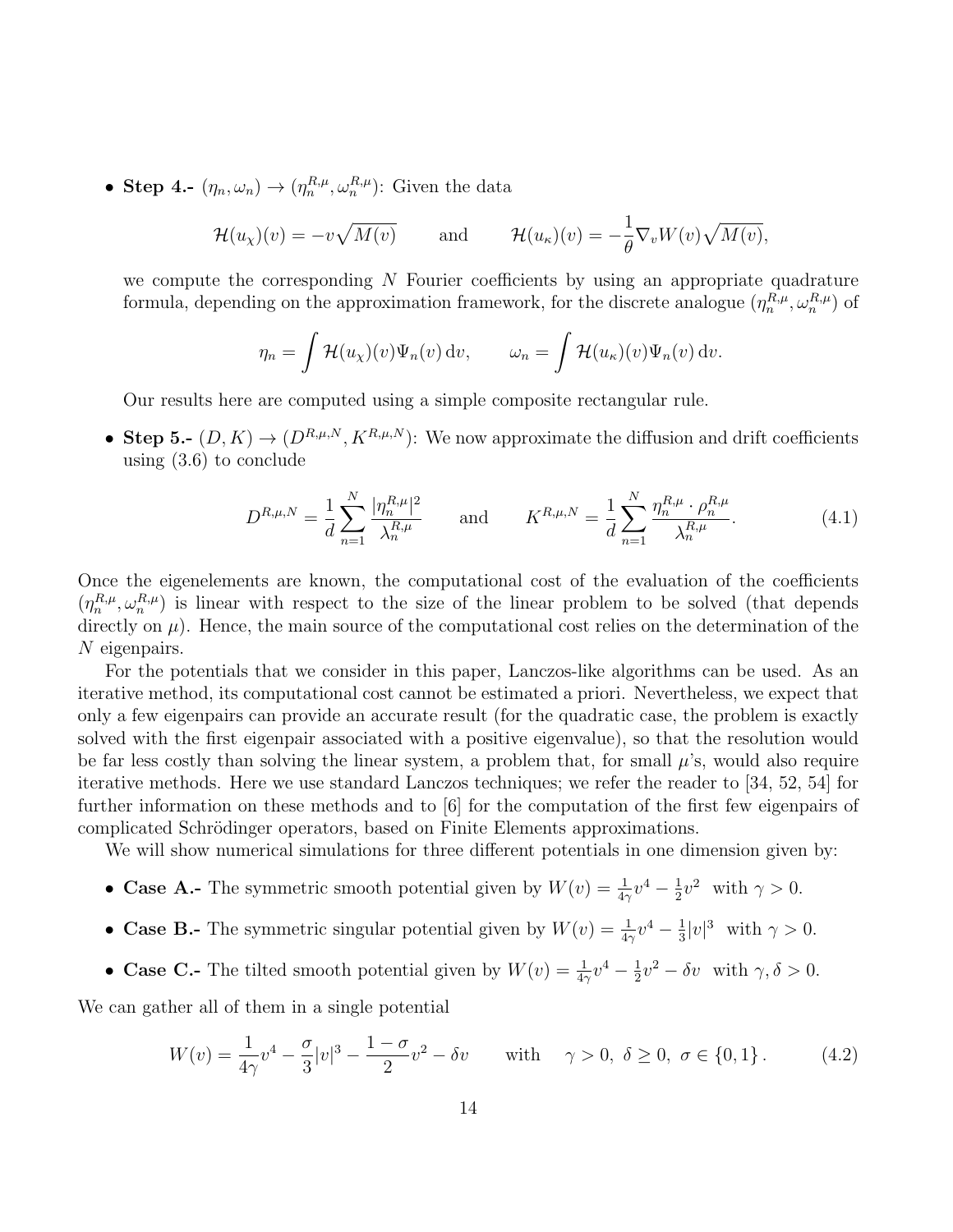Note that in Case C (or  $\sigma = 0$ ,  $\delta > 0$  in (4.2)), the potential W is not symmetric and the compatibility condition for solving the auxiliary equation (2.8a) is not satisfied. We shall see how the theory can be adapted to this case (see Section 4.3).

Remark 4.1 Note that in the one dimensional case, the drift coefficient can be expressed in a simpler form. This is due to the fact that we can solve explicitly the one dimensional Poisson equation, up to quadratures  $(43, Sec. 13.6)$ . Indeed, according to  $(2.12)$  and the expression of the operator  $Q$  in  $(2.7)$ , we notice that

$$
Q(\psi) = \frac{1}{\theta} \frac{dW}{dv}(v)M(v) = -\frac{dM}{dv}(v) = \theta \frac{d}{dv} \left( M \frac{d}{dv} \left( \frac{\psi}{M} \right) \right)(v).
$$

Then, direct integration yields

$$
\psi(v) = \frac{1}{\theta} \left( -v + \int_{\mathbb{R}} v M(v) \, \mathrm{d}v \right) M(v) \, \mathrm{d}v.
$$

Therefore the drift coefficient defined in (2.11) becomes

$$
K = \frac{1}{\theta} \int_{\mathbb{R}} \left( -v + \int_{\mathbb{R}} v M(v) \, \mathrm{d}v \right)^2 M(v) \, \mathrm{d}v. \tag{4.3}
$$

In cases A and B, we have  $\int_{\mathbb{R}} v M(v) dv = 0$  by symmetry and K is given by  $K = \frac{1}{\theta}$  $\frac{1}{\theta} \int_{\mathbb{R}} v^2 M(v) \, \mathrm{d}v.$ This explicit formula will be used to check the accuracy of the method.

In order to reduce the number of free parameters, we rescale the velocity by defining  $v = \sqrt{\gamma} \tilde{v}$ into the Fokker-Planck operator in (2.7), to get

$$
Q(f) = \operatorname{div}_v \left[ \nabla_v \widetilde{W}(v) f + \frac{\theta}{\gamma} \nabla_v f \right],
$$

where we have dropped the tildes for notational simplicity, with the rescaled potential

$$
\widetilde{W}(v) = \frac{1}{4}v^4 - \frac{\sigma\sqrt{\gamma}}{3}|v|^3 - \frac{1-\sigma}{2}v^2 - \frac{\delta}{\sqrt{\gamma}}v \quad \text{with } \gamma > 0, \ \delta \ge 0, \ \sigma \in \{0, 1\}.
$$

In this way,  $\theta \to 0$  and  $\gamma \to \infty$  play the same role. In fact, for the symmetric smooth potential of Case A ( $\sigma = 0$ ), all terms involving  $\gamma$  disappear in the rescaled potential and we can remove one parameter by setting  $\theta = 1$ . In our simulations, we consider the Schrödinger operator

$$
\widetilde{\mathcal{H}}(u) = -\frac{\theta}{\gamma} \frac{\partial^2 u}{\partial v^2} + \widetilde{\Phi}(v)u,
$$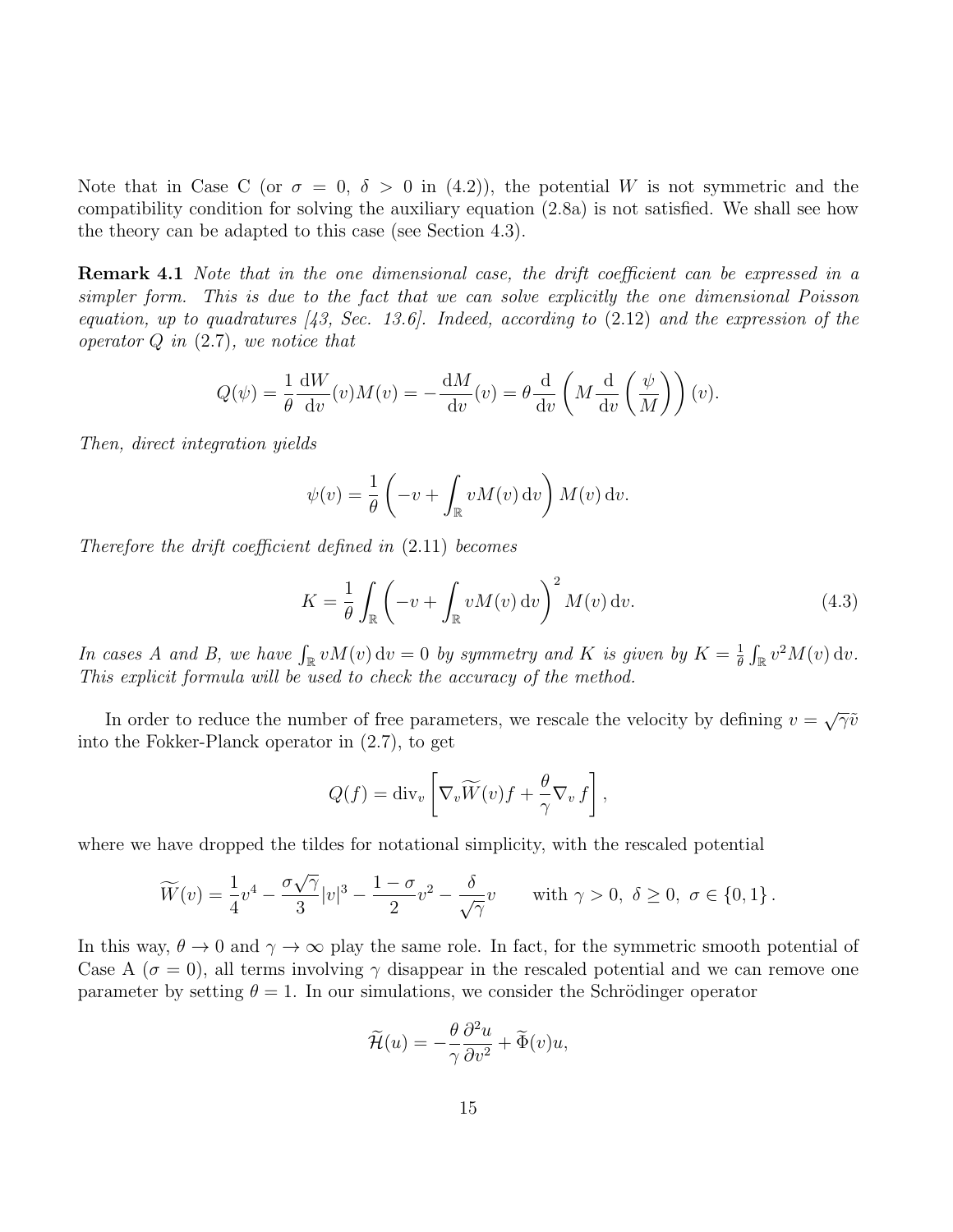with the potential

$$
\widetilde{\Phi}(v) = -\frac{1}{2} \frac{\partial^2 \widetilde{W}}{\partial v^2}(v) + \frac{\gamma}{4\theta} \left( \frac{\partial \widetilde{W}}{\partial v}(v) \right)^2
$$
  
=  $-\frac{1}{2} \left( 3v^2 - 2\sigma \sqrt{\gamma} |v| - (1 - \sigma) \right) + \frac{\gamma}{4\theta} \left( v^3 - \sigma \sqrt{\gamma} v |v| - (1 - \sigma) v - \frac{\delta}{\sqrt{\gamma}} \right)^2$ ,

in each of the different cases above and denote by  $\lambda_k(\gamma)$  the k-th positive eigenvalue.

The first eigenvalue for  $\mathcal{H}$  is simple, equal to 0.

In Cases A and B, the potentials are spherically symmetric. Then the second eigenvalue  $\lambda_1(\gamma)$ tends exponentially to 0 as  $\gamma$  tends to  $\infty$  [51, 28] and [53, Thm. 1.5]. In fact, a careful reading of these references gives that  $\lambda_1(\gamma) \simeq e^{-c\gamma}$  for some positive constant c and  $\lambda_2(\gamma) \simeq O(1)$ . This is a manifestation of the tunnelling effect. This behavior leads to numerical difficulties. Indeed, we have to capture two simple eigenvalues  $(0, \lambda_1(\gamma))$  but with  $\lambda_1(\gamma) \to 0$  exponentially fast as  $\gamma \to \infty$ . The first eigenfunction is symmetric and the second one antisymmetric. Numerically, when  $\gamma$  is very large, the gap between 0 and  $\lambda_1(\gamma)$  becomes negligible compared to the order of the accuracy of the method or even compared to machine precision. Then numerically it appears as if the problem has a double eigenvalue. Then the computation breaks down. Similar difficulties appear for the magnetic tunnelling effect, see [7]. A good way to determine whether or not the computation is accurate is to look at the eigenfunction: as soon as the symmetry is broken for the first two eigenfunctions, the computation is wrong.

Remark 4.2 We have also tested the method by using the standard Finite Difference discretization. We roughly obtain similar results for small values of  $\gamma$ 's and with the same number of numerical unknowns as for the Finite Elements algorithm (which means with a very refined grid for the finite discretization method). Discrepancies appear as  $\gamma$  increases: the loss of symmetry of the eigenfunctions is sensitive earlier. This is reminiscent to the well known fact for similar problems that increasing the degree of polynomials involved in the approximation (p-extension) is more efficient than refining the mesh (h-extension), see  $[2, 6]$ .

### 4.1 Case A

In Figure 1 we present the first two eigenfunctions for  $\gamma = 1, 10, 50, 100, 120$  on  $[-R/2, R/2]$ . We can observe the localization of the eigenfunction and the exponential decay far away from the wells of the potential. Looking at the symmetry of the eigenfunction, we see that the computation becomes problematic for  $\gamma > 100$  (the eigenfunctions for  $\gamma = 120$  are neither symmetric nor antisymmetric).

In Figure 2, we plot the convergence of the positive eigenvalues:  $\gamma \mapsto \lambda_i(\gamma)$  and  $\log \gamma \mapsto$  $\log_{10} \lambda_i(\gamma)$ . We clearly observe the tunnelling effect, with the first eigenvalue  $\lambda_1(\gamma)$  converging exponentially fast to 0 while the higher eigenvalues remain of order 1.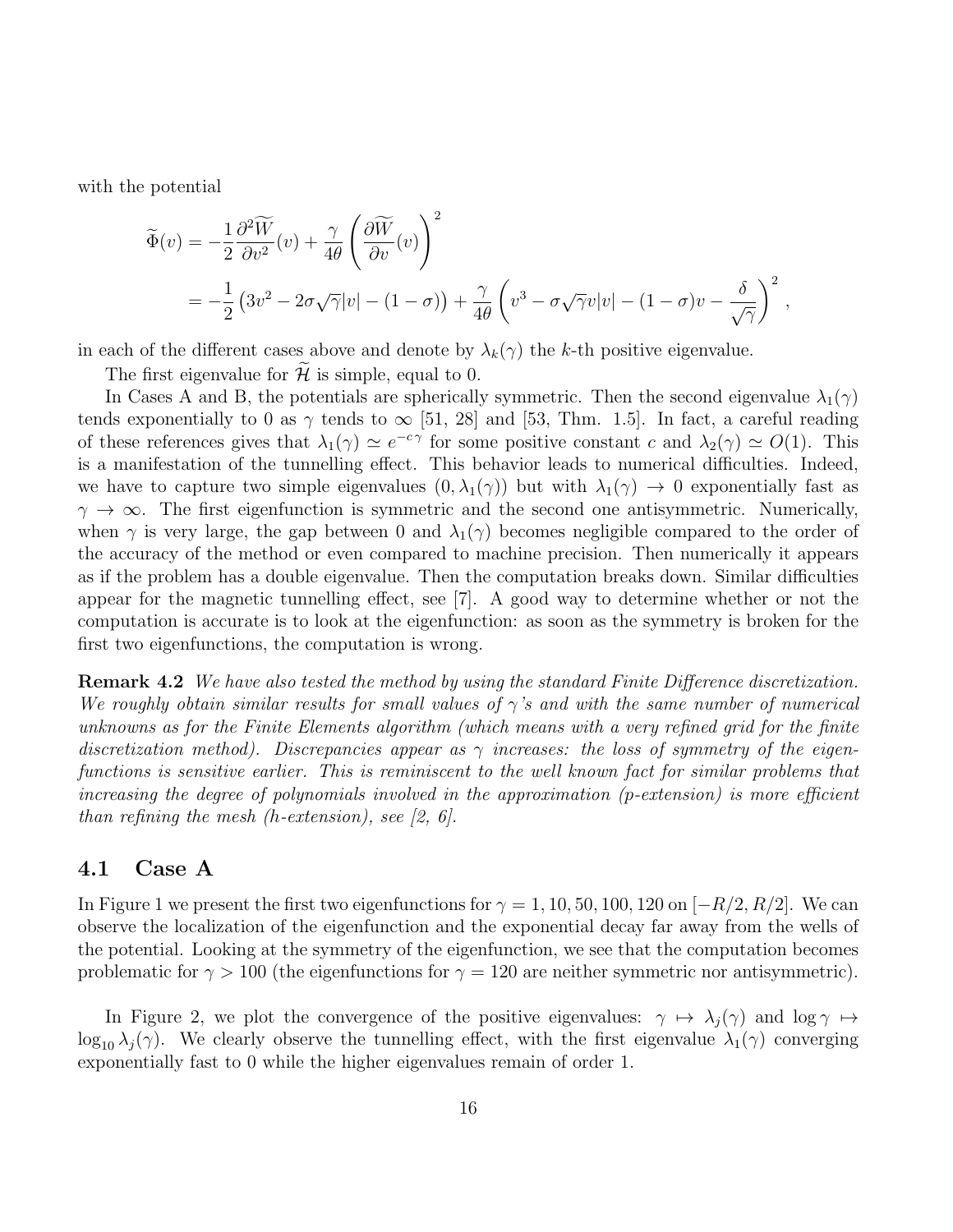

Figure 1: First two eigenfunctions on  $[-R/2, R/2]$ .



Figure 2: Convergence of the lowest eigenvalues with respect to  $\gamma.$ 



Figure 3: The diffusion and drift coefficients as functions of  $\gamma$ .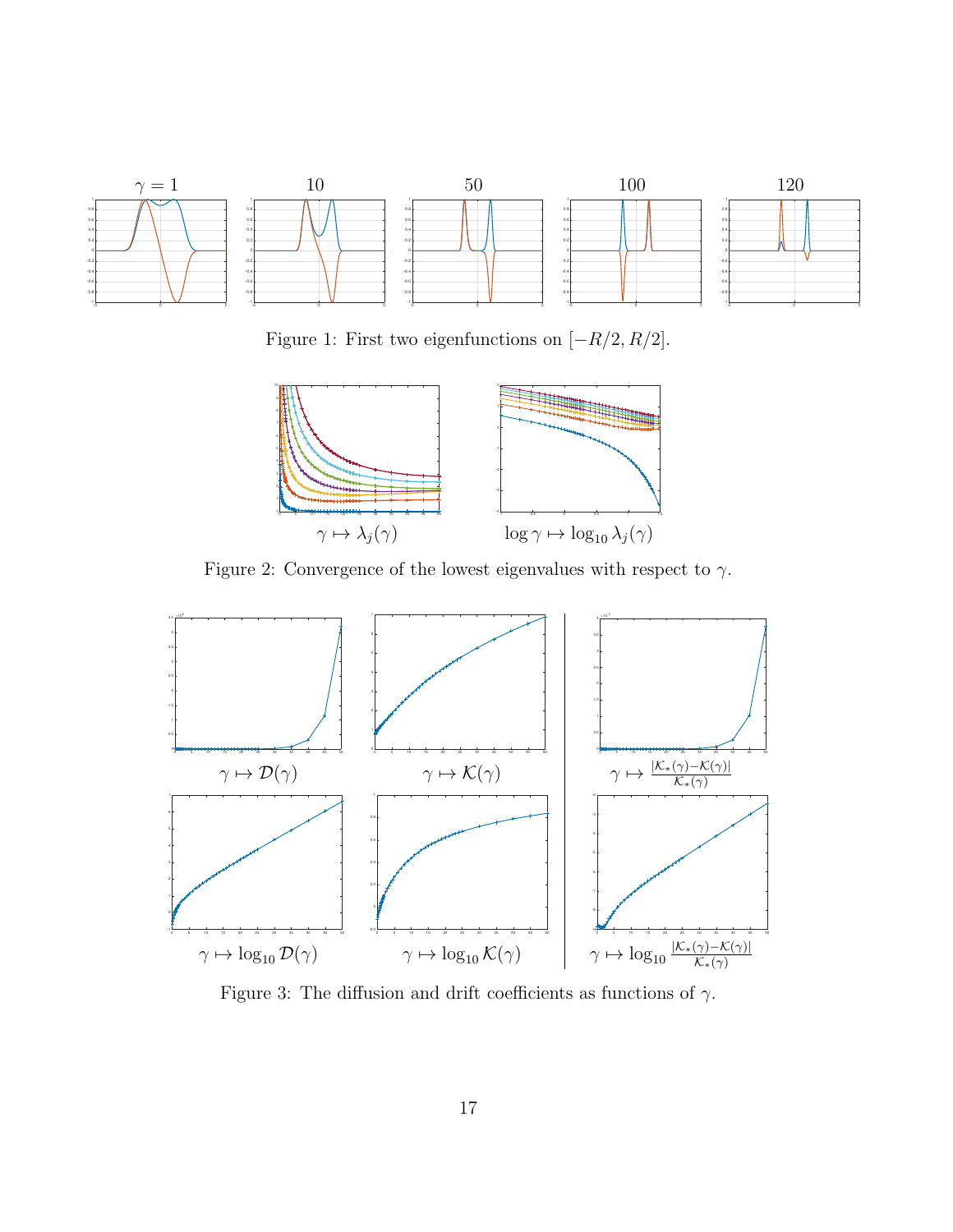In Figure 3 we present the behavior of the diffusion and drift coefficients as functions of  $\gamma$ . The first two columns give the result of our algorithm **Step 1.-Step 5.** In this last column, we compare the numerical drift coefficient with the value  $\mathcal{K}_{*}$  given by formula (4.3). More precisely, we display the relative error  $\frac{K_*(\gamma)-K(\gamma)}{K_*(\gamma)}$  as a function of  $\gamma$ . It validates the accuracy of the algorithm. As expected from the results on the exponential decay of the second eigenvalue, the existence of a spectral gap and the formulas for  $D$  and  $K$ , the diffusion and the drift coefficients grow exponentially fast as  $\gamma \to \infty$ .



Figure 4: Convergence as a function of  $N: D(N)$ ,  $\log_{10} \frac{|D_{*}-D(N)|}{D_{*}}$  $\frac{-D(N)|}{\mathcal{D}_*}, \ \kappa(N), \ \log_{10}\frac{|\mathcal{K}_*-\kappa(N)|}{\mathcal{K}_*}$  $\frac{-\kappa(N)}{\kappa_*}$  vs. N.

Figure 4 presents the convergence of the algorithm with respect to the number of eigenmodes for several values of  $\gamma$ :  $\gamma = 1, 10, 50$ . Using relations (4.1), we represent

$$
N \mapsto D(N), \qquad N \mapsto \log_{10} \frac{\mathcal{D}_{*} - D(N)}{\mathcal{D}_{*}}, \qquad N \mapsto \kappa(N), \qquad N \mapsto \log_{10} \frac{\mathcal{K}_{*} - \kappa(N)}{\mathcal{K}_{*}},
$$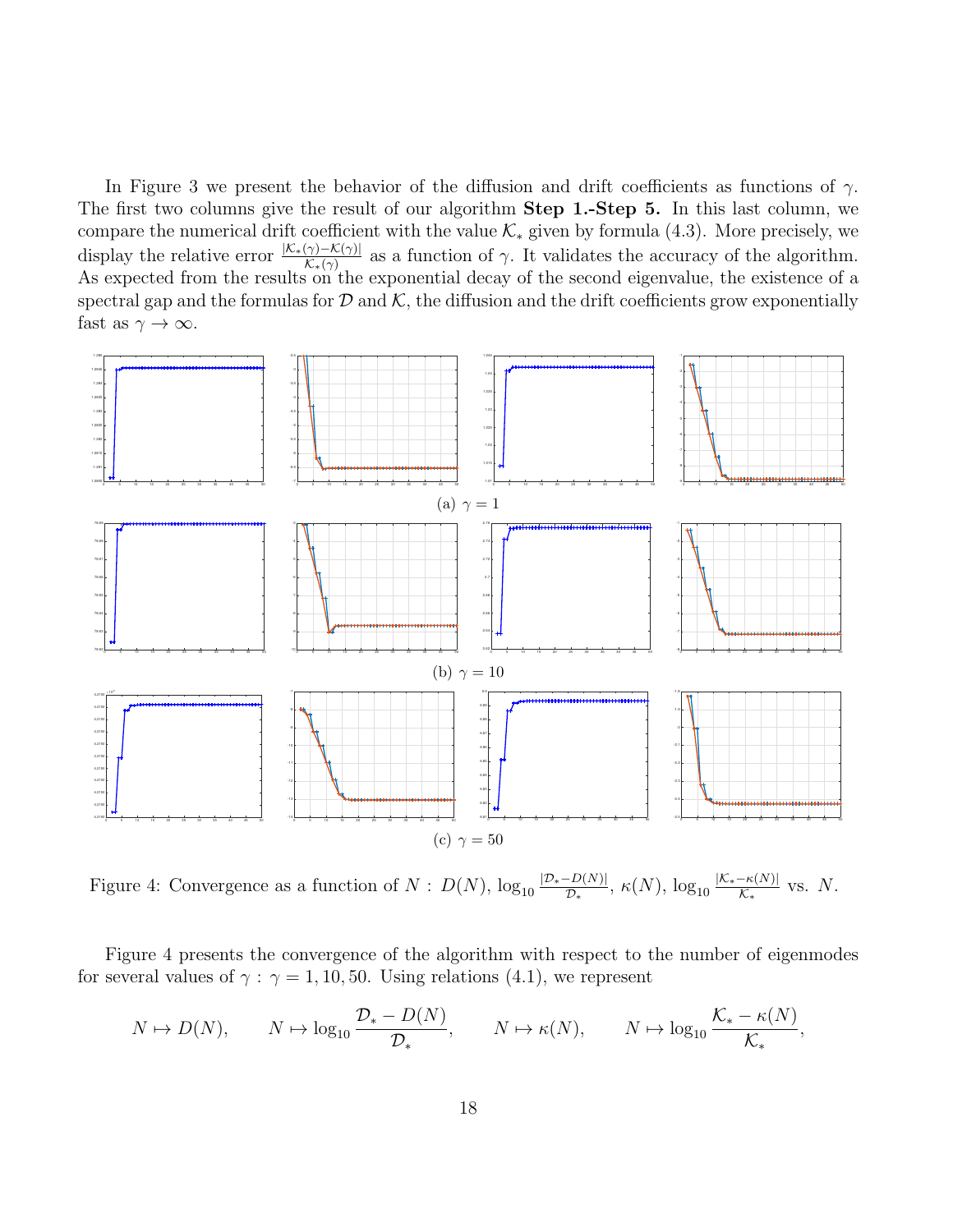where we use the shorthand notation  $D(N) = D^{R,\mu,N}$  for fixed R and  $\mu$  (respectively  $\kappa(N) = \kappa^{R,\mu,N}$ ) and  $\mathcal{D}_*$  is a reference value for the diffusion coefficient obtained for  $N = 50$  and  $\mathcal{K}_*$  is as above a numerical approximation of (4.3) with a composite rectangular rule. We observe that only 10 eigenmodes are enough to calculate accurately the diffusion coefficient and 15 eigenmodes for the drift coefficient. We can conclude that our numerical method leads to an efficient and accurate calculation of the drift and diffusion coefficients.

### 4.2 Case B – nonsmooth potential

For the Case B, we recall that

$$
W(v) = \frac{1}{4\gamma}v^4 - \frac{1}{3}|v|^3
$$
 with  $\gamma > 0$ .

We show similar computations as presented in the previous subsection. Figure 5 shows that the computations are no longer accurate beyond  $\gamma \geq 7$ : the numerical eigenfunctions have lost their symmetry. For the nonsmooth potential, we can not take a larger value of  $\gamma$ .



Figure 5: First two eigenfunctions on  $[-R/2, R/2]$  for  $\gamma = 1, 5, 7$ .



Figure 6: Convergence of the eigenvalues.

In Figure 6 we present the convergence of the positive eigenvalues. As for the previous potential, we observe the exponential decay of  $\lambda_1(\gamma)$  to 0 as  $\gamma$  increases. For large values of  $\gamma$  we note a change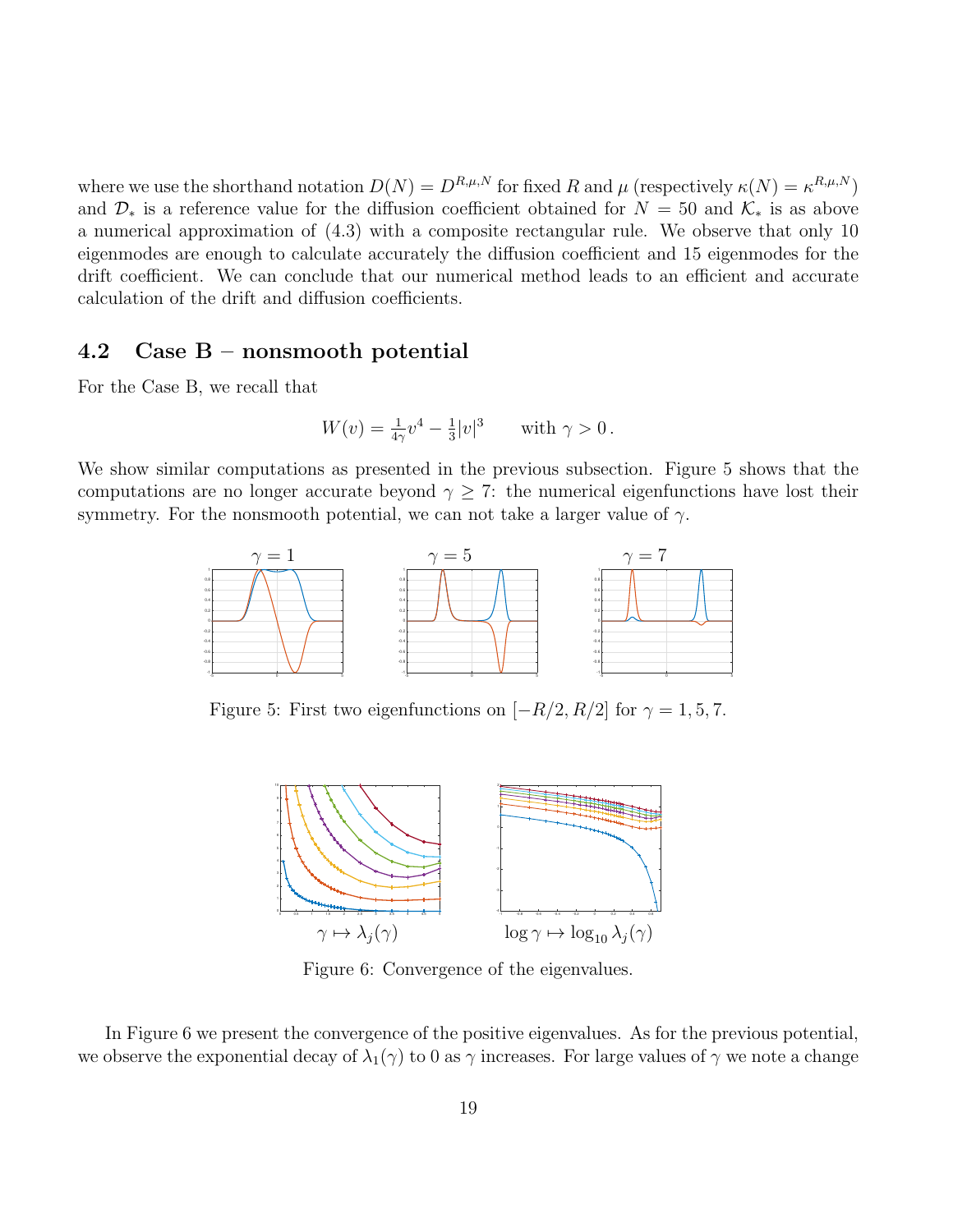

Figure 7: Behavior of the diffusion and drift coefficients as a function of  $\gamma$ .



Figure 8: Convergence as a function of  $N: D(N)$ ,  $\log_{10} \frac{|D_{*}-D(N)|}{D_{*}}$  $\frac{|D(N)|}{\mathcal{D}_*}, \ \kappa(N), \ \log_{10}\frac{|\mathcal{K}_*-\kappa(N)|}{\mathcal{K}_*}$  $\frac{-\kappa(N)}{\mathcal{K}_*}$  vs. N.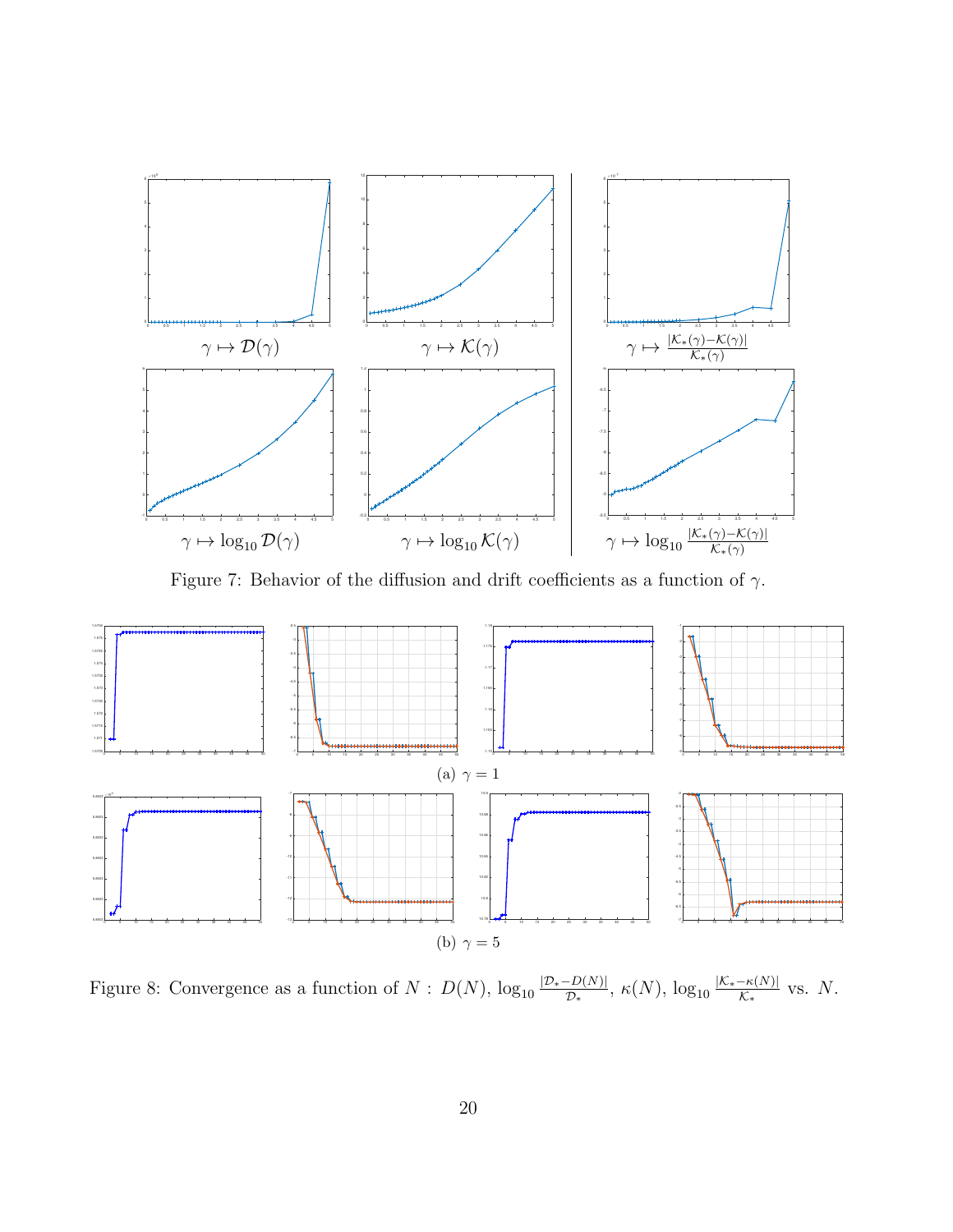of slope in the log-log graph and the loss of monotonicity for the eigenvalues  $\lambda_3, \lambda_4, \lambda_5$ . A further investigation would be necessary to decide whether this behavior is a numerical artifact or whether it is the actual behavior of the eigenvalues.

In Figure 7, we display the behavior of the diffusion and drift coefficients as functions of  $\gamma$ showing the exponential growth as  $\gamma \to \infty$ . The comparison with (4.3) justifies the quality of the approximation. In Figure 8 we present the convergence of the drift and diffusion coefficients with respect to the number of modes for  $\gamma = 1$  and  $\gamma = 5$ : as in Case A, the coefficients are well captured with a few eigenmodes.

## 4.3 Case C – smooth potential with a linear drift

Now we present our computations for the nonsymmetric potential

$$
W(v) = \frac{1}{4\gamma}v^4 - \frac{1}{2}v^2 - \delta v
$$
 with  $\gamma, \delta > 0$ .

The compatibility condition, necessary so that we can apply Fredholm's alternative, does not hold: here

$$
\mathcal{V} := \int_{\mathbb{R}} v M(v) \, \mathrm{d}v \neq 0.
$$

However, we can adapt the asymptotics in order to handle this situation where the flux of the equilibrium state does not vanish. Starting from (2.6), we set

$$
\widetilde{f}^{\varepsilon}(t,r,v)=f^{\varepsilon}\left(t,r+\frac{\mathcal{V}t}{\sqrt{\varepsilon}},v\right),\,
$$

with  $f^{\epsilon}$  solution of (2.6). We check that

$$
\partial_t \widetilde{f}^\varepsilon + \frac{1}{\sqrt{\varepsilon}} \left( (v - \mathcal{V}) \nabla_r \widetilde{f}^\varepsilon + \text{div}_v \left( (\nabla_r U \star \widetilde{\rho}^\varepsilon) \widetilde{f}^\varepsilon \right) \right) = \frac{1}{\varepsilon} Q(\widetilde{f}^\varepsilon),
$$

with  $\widetilde{\rho}^{\varepsilon} = \int \widetilde{f}^{\varepsilon} dv$ . We perform the Hilbert expansion on  $\widetilde{f}^{\varepsilon}$  as in Section 2: we still have  $Q(\widetilde{f}^{(0)}) = 0$ and thus  $f^{(0)}(t, r, v) = \rho(t, r)M(v)$  at leading order, while  $f^{(1)}$  is defined by inverting

$$
Q(\widetilde{f}^{(1)}) = (v - \mathcal{V})\nabla_r \widetilde{f}^{(0)} - \text{div}_v((\nabla_r U \star \rho) \widetilde{f}^{(0)})
$$
  
=  $(v - \mathcal{V})M\nabla_r \rho - \frac{1}{\theta}\nabla_v W M \cdot (\nabla_r U \star \rho) \rho.$ 

Therefore, Equations (2.8) become

$$
Q(\chi_i) = (v - \mathcal{V})_i M(v) ,
$$
  

$$
Q(\psi_i) = \frac{1}{\theta} \frac{\partial W}{\partial v_i}(v) M(v) .
$$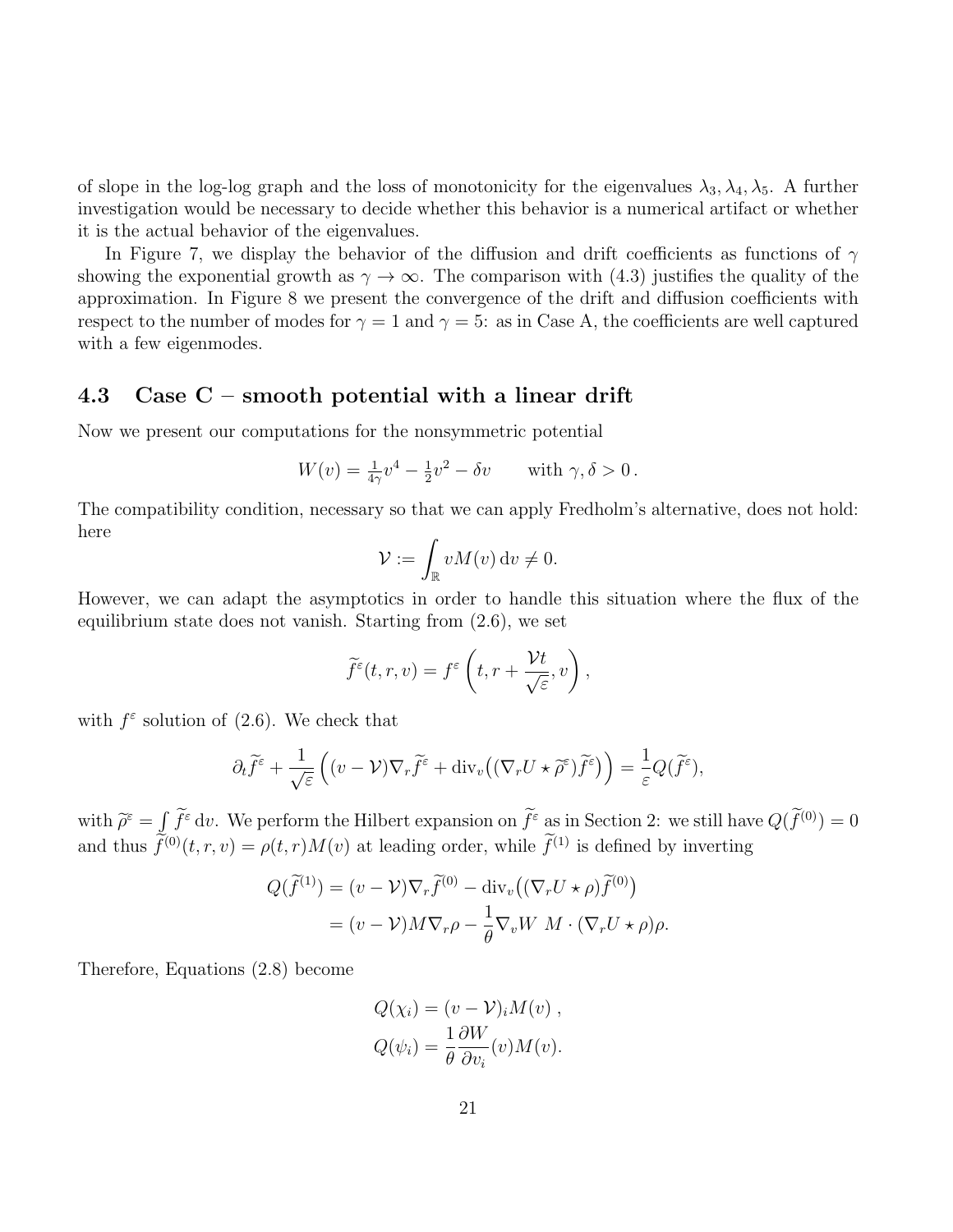The compatibility condition is now satisfied and we get  $\tilde{f}^{(1)} = \chi \cdot \nabla_r \rho + \psi \cdot (\nabla_r U \star \rho) \rho$ . Considering the  $\varepsilon^0$  terms in the expansion, we finally arrive at

$$
\partial_t \rho - \nabla_r \cdot \left( \mathcal{D} \nabla_r \rho + \mathcal{K} (\nabla_r U \star \rho) \rho \right) = 0,
$$

where the diffusion and drift matrices are given by the following analog of  $(2.11)$ :

$$
\mathcal{D} = -\int_{\mathbb{R}^d} (v - \mathcal{V}) \otimes \chi \, \mathrm{d}v \qquad \text{and} \qquad \mathcal{K} = -\int_{\mathbb{R}^d} (v - \mathcal{V}) \otimes \psi \, \mathrm{d}v \, .
$$

The analysis of this case can be performed as in Appendix A, see [23] for a similar problem. In



Figure 9: First two eigenfunctions on  $[-R/2, R/2]$ .

Figure 9 we present the first two eigenfunctions for  $\gamma = 1, 10$  and  $\delta = 1, 5, 10$ . We observe that the eigenfunctions are no longer symmetric. In Figure 10 we plot the first positive eigenvalue  $\lambda_1(\gamma, \delta)$  as a function of  $\delta$  for several values of  $\gamma$ :  $\gamma = 1, 5, 10, 25$ . As in the previous cases, Figure 11 gives the approximation of the diffusion and drift coefficients using our algorithm and the comparison with (4.3). We observe, even for this nonsymmetric case, the good approximation of the drift coefficient. Figure 12 illustrates the convergence of the algorithm for  $\gamma = 1$  and  $\delta = 1, 5, 10$ . As expected, we need more eigenmodes than for the smooth symmetric potentials in order to obtain an accurate approximation of the drift and diffusion coefficients.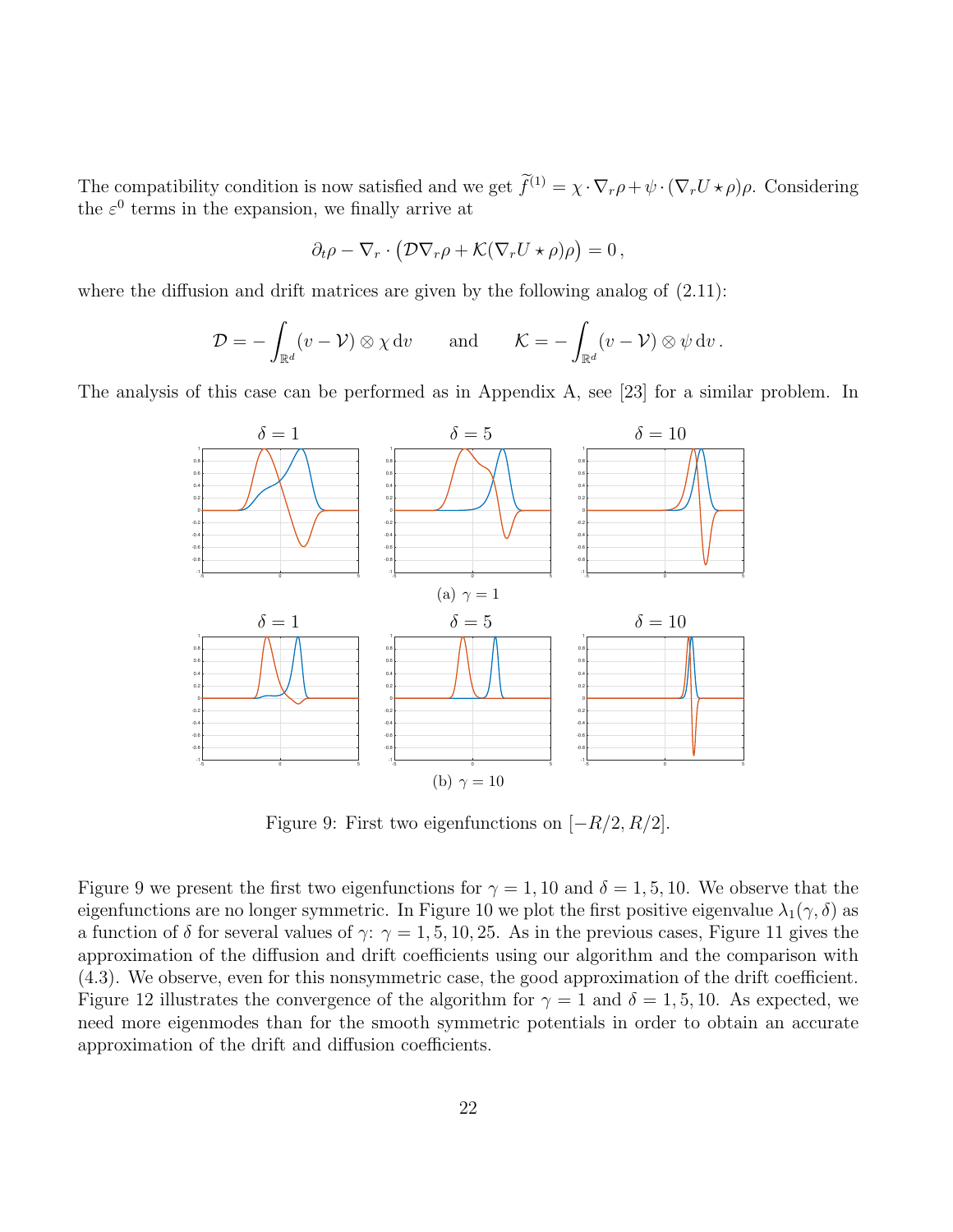

Figure 10:  $\lambda_1(\gamma, \delta)$  vs.  $\delta$  for  $\gamma = 1, 5, 10, 25$ .



Figure 11: Diffusion and drift coefficients as functions of  $\delta$  for the nonsymmetric potential (??), with  $\gamma = 1, 5, 10, 25$  (with legend as in Figure 10).

# 5 Conclusions

A new method for calculating the drift and diffusion coefficients in the diffusion approximation for a swarming model was presented in this paper. Our method is based on the calculation of the eigenvalues and eigenfunctions of an appropriate Schrödinger operator. This operator was obtained after a unitary transformation of the Markov generator that appears in the Poisson equation arising in the definition of the coefficients of the limiting problem. The eigenvalue problem for this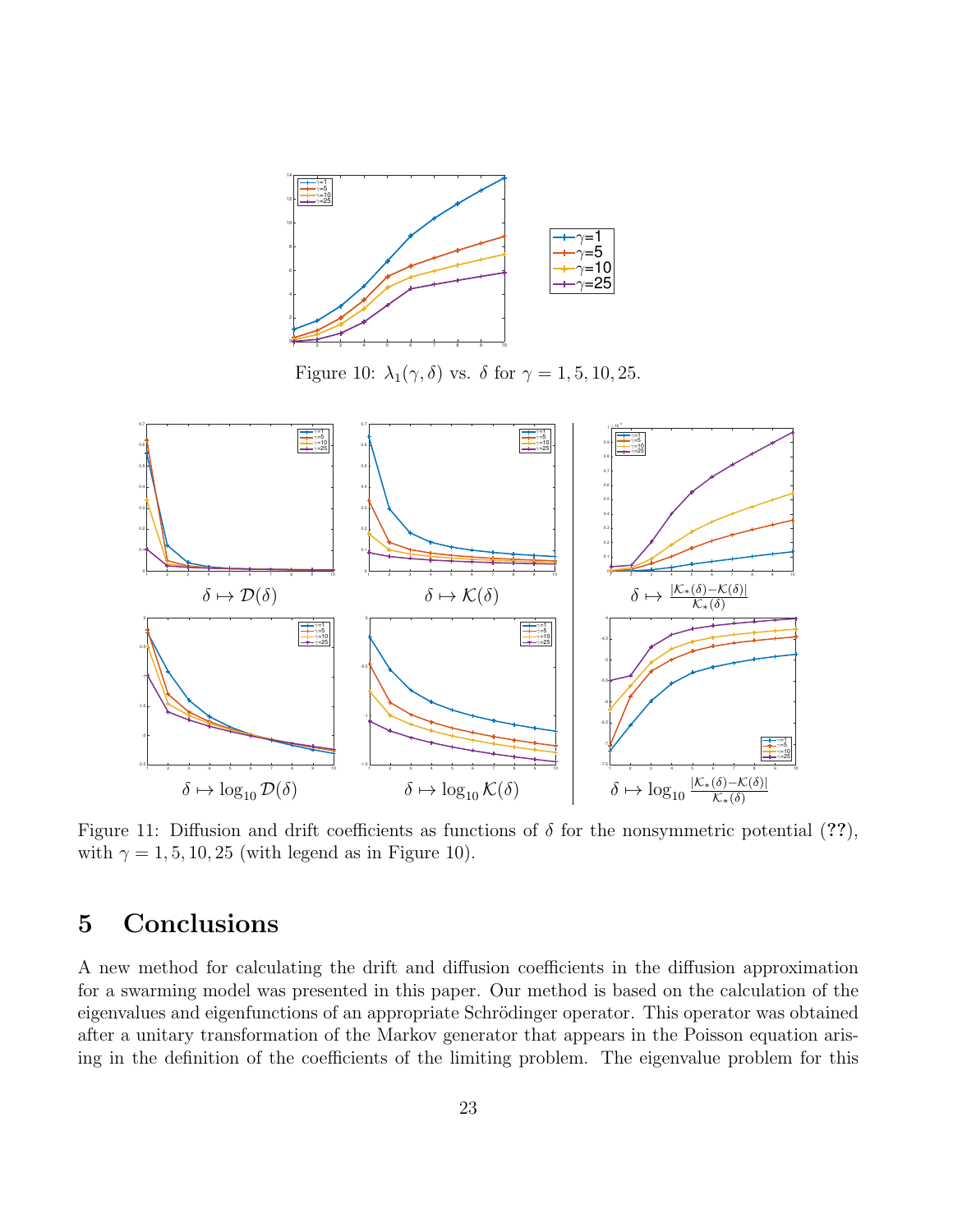

Figure 12: Convergence as a function of N for the nonsymmetric potential  $(??)$ :  $D(N)$ ,  $\log_{10}\frac{\left|\mathcal{D}_{\ast}-D(N)\right|}{\mathcal{D}_{\ast}}$  $\frac{-D(N)|}{\mathcal{D}_*}, \ \kappa(N), \ \log_{10}\frac{|\mathcal{K}_*-\kappa(N)|}{\mathcal{K}_*}$  $\frac{-\kappa(N)}{\kappa_*}$  vs. N.

Schrödinger operator was solved using a high order Finite Elements approximation. Our numerical method was tested to a few simple potentials and the effects of a tilt and of lack of smoothness of the potential on the drift and diffusion coefficients were investigated. We also investigated the difficulties related to the tunnelling effect that appears in the "semiclassical" limit  $\gamma \gg 1$ .

We believe that the numerical method developed in this paper can be applied to the calculation of effective coefficients in a wide variety of diffusion approximations, coarse-grained and mean field models that appear in kinetic theory or in homogenization theory. The crucial observation is that in many different settings effective coefficients are given in terms of the solution to an appropriate linear Poisson equation [4, 24, 32, 43, 49]. Thus, we believe that the spectral approach advocated in this paper can be of more general interest. Moreover, this approach also opens to relevant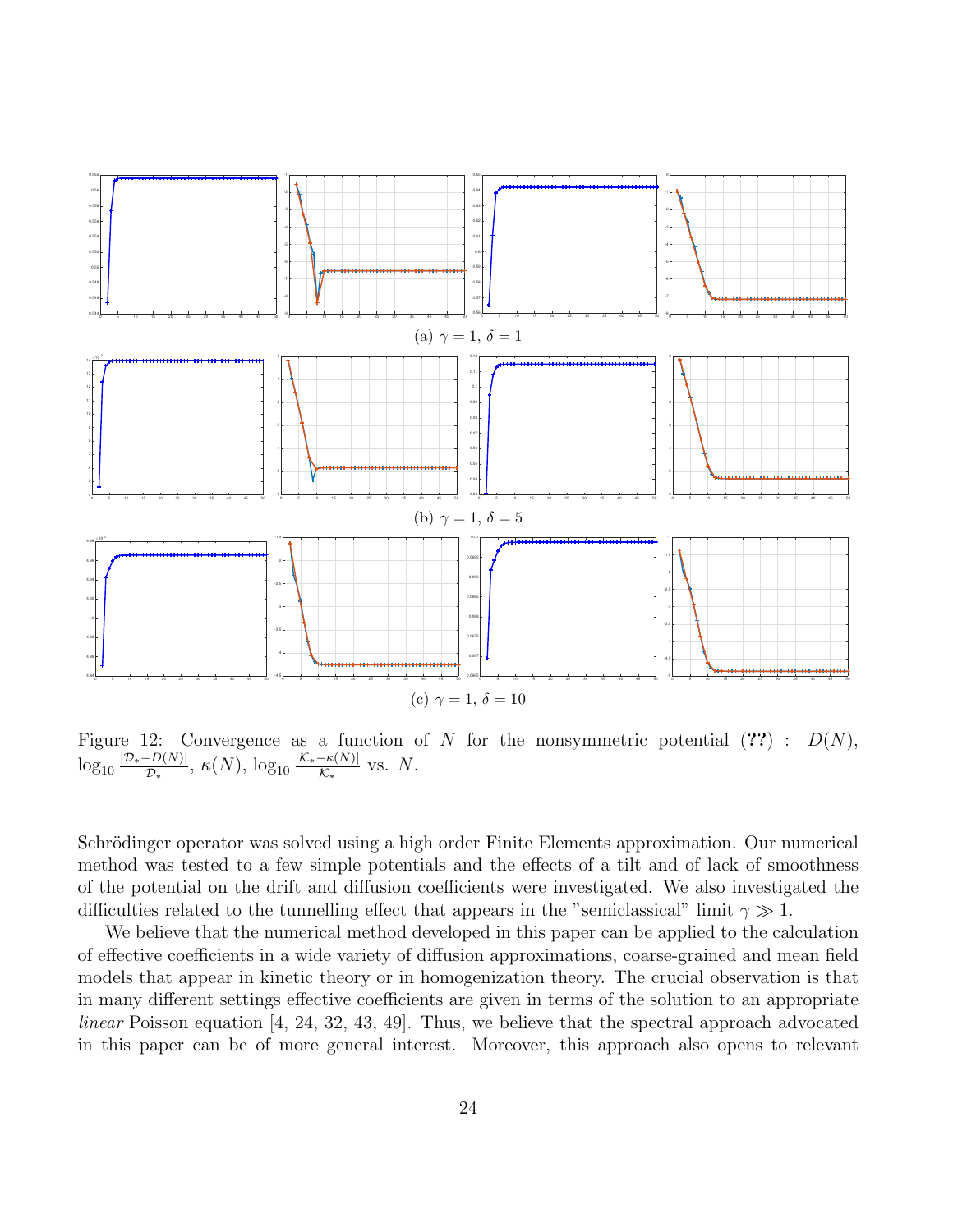perspectives:

- 1. It would be interesting to develop a detailed analysis of rates of convergence, and a careful study of the computational cost, depending on the numerical parameters of the approximation  $(R, \mu, \text{etc})$ . Depending on the underlying operators, the method might also benefit from the use of appropriate preconditioners.
- 2. It would be interesting to compare the performance of the proposed numerical method with alternative techniques such as Monte Carlo methods [45] expansions in orthogonal polynomials [46] etc.
- 3. The method can be extended to more general types of Poisson equations (and the calculation of the corresponding effective coefficients) including hypoelliptic operators of Schrödinger type that appear in, e.g. [26, 27], or auxilliary equations, possibly depending on the space variable, that appear in homogenization theory [4, 24].

# A Analysis of the diffusion asymptotics

## A.1 Set up of the problem

In this Section we provide a few hints about the analysis of the asymptotic regime  $\varepsilon \to 0$  of the problem

$$
\partial_t f^{\varepsilon} + \frac{1}{\sqrt{\varepsilon}} \big( v \cdot \nabla_r f^{\varepsilon} - \nabla_r \Phi^{\varepsilon} \cdot \nabla_v f^{\varepsilon} \big) = \frac{1}{\varepsilon} Q f^{\varepsilon} ,
$$

where on the one hand

$$
\Phi^{\varepsilon}(t,r) = U \star \rho^{\varepsilon}(t,r), \qquad \rho^{\varepsilon}(t,r) = \int f^{\varepsilon}(t,r,v) dv,
$$

and on the other hand

$$
Qf = \nabla_v \cdot (\nabla_v Wf + \nabla_v f).
$$

For the sake of simplicity, here and below, the scaling parameter  $\theta$  is set to 1. The system is completed with the initial data

$$
f^{\varepsilon}|_{t=0} = f^{\varepsilon}_{\text{Init}}.
$$

We set up the technical assumptions on the potentials  $W$  and  $U$  as follows. As we mentioned earlier, a typical example motivated from the modelling of swarming leads to the standard quartic potential with  $\nabla_v W(v) = v(\frac{1}{\gamma})$  $\frac{1}{\gamma}|v|^2-1$ ). Hence, in what follows, we assume that W is smooth, radially symmetric and coercive:

 $v \mapsto W(v)$  depends only on  $|v|$ , is of class  $C^2$ , and there exist  $C, R, \alpha > 0$  such that  $W(v) \geq C(1+|v|^{2+\alpha})$  for any  $|v| \geq R$ ,  $|\nabla_v W(v)| \leq C(1 + W(v))$  for any  $v \in \mathbb{R}^d$ .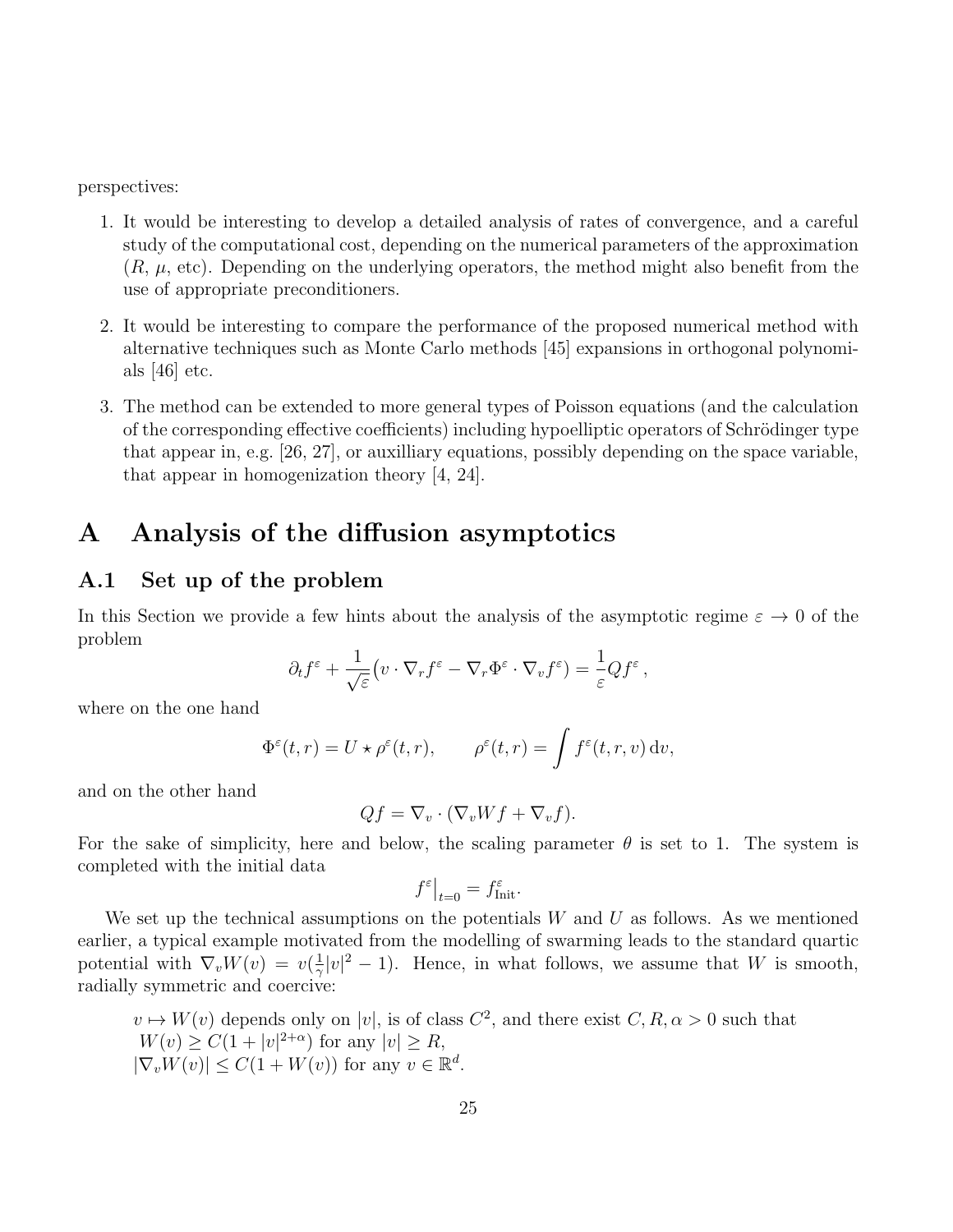Consequently,  $W$  is bounded from below; possibly at the cost of adding to  $W$  a constant, we assume that

$$
W(v) \ge 0, \quad \text{ for any } v \in \mathbb{R}^d.
$$

For  $U$  we suppose

$$
\nabla_r U \in L^\infty(\mathbb{R}^d).
$$

It is likely that this assumption is far from optimal, but the technicalities to relax it are beyond the scope of this paper. It is convenient to set

$$
M(v) = Z^{-1}e^{-W(v)} \in L^1(\mathbb{R}^d), \qquad Z = \int e^{-W(v)} dv.
$$

We further assume that

$$
W(v)M(v) \in L^1(\mathbb{R}^d).
$$

Note that, due to the fact that  $W$  is radially symmetric,

$$
\int vM(v) dv = 0 \tag{A.1}
$$

holds. This is crucial to the analysis. As mentioned above, the discussion is strongly inspired by the study of the Vlasov-Poisson-Fokker-Planck system [17, 39]. In this Appendix we present a proof of Theorem 2.1. Naturally, the proof of this theorem consists in two parts: the derivation of a priori estimates presented in Section A.2 and the passage to the limit, presented in Section A.3.

### A.2 A priori estimates

We start by observing that

$$
\frac{\mathrm{d}}{\mathrm{d}t} \iint f^\varepsilon \, \mathrm{d}v \, \mathrm{d}r = 0
$$

holds, which means that the total mass is conserved. Here and below, we always assume

$$
\sup_{\varepsilon>0}||f_{\text{Init}}^{\varepsilon}||_{L^1}<\infty.
$$

Owing to the regularity of  $U$ , we observe that

$$
\nabla_r \Phi^{\varepsilon}(t,r) = \int \nabla_r U(r-r') \left( \int f^{\varepsilon}(t,r',v) dv \right) dr'
$$

verifies

$$
|\nabla_r \Phi^{\varepsilon}(t, r)| \leq ||\nabla_r U||_{\infty} ||f_{\text{Init}}^{\varepsilon}||_{L^1}.
$$
\n(A.2)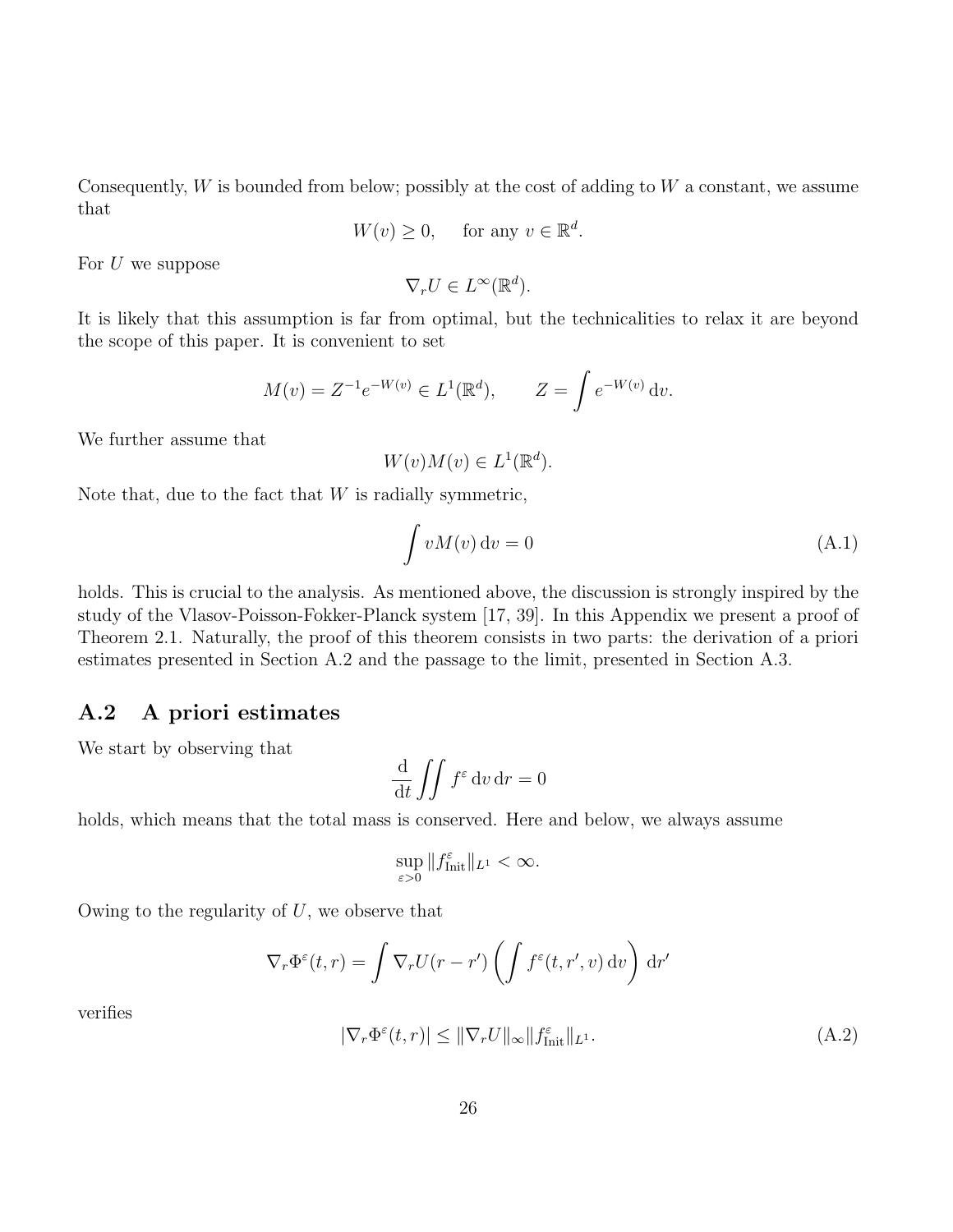Next, we compute

$$
\frac{\mathrm{d}}{\mathrm{d}t} \iint \left( W + \ln(f^{\varepsilon}) \right) f^{\varepsilon} \, \mathrm{d}v \, \mathrm{d}r = -\frac{1}{\varepsilon} \iint \left| \nabla_v W \sqrt{f^{\varepsilon}} + 2 \nabla_v \sqrt{f^{\varepsilon}} \right|^2 \mathrm{d}v \, \mathrm{d}r - \frac{1}{\sqrt{\varepsilon}} \iint \nabla_r \Phi^{\varepsilon} f^{\varepsilon} \cdot \nabla_v W \, \mathrm{d}v \, \mathrm{d}r.
$$

The last term can be rewritten as

$$
-\frac{1}{\sqrt{\varepsilon}}\iint \nabla_r \Phi^\varepsilon f^\varepsilon \cdot \nabla_v W \, dv \, dr = -\iint \nabla_r \Phi^\varepsilon \sqrt{f^\varepsilon} \cdot \frac{\nabla_v W \sqrt{f^\varepsilon} + 2\nabla_v \sqrt{f^\varepsilon}}{\sqrt{\varepsilon}} \, dv \, dr
$$

which is dominated by

$$
\begin{aligned} \frac{1}{2} \|\nabla_r \Phi^\varepsilon\|^2_\infty & \int\!\!\!\int f^\varepsilon \mathop{}\!\mathrm{d} v \mathop{}\!\mathrm{d} r + \frac{1}{2\varepsilon} \int\!\!\!\int |\nabla_v W \sqrt{f^\varepsilon} + 2 \nabla_v \sqrt{f^\varepsilon}|^2 \mathop{}\!\mathrm{d} v \mathop{}\!\mathrm{d} r \\ & \leq \frac{1}{2} \|\nabla_r U\|^2_\infty \|f_\mathrm{Init}^\varepsilon\|^3_{L^1} + \frac{1}{2\varepsilon} \int\!\!\!\int |\nabla_v W \sqrt{f^\varepsilon} + 2 \nabla_v \sqrt{f^\varepsilon}|^2 \mathop{}\!\mathrm{d} v \mathop{}\!\mathrm{d} r, \end{aligned}
$$

bearing in mind (A.2).

In order to control the behavior at infinity of the particle distribution function, we also need to evaluate

$$
\frac{d}{dt} \iint |r| f^{\varepsilon} dv dr = \frac{1}{\sqrt{\varepsilon}} \iint v f^{\varepsilon} \cdot \frac{r}{|r|} dv dr \n= \iint v \frac{f^{\varepsilon} - \rho^{\varepsilon} M}{\sqrt{\varepsilon}} \cdot \frac{r}{|r|} dv dr \n= \iint \frac{\sqrt{f^{\varepsilon}} - \sqrt{\rho^{\varepsilon} M}}{\sqrt{\varepsilon}} v(\sqrt{f^{\varepsilon}} + \sqrt{\rho^{\varepsilon} M}) \cdot \frac{r}{|r|} dv dr \n\leq \left( \iint v^{2} |\sqrt{f^{\varepsilon}} + \sqrt{\rho^{\varepsilon} M}|^{2} dv dr \right)^{1/2} \left( \iint \frac{|\sqrt{f^{\varepsilon}} - \sqrt{\rho^{\varepsilon} M}|^{2}}{\varepsilon} dv dr \right)^{1/2} \n\leq \left( 2 \iint v^{2} (f^{\varepsilon} + \rho^{\varepsilon} M) dv dr \right)^{1/2} \left( \int \frac{|\sqrt{f^{\varepsilon}} - \sqrt{\rho^{\varepsilon} M}|^{2}}{\varepsilon} dv dr \right)^{1/2} .
$$

We note that the dissipation term recasts as

$$
\int |\nabla_v W \sqrt{f^{\varepsilon}} + 2\nabla_v \sqrt{f^{\varepsilon}}|^2 dv dr = \frac{4}{\varepsilon} \int |\nabla_v \sqrt{\frac{f^{\varepsilon}}{M}}|^2 M dv dr dt.
$$

By the logarithmic Sobolev inequality, see [36, Th. 8.14], there exists  $\lambda > 0$  such that

$$
\int \left( \frac{f^{\varepsilon}}{\rho^{\varepsilon} M} \ln \left( \frac{f^{\varepsilon}}{\rho^{\varepsilon} M} \right) - \frac{f^{\varepsilon}}{\rho^{\varepsilon} M} + 1 \right) \rho^{\varepsilon} M \, dv \le \lambda \int \left| \nabla_v \sqrt{\frac{f^{\varepsilon}}{M}} \right|^2 M \, dv.
$$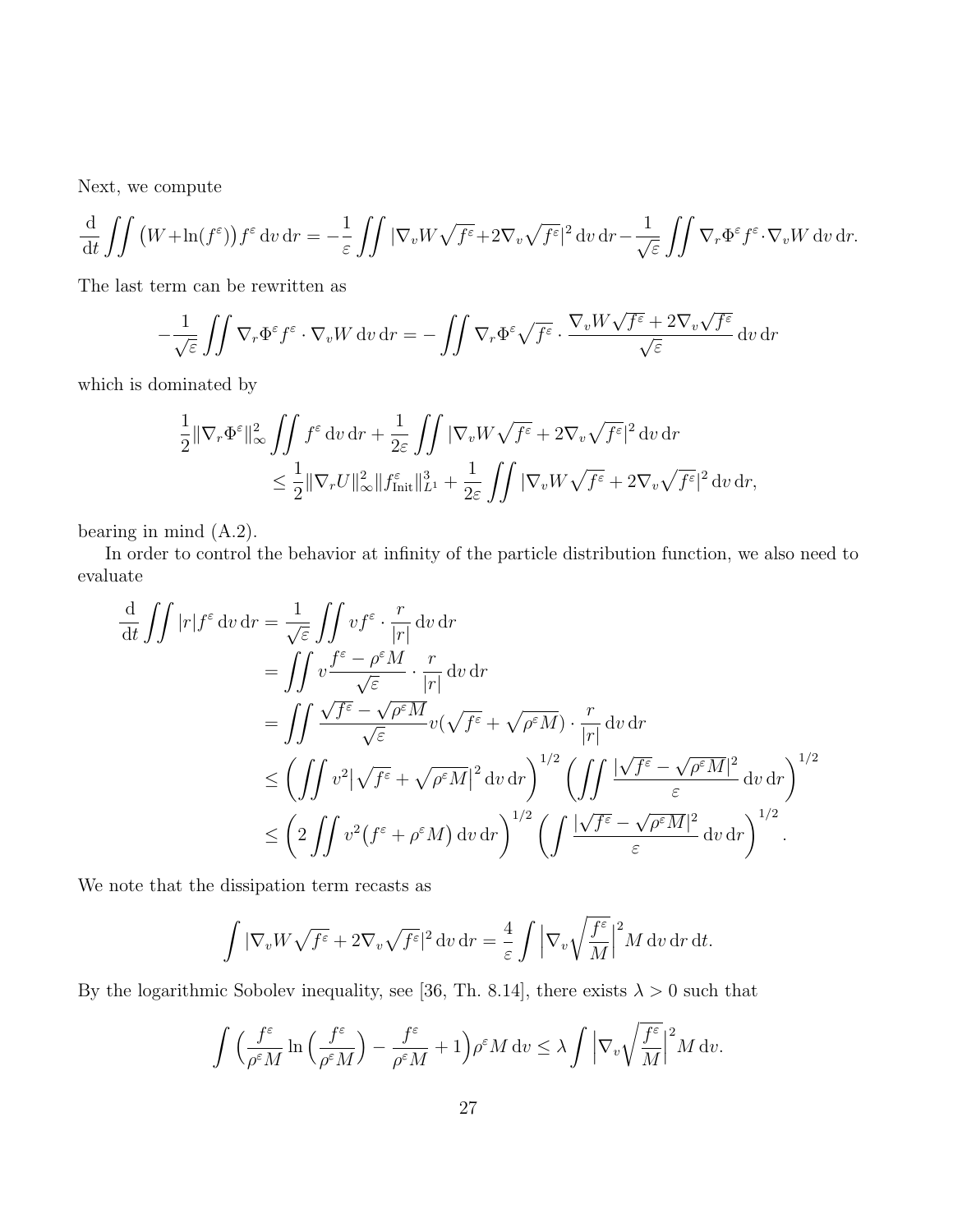Additionally, we shall make use of the elementary inequality

$$
|\sqrt{s} - 1|^2 \le s \ln(s) - s + 1
$$

which holds for any  $s \geq 0$ . It follows that

$$
\int \left| \sqrt{\frac{f^{\varepsilon}}{\rho^{\varepsilon} M}} - 1 \right|^2 \rho^{\varepsilon} M \, \mathrm{d}v = \int \left| \sqrt{f^{\varepsilon}} - \sqrt{\rho^{\varepsilon} M} \right|^2 \mathrm{d}v \le \frac{\lambda}{4} \int |\nabla_v W \sqrt{f^{\varepsilon}} + 2 \nabla_v \sqrt{f^{\varepsilon}}|^2 \, \mathrm{d}v.
$$

Hence, we obtain

$$
\frac{\mathrm{d}}{\mathrm{d}t} \iint |r| f^{\varepsilon} \, \mathrm{d}v \, \mathrm{d}r \leq \lambda \Big( \iint v^{2} f^{\varepsilon} \, \mathrm{d}v \, \mathrm{d}r + \iint \rho^{\varepsilon} M \, \mathrm{d}v \, \mathrm{d}r \Big) + \frac{1}{4\varepsilon} \iint |\nabla_{v} W \sqrt{f^{\varepsilon}} + 2\nabla_{v} \sqrt{f^{\varepsilon}}|^{2} \, \mathrm{d}v \, \mathrm{d}r.
$$

However, the assumption on the potential W guarantees that we can find  $0 < \Xi < \infty$  such that

$$
\iint v^2 M \, \mathrm{d}v \le \Xi, \qquad \iint v^2 f^\varepsilon \, \mathrm{d}v \, \mathrm{d}r \le \Xi \int (1+W) f^\varepsilon \, \mathrm{d}v \, \mathrm{d}r.
$$

In what follows, we will still denote by Ξ a positive constant which only depends on the data, but which is uniform with respect to  $\varepsilon$  and t. Finally, we arrive at

$$
\frac{\mathrm{d}}{\mathrm{d}t} \iint f^{\varepsilon} \left( 1 + W + |r| + \ln(f^{\varepsilon}) \right) \mathrm{d}v \, \mathrm{d}r + \frac{1}{4\varepsilon} \iint \left| \nabla_v W \sqrt{f^{\varepsilon}} + 2 \nabla_v \sqrt{f^{\varepsilon}} \right|^2 \mathrm{d}v \, \mathrm{d}r \le \Xi \left( 1 + \iint W f^{\varepsilon} \, \mathrm{d}v \, \mathrm{d}r \right).
$$

We now use the classical trick

$$
s|\ln(s)| = s\ln(s) - 2s\ln(s)\mathbf{1}_{0 \le s \le e^{-\Omega}} - 2s\ln(s)\mathbf{1}_{e^{-\Omega} < s \le 1} \le s\ln(s) + \Xi e^{-\Omega/2} + 2\Omega s,
$$

with  $s = f^{\varepsilon}(t, x, v), \Omega = \frac{1}{4}(|r| + W(v)).$  We deduce the following estimate

$$
\iint_{\mathcal{L}} f^{\varepsilon} \left( 1 + \frac{W + |r|}{2} + |\ln(f^{\varepsilon})| \right) dv dr + \frac{1}{4\varepsilon} \int_{0}^{t} \iint_{\mathcal{L}} |\nabla_{v} W \sqrt{f^{\varepsilon}} + 2 \nabla_{v} \sqrt{f^{\varepsilon}}|^{2} dv dr ds
$$
  
\n
$$
\leq \iint_{\mathcal{L}} f^{\varepsilon} \left( 1 + W + |r| + \ln(f^{\varepsilon}) \right) dv dr + \frac{1}{4\varepsilon} \int_{0}^{t} \iint_{\mathcal{L}} |\nabla_{v} W \sqrt{f^{\varepsilon}} + 2 \nabla_{v} \sqrt{f^{\varepsilon}}|^{2} dv dr ds + \Xi \iint_{\mathcal{L}} \exp \left( -\frac{|r| + W(v)}{4} \right) dv dr
$$
  
\n
$$
\leq \iint_{\mathcal{L}} f^{\varepsilon}_{\text{Init}} \left( 1 + W + |r| + \ln(f^{\varepsilon}_{\text{Init}}) \right) dv dr + \Xi \left( t + \iint_{\mathcal{L}} \exp \left( -\frac{|r| + W(v)}{4} \right) dv dr \right) + \Xi \int_{0}^{t} \iint_{\mathcal{L}} W f^{\varepsilon} dv dr ds.
$$

It remains to appeal to the Grönwall lemma to conclude with the following statement.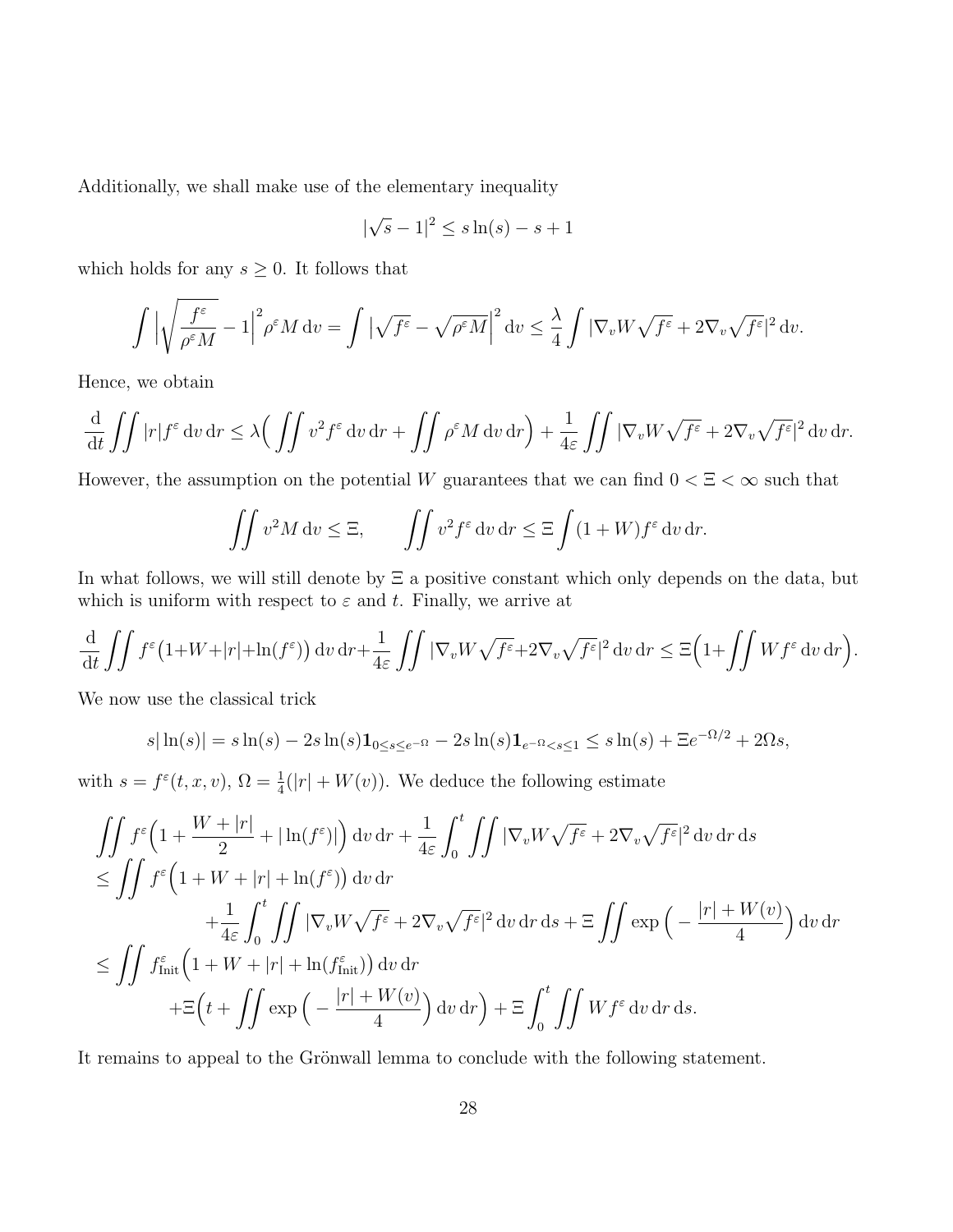**Proposition A.1** We assume that  $f_{\text{Init}}^{\varepsilon} \geq 0$  satisfies

$$
\sup_{\varepsilon>0}\iint \left(1+|r|+W+|\ln(f_{\text{Init}}^{\varepsilon})\right)f_{\text{Init}}^{\varepsilon}\,\mathrm{d}v\,\mathrm{d}r=M_0<0.
$$

Let  $0 < T < \infty$ . Then, there exists  $0 < C_T < \infty$ , depending only on W, M<sub>0</sub> and T such that

$$
\sup_{\varepsilon>0} \sup_{0\leq t\leq T} \iint \left(1+|r|+W+|\ln(f^{\varepsilon})|\right) f^{\varepsilon} \, \mathrm{d}v \, \mathrm{d}r \leq C_T,
$$
  

$$
\sup_{\varepsilon>0} \int_0^T \iint \frac{|2\nabla_v \sqrt{f^{\varepsilon}} + \nabla_v W \sqrt{f^{\varepsilon}}|^2}{\varepsilon} \, \mathrm{d}v \, \mathrm{d}x \, \mathrm{d}t \leq C_T.
$$

This estimate can be translated by means of compactness properties, as an application of the Dunford-Pettis theorem, see e. g. [22, Section 7.3.2 & 7.3.4].

**Corollary A.1** The sequence  $(f^{\varepsilon})_{\varepsilon>0}$  is weakly compact in  $L^1((0,T)\times \mathbb{R}^d \times \mathbb{R}^d)$ .

**Corollary A.2** We can write  $f^{\varepsilon}(t,r,v) = \rho^{\varepsilon}(t,r)M(v) + \sqrt{\varepsilon}g^{\varepsilon}(t,r,v)$ , with  $\int g^{\varepsilon} dv = 0$ , where the sequence  $(\rho^{\varepsilon})_{\varepsilon>0}$  is weakly compact in  $L^1((0,T)\times\mathbb{R}^d)$  and the sequence  $(g^{\varepsilon})_{\varepsilon>0}$  is weakly compact in  $L^1((0,T)\times \mathbb{R}^d \times \mathbb{R}^d)$ .

**Proof.** The compactness of the macroscopic density  $\rho^{\epsilon}$  is a direct consequence of Corollary A.1. Next, let  $A \subset (0,T) \times \mathbb{R}^d \times \mathbb{R}^d$  be a measurable subset. Reproducing a manipulation already detailed above we get

$$
\iiint_A |g^{\varepsilon}| dv dr dt = \iiint_A \frac{\sqrt{f^{\varepsilon}} - \sqrt{\rho^{\varepsilon} M}}{\sqrt{\varepsilon}} (\sqrt{f^{\varepsilon}} + \sqrt{\rho^{\varepsilon} M}) dv dr dt \n\leq \left( 2 \iiint_A (f^{\varepsilon} + \rho^{\varepsilon} M) dv dr dt \right)^{1/2} \left( \iiint_A \frac{|\sqrt{f^{\varepsilon}} - \sqrt{\rho^{\varepsilon} M}|^2}{\varepsilon} dv dr dt \right)^{1/2} \n\leq \left( 2 \iiint_A (f^{\varepsilon} + \rho^{\varepsilon} M) dv dr dt \right)^{1/2} \left( \int_0^T \iint_A \frac{|2\nabla_v \sqrt{f^{\varepsilon}} + \nabla_v W \sqrt{f^{\varepsilon}}|^2}{\varepsilon} dv dr dt \right)^{1/2} \n\leq \sqrt{2C_T} \left( \iiint_A (f^{\varepsilon} + \rho^{\varepsilon} M) dv dr dt \right)^{1/2} .
$$

Coming back to Corollary A.1, it proves the equi-integrability of the sequence  $g^{\varepsilon}$ .

Owing to the behavior of W for large  $|v|$ 's, we shall use the fact that the reasoning can be applied to  $f^{\varepsilon}\psi(v)$  with tests functions  $v \mapsto \psi(v)$  verifying  $\lim_{|v| \to \infty} \frac{|\psi(v)|}{W(v)} = 0$  and to  $g^{\varepsilon}\psi(v)$  as well, with tests functions  $v \mapsto \psi(v)$  verifying  $\lim_{|v| \to \infty} \frac{|\psi(v)|}{\sqrt{W(v)}}$  $\frac{\partial [v]}{\partial W(v)} = 0$  In particular, using (A.1), we have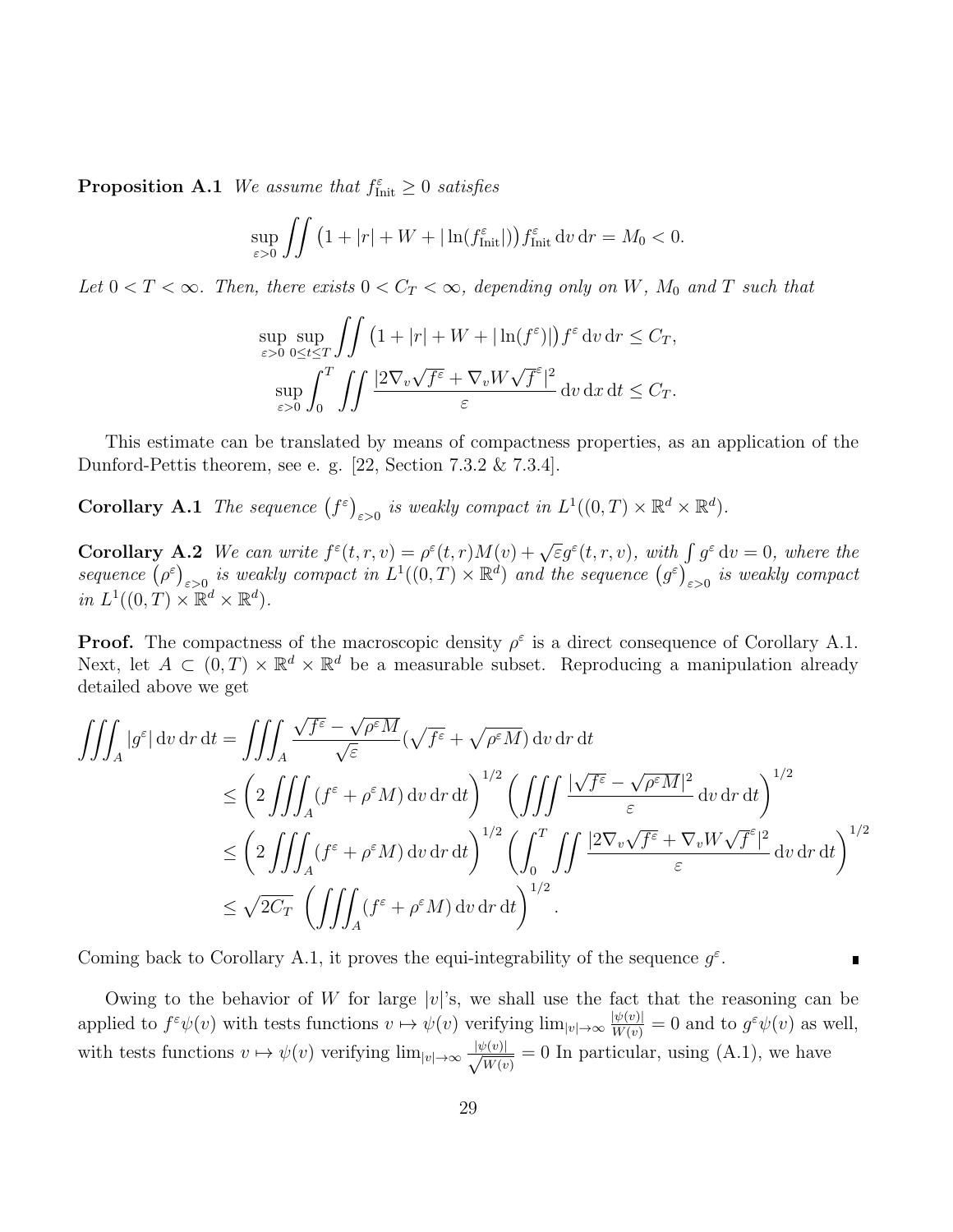Corollary A.3 The sequence defined by

$$
J^{\varepsilon}(t,r) = \int \frac{v}{\sqrt{\varepsilon}} f^{\varepsilon}(t,r,v) dv = \int v g^{\varepsilon}(t,r,v) dv
$$

is weakly compact in  $L^1((0,T) \times \mathbb{R}^d)$ .

## A.3 Passage to the limit

According to the discussion above, we can assume, possibly at the price of extracting a subsequence, that

$$
f^{\varepsilon} \to f
$$
 weakly in  $L^1((0,T) \times \mathbb{R}^d \times \mathbb{R}^d)$ .

It means that

$$
\lim_{\varepsilon \to 0} \int_0^T \iint f^{\varepsilon}(t, r, v) \psi(t, r, v) \, dv \, dr \, dt = \int_0^T \iint f(t, r, v) \psi(t, r, v) \, dv \, dr \, dt
$$

holds for any trial function  $\psi \in L^{\infty}((0,T) \times \mathbb{R}^d \times \mathbb{R}^d)$ . In fact, owing to the uniform estimate on the integral of  $Wf^{\varepsilon}$  the convergence applies for  $\psi(t,r,v) = \zeta(t,r)\phi(v)$ , with  $\zeta \in L^{\infty}((0,T) \times \mathbb{R}^d)$ and  $\phi \in C^0(\mathbb{R}^d)$  such that  $\lim_{|v| \to \infty} \frac{\phi(v)}{W(v)} = 0$ . Accordingly, we have

$$
\rho^{\varepsilon} \rightharpoonup \rho = \int f \, \mathrm{d}v \quad \text{weakly in } L^{1}((0, T) \times \mathbb{R}^{d}).
$$

Integrating the equation with respect to  $v$ , we obtain

$$
\partial_t \rho^\varepsilon + \nabla_r \cdot J^\varepsilon = 0. \tag{A.3}
$$

With Corollary A.2 and Corollary A.3, we can also suppose that

$$
g^{\varepsilon} \to g
$$
 weakly in  $L^1((0,T) \times \mathbb{R}^d \times \mathbb{R}^d)$ ,  
\n $J^{\varepsilon} \to J$  weakly in  $L^1((0,T) \times \mathbb{R}^d)$ .

Letting  $\varepsilon$  go to 0 in (A.3) we are thus led to

$$
\partial_t \rho + \nabla_r \cdot J = 0.
$$

Furthermore, for any trial function  $\zeta \in W^{1,\infty}(\mathbb{R}^d)$ , (A.3) and Corollary A.3 imply that

$$
\int \rho^{\varepsilon}(t+h,r)\zeta(r) dr - \int \rho^{\varepsilon}(t,r)\zeta(r) dr = \int_{t}^{t+h} \int J^{\varepsilon}(s,r) \cdot \nabla_r \zeta(r) dr ds
$$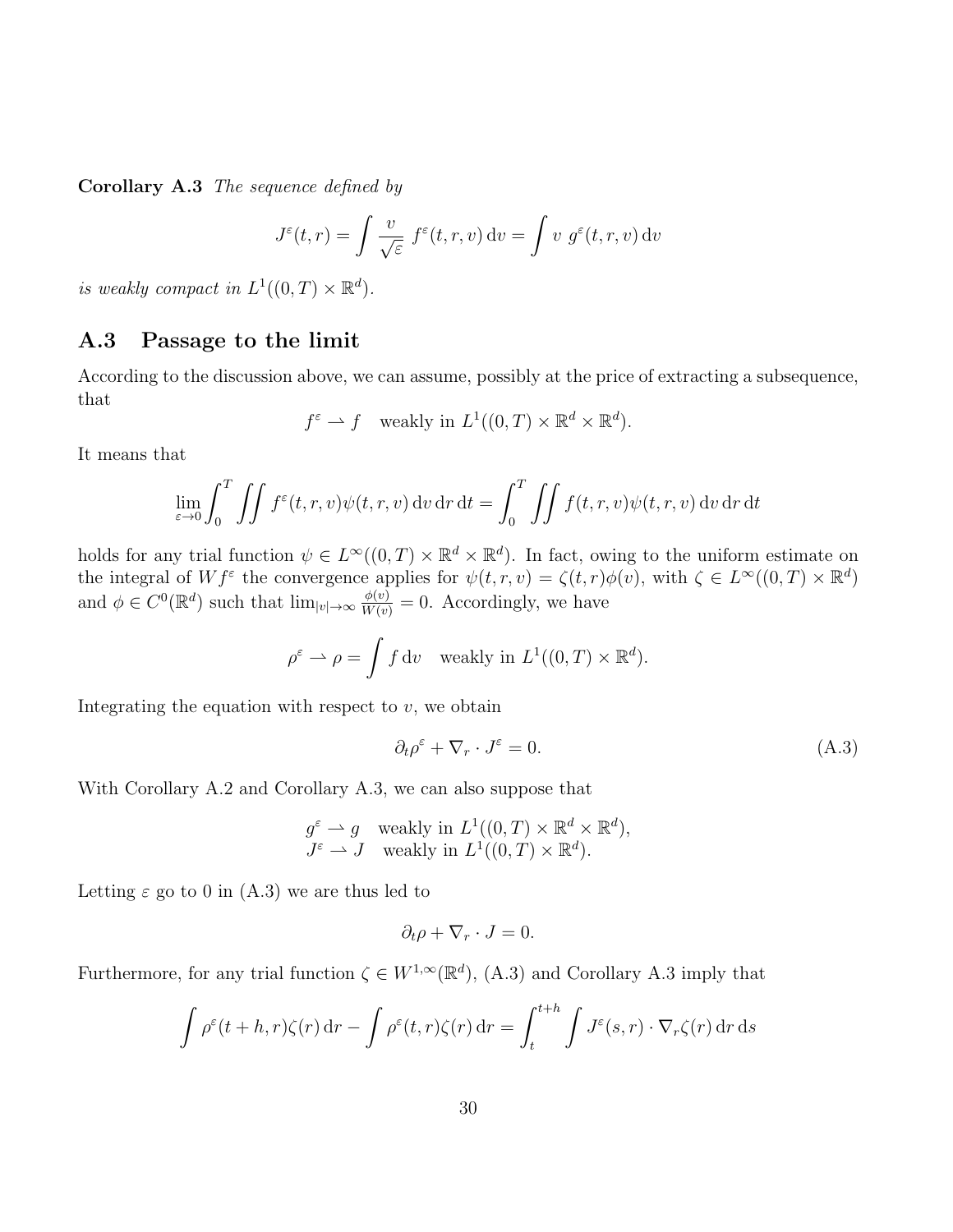can be made arbitrarily small as h goes to 0, uniformly with respect to  $\varepsilon$ . Up to a suitable regularization argument, we deduce that  $\rho^{\varepsilon}$  is compact in  $C^{0}([0,T];L^{\overline{1}}(\mathbb{R}^{d})$  – weak). As a consequence, extracting further subsequences if necessary, we deduce that

$$
\nabla_r \Phi^{\varepsilon}(t,r) = \int \nabla_r U(r-r')\rho^{\varepsilon}(t,r') dr' \xrightarrow[\varepsilon \to 0]{} \nabla_r \Phi(t,r) = \int \nabla_r U(r-r')\rho(t,r') dr'
$$

holds a.e.  $(0, T) \times \mathbb{R}^d$ , with the uniform estimate  $(A.2)$ .

It remains to identify the limiting current  $J$ . Going back to the proof of Corollary A.2, we justify that

$$
\lim_{\varepsilon \to 0} \int_0^T \iint g^{\varepsilon}(t, r, v) \psi(t, r, v) \, dv \, dr \, dt = \int_0^T \iint g(t, r, v) \psi(t, r, v) \, dv \, dr \, dt
$$

holds for any trial function  $\psi \in L^{\infty}((0,T) \times \mathbb{R}^d \times \mathbb{R}^d)$  as well as for  $\psi(t,r,v) = \zeta(t,r)\phi(v)$ , with  $\zeta \in L^{\infty}((0,T) \times \mathbb{R}^d)$  and  $\phi \in C^0(\mathbb{R}^d)$  such that  $\lim_{|v| \to \infty} \frac{\phi(v)}{\sqrt{W_v}}$  $\frac{\partial(v)}{\partial W(v)} = 0$ . In particular, we have

$$
J^{\varepsilon}(t,r) = \int v g^{\varepsilon}(t,r,v) dv \rightharpoonup J(t,r) = \int v g(t,r,v) dv \quad \text{weakly in } L^{1}((0,T) \times \mathbb{R}^{d}).
$$

Then, for any  $\zeta \in C_c^{\infty}((0,T) \times \mathbb{R}^d)$  and  $\phi \in C_c^{\infty}(\mathbb{R}^d)$ , we have

$$
-\varepsilon \int_0^T \iint \, f^{\varepsilon}(t,r,v) \, \phi(v) \partial_t \zeta(t,r) \, dv \, dr \, dt - \int_0^T \iint f^{\varepsilon}(t,r,v) \phi(v) v \cdot \nabla_r \zeta(t,r) \, dv \, dr \, dt + \int_0^T \iint f^{\varepsilon}(t,r,v) \, \nabla_v \phi(v) \cdot \nabla_r \Phi^{\varepsilon}(t,r) \, \zeta(t,r) \, dv \, dr \, dt = \frac{1}{\sqrt{\varepsilon}} \int_0^T \mathcal{L}\phi(v) \, f^{\varepsilon}(t,r,v) \zeta(t,r) \, dv \, dr \, dt = \int_0^T \mathcal{L}\phi(v) \, g^{\varepsilon}(t,r,v) \zeta(t,r) \, dv \, dr \, dt,
$$

where  $\mathcal L$  is the  $L^2$ -adjoint operator to Q defined in (2.5). Letting  $\varepsilon$  go to 0, we are led to

$$
\int_0^T \iint \mathcal{L}\phi(v) g(t, r, v) \zeta(t, r) dv dr dt = -\int_0^T \iint f(t, r, v) \phi(v) v \cdot \nabla_r \zeta(t, r) dv dr dt + \int_0^T \iint f(t, r, v) \nabla_v \phi(v) \cdot \nabla_r \Phi(t, r) \zeta(t, r) dv dr dt.
$$

For the nonlinear term, we have combined the weak convergence of  $f^{\varepsilon}$  in  $L^{1}$  and the pointwise convergence of the uniformly bounded sequence  $\nabla_r \Phi^\varepsilon$ , see [22, Lemma 7.62]. By virtue of (A.2), we have

$$
f(t, r, v) = \rho(t, r)M(v).
$$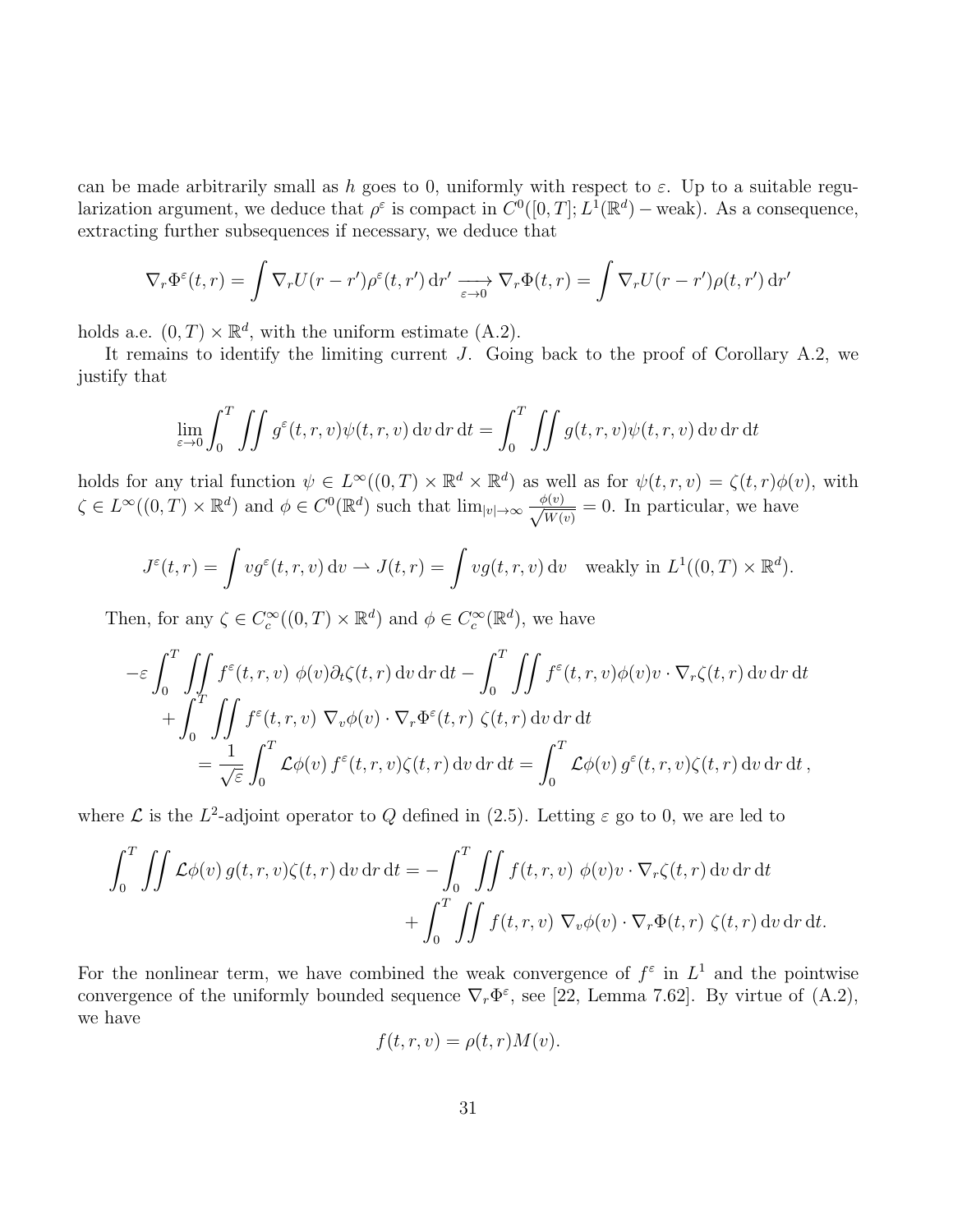Therefore, g is characterized by the relation

$$
\int_0^T \iint \mathcal{L}\phi(v) g(t, r, v)\zeta(t, r) dv dr dt = -\int_0^T \iint \left( \int \phi(v)v M(v) dv \right) \cdot \rho(t, r) \nabla_r \zeta(t, r) dr dt + \int_0^T \int \left( \int \nabla_v \phi(v) M(v) dv \right) \cdot \nabla_r \Phi(t, r) \rho(t, r) \zeta(t, r) dr dt, \quad (A.4)
$$

for any  $\zeta \in C_c^{\infty}((0,T) \times \mathbb{R}^d)$ ,  $\phi \in C_c^{\infty}(\mathbb{R}^d)$ . Note in particular that

$$
\int \nabla_v \phi(v) \, M(v) \, dv = \int \phi(v) \nabla_v W(v) M(v) \, dv.
$$

Going back to (A.4), it follows that

$$
\left| \int_{0}^{T} \int_{0}^{T} \int_{\mathcal{L}} \phi(v) g(t, r, v) \zeta(t, r) dv dr dt \right| \leq ||\phi||_{L^{2}(M dv)} ||\rho||_{L^{\infty}(0, T; L^{1}(\mathbb{R}^{d}))} T
$$
  
 
$$
\times \left( ||\nabla_{r} \zeta||_{L^{\infty}} ||v\sqrt{M}||_{L^{2}} + ||\nabla_{r} U||_{L^{\infty}} ||\rho||_{L^{\infty}(0, T; L^{1}(\mathbb{R}^{d}))} ||\zeta||_{L^{\infty}} ||\nabla_{v} W \sqrt{M}||_{L^{2}} \right)
$$

which makes the regularity of  $Qg$  precise.

We recall that  $Q$  is a differential operator associated to a natural quadratic form with domain

$$
D(Q) = \left\{ f \in L^2\left(\frac{\mathrm{d}v}{M(v)}\right), \ \nabla_v\left(\frac{f}{M}\right) \in L^2(M(v)\,\mathrm{d}v) \right\}
$$

and we have

$$
-\int Qf\ g\ dv = \int \nabla_v \frac{f}{M} \cdot \nabla_v \frac{g}{M} \ M\ dv.
$$

Note that  $L^2(\frac{dv}{Mg})$  $\frac{dv}{M(v)}$   $\subset L^1$ , and by the Sobolev inequality [3, Corollary 2.18], we check that Q is coercive on the closed subset of functions with zero-mean. Therefore, the Fredholm alternative applies as follows.

**Lemma A.1** For any  $h \in L^2(\frac{dv}{Mg})$  $\frac{dv}{M(v)}$ ) such that  $\int h dv = 0$  (resp.  $h \in L^2(M dv)$  such that  $\int h M dv =$ 0), there exists a unique  $f \in D(Q)$  such that  $Qf = h$  and  $\int f dv = 0$  (resp.  $f \in D(\mathcal{L})$  such that  $\mathcal{L}f = h$  and  $\int fM dv = 0$ .

Consequently, we can define  $\hat{\chi}$  solution of  $\mathcal{L}\hat{\chi} = v \in L^2(M \, \mathrm{d}v)$  as in (2.12). Therefore, we can rewrite the limiting current as follows

$$
J^{\varepsilon}(t,r) = \int v g^{\varepsilon}(t,r,v) dv \rightharpoonup J(t,r) = \int v g(t,r,v) dv = \int \mathcal{L}\hat{\chi}(v) g(t,r,v) dv.
$$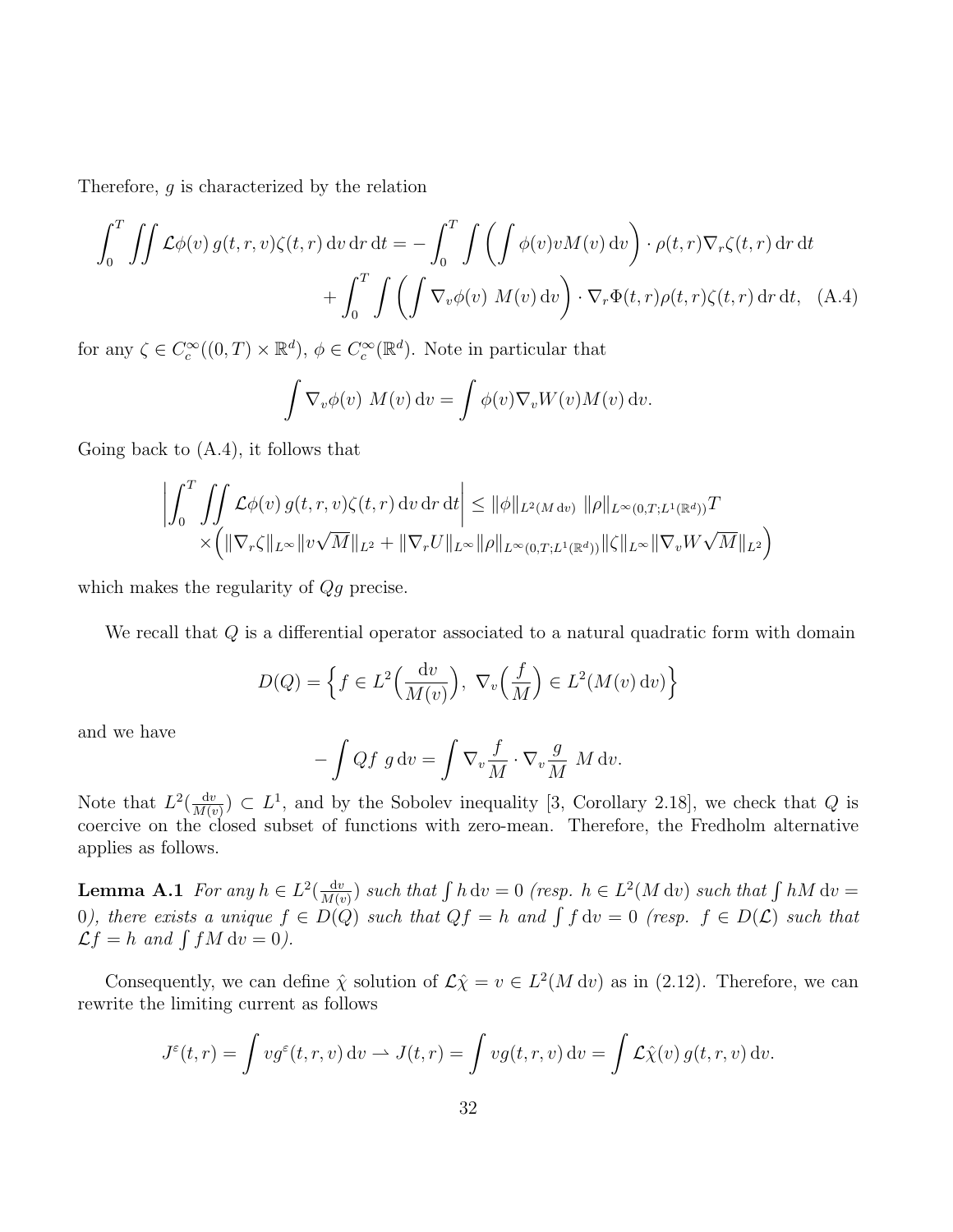Identifying limits with (A.4), up to a regularization argument, we arrive at

$$
\int_0^T \int J(t,r)\zeta(t,r) \,dr \,dt = -\int_0^T \int \left(\int \hat{\chi}(v) \otimes v M(v) \,dv\right) \rho(t,r) \nabla_r \zeta(t,r) \,dr \,dt + \int_0^T \int \left(\int \hat{\chi}(v) \otimes \nabla_v W(v) M(v) \,dv\right) \nabla_r \Phi(t,r) \rho(t,r) \zeta(t,r) \,dr \,dt.
$$

It corresponds to the dual formulation of the expected relation. Indeed, we observe that, on the one hand

$$
\int \hat{\chi}(v) \otimes v M(v) dv = \int \hat{\chi}(v) \otimes Q \chi(v) dv = \int v \otimes \chi(v) dv = -\mathcal{D},
$$

and, on the other hand

$$
\int \hat{\chi}(v) \otimes \nabla_v W(v) M(v) dv = \int \hat{\chi}(v) \otimes Q \kappa(v) dv = \int v \otimes \kappa(v) dv = -\mathcal{K}.
$$

Hence we have obtained

$$
J = -(\mathcal{D}\nabla_r \rho + \mathcal{K}\nabla_r \Phi \rho).
$$

It ends the proof of Theorem 2.1.

While this is not necessary for establishing the connection between the kinetic model and the drift-diffusion equation in the regime  $\varepsilon \to 0$ , it is possible to improve the compactness of the macroscopic density from weak to strong. The proof relies on the combination of a renormalization argument and velocity averaging techniques [20]. This is detailed in [17, 39]. We start with the following averaging lemma.

**Lemma A.2** [39, Prop. 4.1] Let  $h^{\varepsilon}$  be a uniformly bounded sequence in  $L^2((0,T) \times \mathbb{R}^d \times \mathbb{R}^d)$ . We assume that √

$$
(\sqrt{\varepsilon} \partial_t + v \cdot \nabla_r) h^{\varepsilon} = h^{\varepsilon}_0 + \nabla_v \cdot h^{\varepsilon}_1,
$$

with  $h_0^{\varepsilon}$  and  $h_1^{\varepsilon}$  bounded in  $L^1((0,T)\times \mathbb{R}^d \times \mathbb{R}^d)$ . Then, for any function  $\psi \in C_c^{\infty}(\mathbb{R}^d)$ , we have

$$
\sup_{\varepsilon>0}\left\|\int\left(h^{\varepsilon}(t,r+h,v)-h^{\varepsilon}(t,r,v)\right)\,\psi(v)\,\mathrm{d} v\right\|_{L^{1}}\xrightarrow[h\to 0]{}0.
$$

Let  $0 < \delta < 1$ . We set

$$
\beta_{\delta}(z) = \frac{z}{1 + \delta z}.
$$

Therefore  $h^{\varepsilon} = \beta_{\delta}(f^{\varepsilon})$  is bounded in  $L^1 \cap L^{\infty}((0,T) \times \mathbb{R}^d \times \mathbb{R}^d)$ , thus in  $L^2((0,T) \times \mathbb{R}^d \times \mathbb{R}^d)$ , uniformly with respect to  $\varepsilon$  (but the bound depends on  $\delta$ ). Hence Lemma A.2 applies to  $h^{\varepsilon} = \beta_{\delta}(f^{\varepsilon})$  for any  $0<\delta<1$  fixed with

$$
h_0^\varepsilon = \beta_\delta''(f^\varepsilon)f^\varepsilon\Big(-\frac{(\nabla_v W\sqrt{f^\varepsilon}+2\nabla_v\sqrt{f^\varepsilon})^2}{\sqrt{\varepsilon}}+\frac{\nabla_v W\sqrt{f^\varepsilon}+2\nabla_v\sqrt{f^\varepsilon}}{\sqrt{\varepsilon}}\cdot\nabla_v W\sqrt{f^\varepsilon}\Big)
$$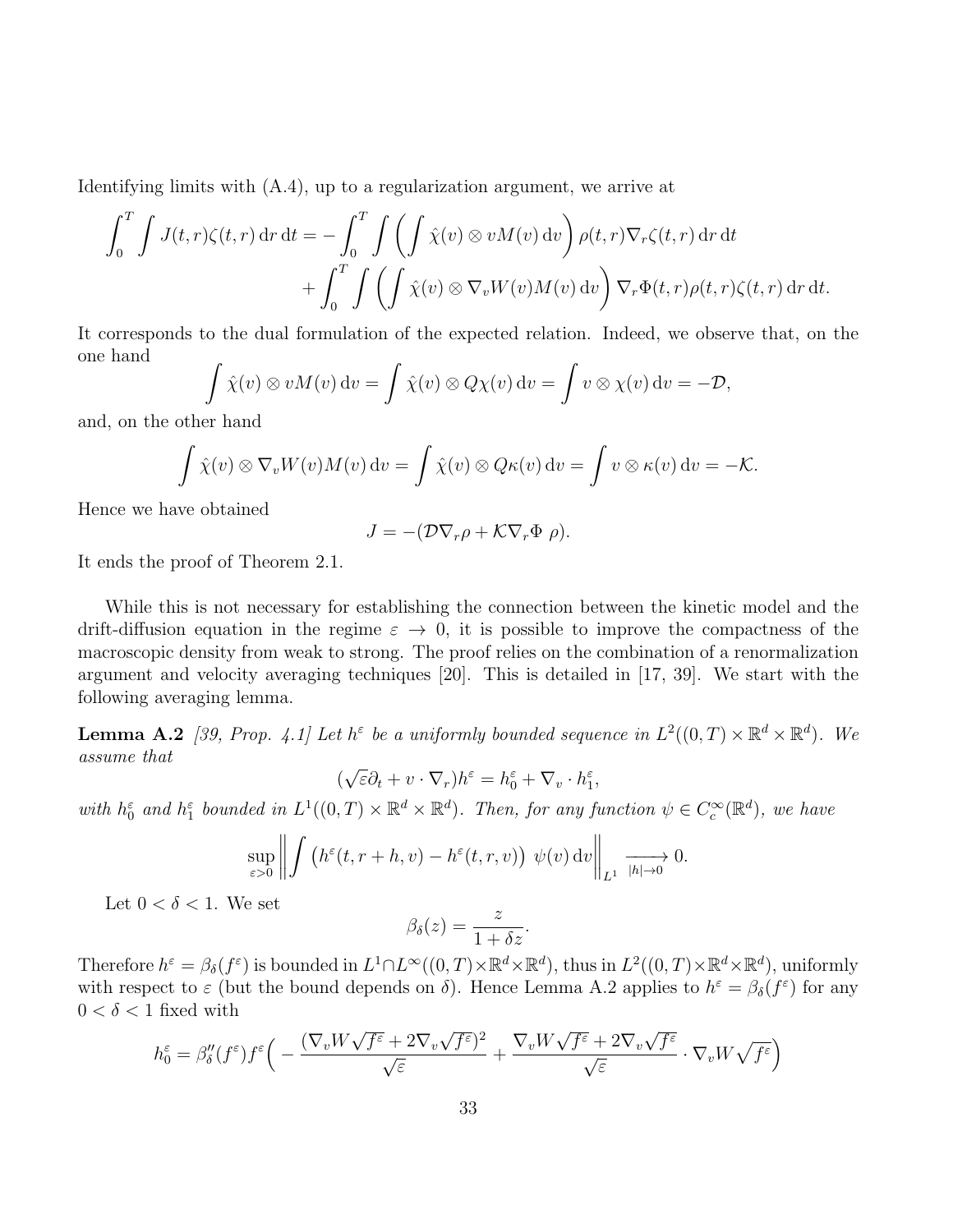and

$$
h_1^{\varepsilon} = \nabla_r \Phi^{\varepsilon} \beta_{\delta}(f^{\varepsilon}) - \beta'_{\delta}(f^{\varepsilon}) \sqrt{f^{\varepsilon}} \frac{\nabla_v W \sqrt{f^{\varepsilon}} + 2\nabla_v \sqrt{f^{\varepsilon}}}{\sqrt{\varepsilon}}.
$$

We deduce that

$$
\sup_{\varepsilon>0}\left\|\int\left(\beta_{\delta}(f^{\varepsilon})(t,r+h,v)-\beta_{\delta}(f^{\varepsilon})(t,r,v)\right)\,\psi(v)\,\mathrm{d}v\right\|_{L^{1}}\xrightarrow[h\to 0]{}0
$$

holds for any  $\delta > 0$ . This property passes to  $f^{\epsilon}$  owing to the equi-integrability of the sequence. Indeed, we split

$$
\int (f^{\varepsilon}(t,r,v) - \beta_{\delta}(f^{\varepsilon})(t,r,v)) \psi(v) dv dr dt
$$

by considering separately  $z = (t, r, v)$  such that  $|z| \geq M$ , or  $|f^{\varepsilon}(z)| \geq A$  and the complementary sets. The integral of the former can be made arbitrarily small by chosing  $M$ ,  $\overline{A}$  large enough. The integral of the latter is dealt with by using the fact that  $\beta_{\delta}(s)$  converges uniformly on compact sets to s. We arrive at

$$
\sup_{\varepsilon>0}\left\|\int\left(f^{\varepsilon}(t,r+h,v)-f^{\varepsilon}(t,r,v)\right)\,\psi(v)\,\mathrm{d} v\right\|_{L^{1}}\xrightarrow{|h|\to 0}0.
$$

Note that owing to the weighted estimates on  $f^{\varepsilon}$  we can remove the restriction of considering compactly supported trial functions. This is finally combined to (A.3): the a priori estimates tells us that  $\partial_t \rho^{\varepsilon}$  is bounded in  $L^1(0,T;W^{-1,1}(\mathbb{R}^d))$ . We conclude by using a standard approximation argument that  $\rho^{\varepsilon}$  satisfies the Weil-Kolmogorov-Fréchet criterion, see [22, Theorem 7.56]. Therefore  $\rho^{\varepsilon}$  converges to  $\rho$  strongly in  $L^1((0,T) \times \mathbb{R}^d)$ .

Acknowledgments. VBN is partially supported by the ANR (Agence Nationale de la Recherche), projects NOSEVOL n<sup>o</sup> ANR-11-BS01-0019 and ARAMIS n<sup>o</sup> ANR-12-BS01-0021. JAC acknowledges support from the Engineering and Physical Sciences Research Council of the UK grant number EP/K008404/1, the Spanish project MTM2011-27739-C04-02, and the Royal Society through a Wolfson Research Merit Award. GP acknowledges financial support from the Engineering and Physical Sciences Research Council of the UK through Grants No. EP/J009636, EP/L024926, EP/L020564 and EP/L025159.

## References

- [1] S. Agmon. Bounds on exponential decay of eigenfunctions of Schrödinger operators. In Schrödinger operators (Como, 1984), volume 1159 of Lecture Notes in Math., pages 1–38. Springer, Berlin 1985.
- [2] M. AINSWORTH. Discrete dispersion relation for  $hp$ -version finite element approximation at high wave number. *SIAM J. Numer. Anal.* **42**(2) (2004) 553–575 (electronic).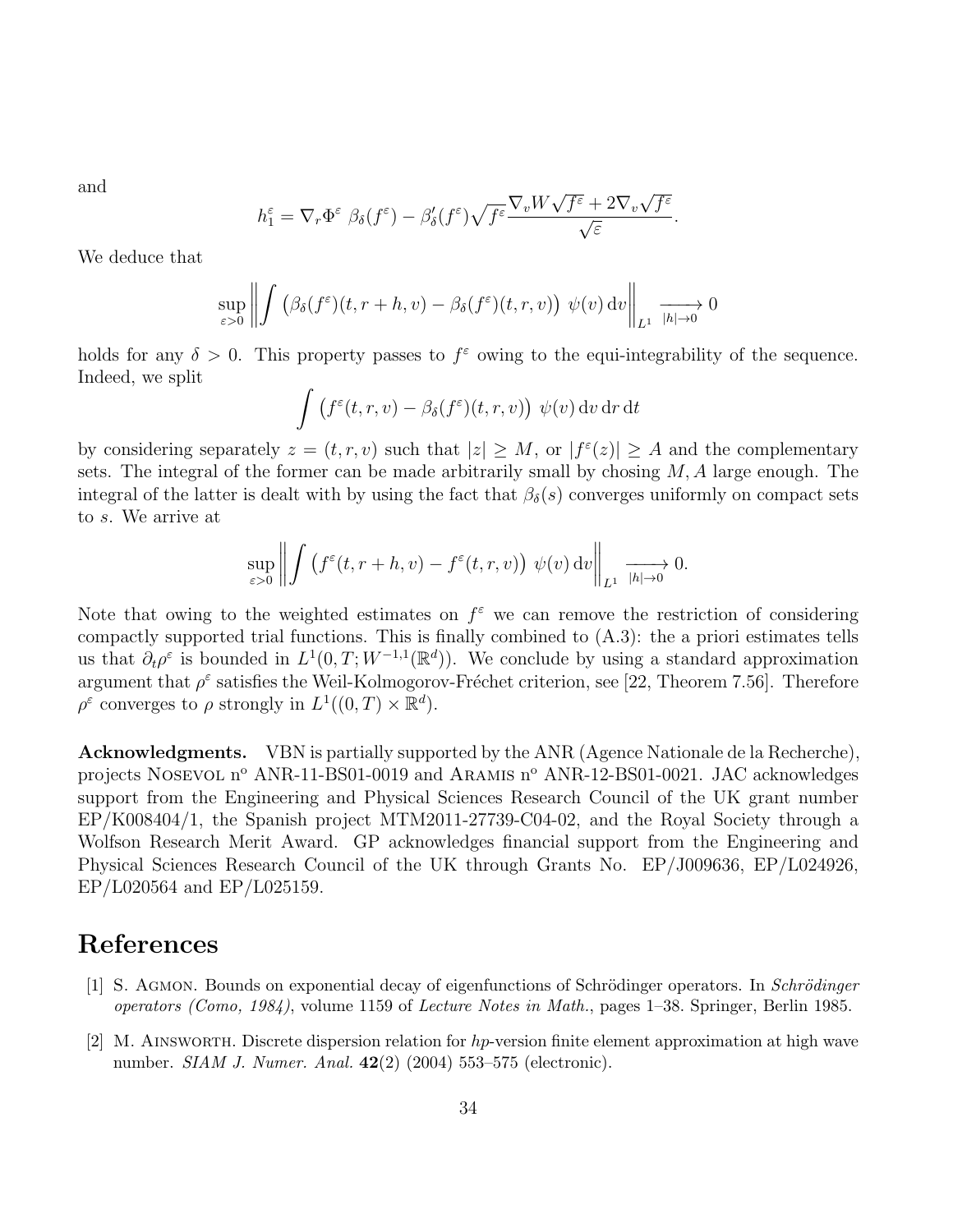- [3] A. ARNOLD, P. MARKOWICH, G. TOSCANI, A. UNTERREITER. On convex Sobolev inequalities and the rate of convergence to equilibrium for Fokker-Planck type equations. *Comm. PDE* 26(1-2) (2001) 43–100.
- [4] A. Bensoussan, J.-L. Lions, G. Papanicolaou. Asymptotic Analysis for Periodic Structures, volume 5 of Studies in Math. and its Appl. North–Holland 1978.
- [5] F. BOLLEY, J. A. CAÑIZO, J. A. CARRILLO. Stochastic mean-field limit: non-Lipschitz forces and swarming. Math. Models Methods Appl. Sci. 21(11) (2011) 2179–2210.
- [6] V. BONNAILLIE-NOËL, M. DAUGE, D. MARTIN, G. VIAL. Computations of the first eigenpairs for the Schrödinger operator with magnetic field. Comput. Methods Appl. Mech. Engry.  $196(37-40)$ (2007) 3841–3858.
- [7] V. BONNAILLIE-NOËL, F. HÉRAU, N. RAYMOND. Magnetic WKB constructions. Technical report, HAL 2014. Preprint hal-00966003.
- [8] A. BOOZER, G. KUOPETRAVIC. Monte-Carlo evaluation of transport-coefficients. *Physics of Fluids* 24(5) (1981) 851–859.
- [9] F. Bouchut, F. Golse, M. Pulvirenti. Kinetic equations and asymptotic theory, volume 4 of Series in Applied Mathematics (Paris). Gauthier-Villars, Editions Scientifiques et Médicales Elsevier, Paris 2000. Edited and with a foreword by Benoît Perthame and Laurent Desvillettes.
- [10] J. A. CARRILLO, J. A. CAÑIZO, J. ROSADO, G. TOSCANI. A well-posedness theory in measures for some kinetic models of collective motion. *Math. Mod. Meth. Appl. Sci.* 21 (2011) 515–539.
- [11] J. A. Carrillo, M. R. D'Orsogna, V. Panferov. Double milling in self-propelled swarms from kinetic theory. Kinet. Relat. Models  $2(2)$  (2009) 363–378.
- [12] J. A. Carrillo, M. Fornasier, G. Toscani, F. Vecil. Particle, kinetic, and hydrodynamic models of swarming. In Mathematical modeling of collective behavior in socio-economic and life sciences, Model. Simul. Sci. Eng. Technol., pages 297–336. Birkhäuser Boston, Inc., Boston, MA 2010.
- [13] P. DEGOND, T. GOUDON, F. POUPAUD. Diffusion limit for nonhomogeneous and non-microreversible processes. Indiana Univ. Math. J. 49(3) (2000) 1175–1198.
- [14] R. L. DOBRUŠIN. Vlasov equations. Funktsional. Anal. i Prilozhen.  $13(2)$  (1979) 48–58, 96.
- [15] M. R. D'Orsogna, Y. L. Chuang, A. L. Bertozzi, L. S. Chayes. Self-propelled particles with soft-core interactions: Patterns, stability, and collapse. Phys. Rev. Lett. 96(10) (2006) 104302.
- [16] W. E, D. Liu, E. Vanden-Eijnden. Analysis of multiscale methods for stochastic differential equations. *Comm. Pure Appl. Math.*  $58(11)$  (2005) 1544–1585.
- [17] N. El Ghani, N. Masmoudi. Diffusion limit of the Vlasov–Poisson–Fokker–Planck system. Commun. Math. Sci. 8 (2010) 463–479.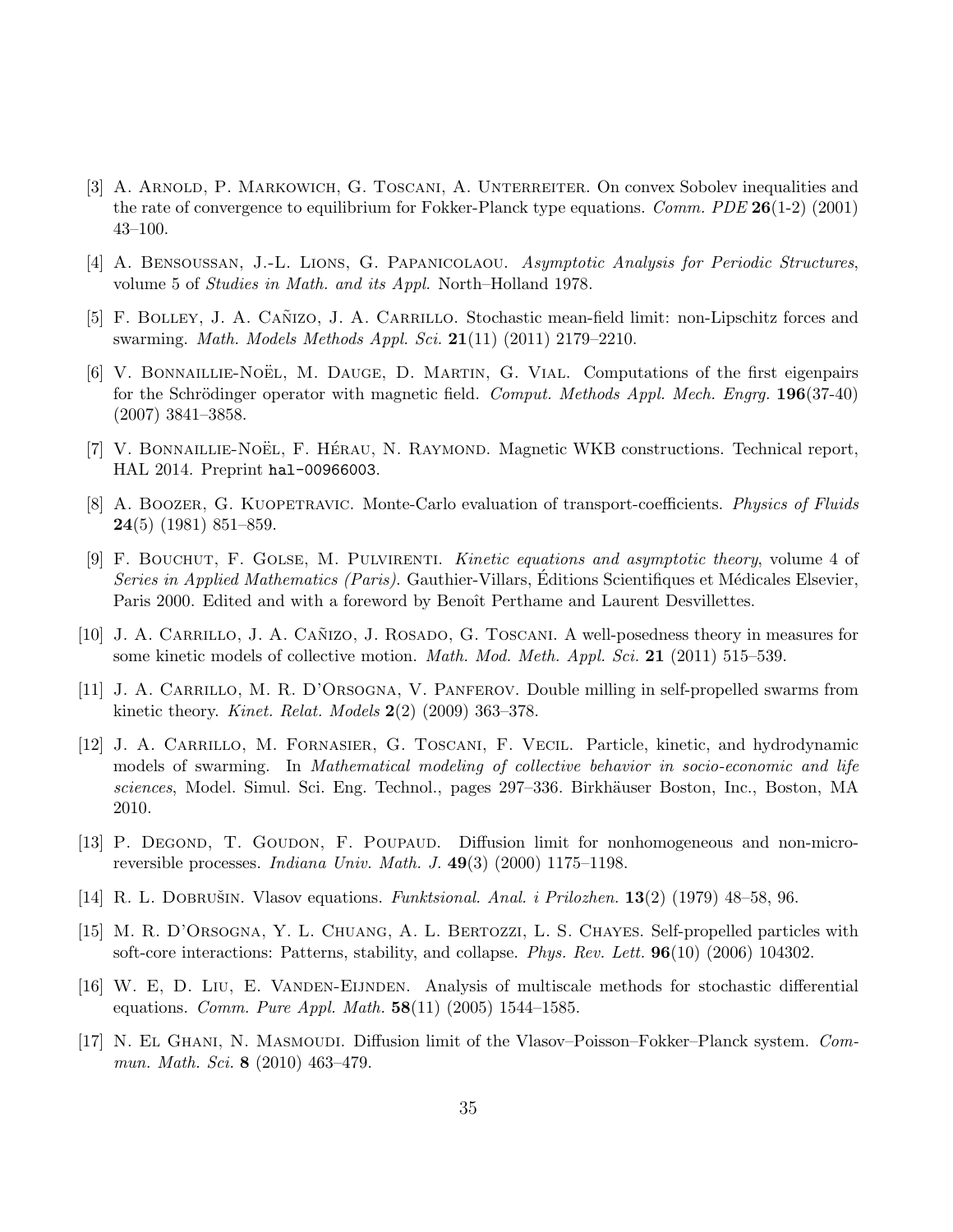- [18] S. N. ETHIER, T. G. KURTZ. *Markov processes. Characterization and convergence*. Wiley Series in Probability and Mathematical Statistics: Probability and Mathematical Statistics. John Wiley & Sons, Inc., New York 1986.
- [19] F. GOLSE. The mean-field limit for the dynamics of large particle systems. In *Journées Equations* aux dérivées partielles, Forges-les-Eaux, 2-6 juin 2003 2003.
- [20] F. Golse, P.-L. Lions, B. Perthame, R. Sentis. Regularity of the moments of the solution of a transport equation. J. Funct. Anal. 76 (1988) 110–125.
- [21] T. Goudon. Hydrodynamic limit for the Vlasov-Poisson-Fokker-Planck system: analysis of the two-dimensional case. Math. Models Methods Appl. Sci. 15 (2005) 737–752.
- [22] T. GOUDON. Intégration: Intégrale de Lebesgue et introduction à l'analyse fonctionnelle. Références Sciences. Ellipses 2011.
- [23] T. GOUDON, A. MELLET. Homogenization and diffusion asymptotics of the linear Boltzmann equation. ESAIM Control Optim. Calc. Var. 9 (2003) 371–398 (electronic).
- [24] T. GOUDON, F. POUPAUD. Homogenization of transport equations: Weak mean field approximation. SIAM. J. Math. Anal. **36** (2004) 856-881.
- [25] S.-Y. HA, E. TADMOR. From particle to kinetic and hydrodynamic descriptions of flocking. Kinet. Relat. Models 1(3) (2008) 415–435.
- [26] M. HAIRER, G. A. PAVLIOTIS. Periodic homogenization for hypoelliptic diffusions. J. Statist. Phys. 117(1-2) (2004) 261–279.
- [27] M. HAIRER, G. A. PAVLIOTIS. From ballistic to diffusive behavior in periodic potentials. J. Stat. Phys. 131(1) (2008) 175–202.
- [28] B. HELFFER, J. SJÖSTRAND. Multiple wells in the semiclassical limit. I. Comm. Partial Differential Equations 9(4) (1984) 337–408.
- $[29]$  P. D. HISLOP, I. M. SIGAL. Introduction to spectral theory. With applications to Schrödinger operators, volume 113 of Applied Mathematical Sciences. Springer-Verlag, New York 1996.
- [30] R. JOUBAUD, G. STOLTZ. Nonequilibrium shear viscosity computations with Langevin dynamics. Multiscale Model. Simul. 10(1) (2012) 191–216.
- [31] C. KIPNIS, S. R. S. VARADHAN. Central limit theorem for additive functionals of reversible Markov processes and applications to simple exclusions. *Comm. Math. Phys.*  $104(1)$  (1986) 1–19.
- [32] T. KOMOROWSKI, C. LANDIM, S. OLLA. Fluctuations in Markov processes. Time symmetry and martingale approximation, volume 345 of Grundlehren der Mathematischen Wissenschaften [Fundamental Principles of Mathematical Sciences]. Springer, Heidelberg 2012.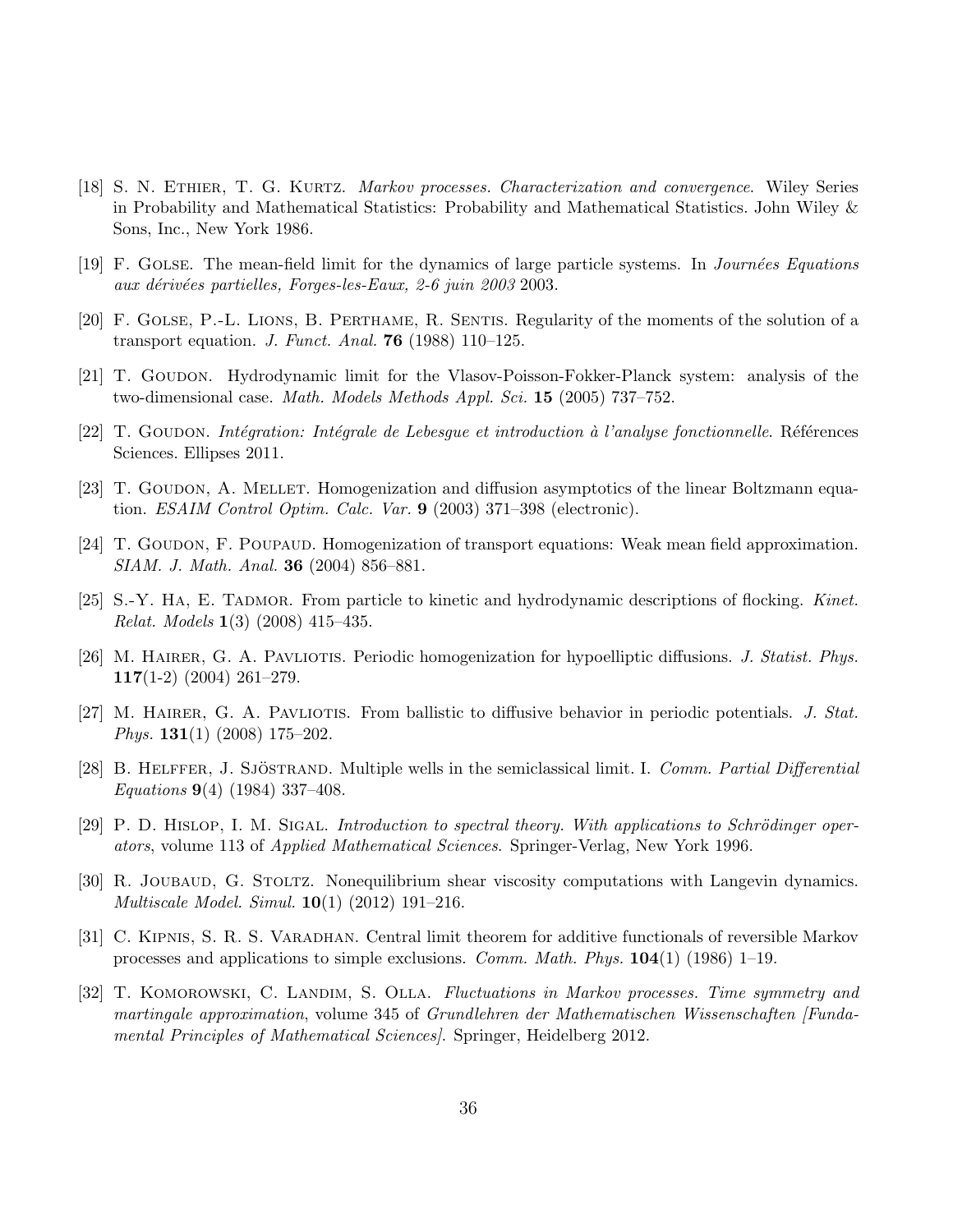- [33] J. C. LATORRE, P. R. KRAMER, G. A. PAVLIOTIS. Numerical methods for computing effective transport properties of flashing Brownian motors. J. Comput. Phys.  $257$ (part A) (2014) 57–82.
- [34] R. B. Lehoucq, D. C. Sorensen. Deflation techniques for an implicitly restarted Arnoldi iteration. SIAM J. Matrix Anal. Appl. 17(4) (1996) 789–821.
- [35] H. LEVINE, W.-J. RAPPEL, I. COHEN. Self-organization in systems of self-propelled particles. Phys. *Rev. E (3)* 63 (2000) 017101-1/4.
- [36] L. LIEB, M. LOSS. Analysis, volume 14 of Graduate Studies in Mathematics. AMS 2001. (2nd. edition).
- [37] A. J. MAJDA, R. M. MCLAUGHLIN. The effect of mean flows on enhanced diffusivity in transport by incompressible periodic velocity fields. Stud. Appl. Math. 89(3) (1993) 245–279.
- [38] D. MARTIN. Mélina, bibliothèque de calculs éléments finis, 2010.
- [39] N. MASMOUDI, M. L. TAYEB. Diffusion limit of a semiconductor Boltzmann-Poisson system. SIAM J. Math. Anal. 38 (2007) 1788–1807.
- [40] E. PARDOUX, A. Y. VERETENNIKOV. On the Poisson equation and diffusion approximation. I. Ann. *Probab.* **29**(3) (2001) 1061–1085.
- [41] E. PARDOUX, A. Y. VERETENNIKOV. On Poisson equation and diffusion approximation. II. Ann. *Probab.* **31**(3) (2003) 1166–1192.
- [42] E. Pardoux, A. Y. Veretennikov. On the Poisson equation and diffusion approximation. III. Ann. Probab. 33(3) (2005) 1111–1133.
- [43] G. PAVLIOTIS, A. STUART. *Multiscale methods. Averaging and homogenization*, volume 53 of Texts in Applied Mathematics. Springer, New York 2008.
- [44] G. A. Pavliotis. Homogenization Theory for Advection Diffusion Equations with Mean Flow. PhD thesis, Rensselaer Polytechnic Institute, Troy, NY 2002.
- [45] G. A. PAVLIOTIS, A. M. STUART, L. BAND. Monte Carlo studies of effective diffusivities for inertial particles. In Monte Carlo and quasi-Monte Carlo methods 2004, pages 431–441. Springer, Berlin 2006.
- [46] G. A. Pavliotis, A. Vogiannou. Diffusive transport in periodic potentials: underdamped dynamics. Fluct. Noise Lett.  $8(2)$  (2008) L155–L173.
- [47] F. POUPAUD, J. SOLER. Parabolic limit and stability of the Vlasov-Poisson-Fokker-Planck system. Math. Models Methods Appl. Sci. 10 (2000) 1027–1045.
- [48] M. REED, B. SIMON. *Methods of modern mathematical physics. IV. Analysis of operators.* Academic Press [Harcourt Brace Jovanovich Publishers], New York 1978.
- [49] P. Resibois, M. De Leener. Classical Kinetic Theory of Fluids. Wiley 1977.